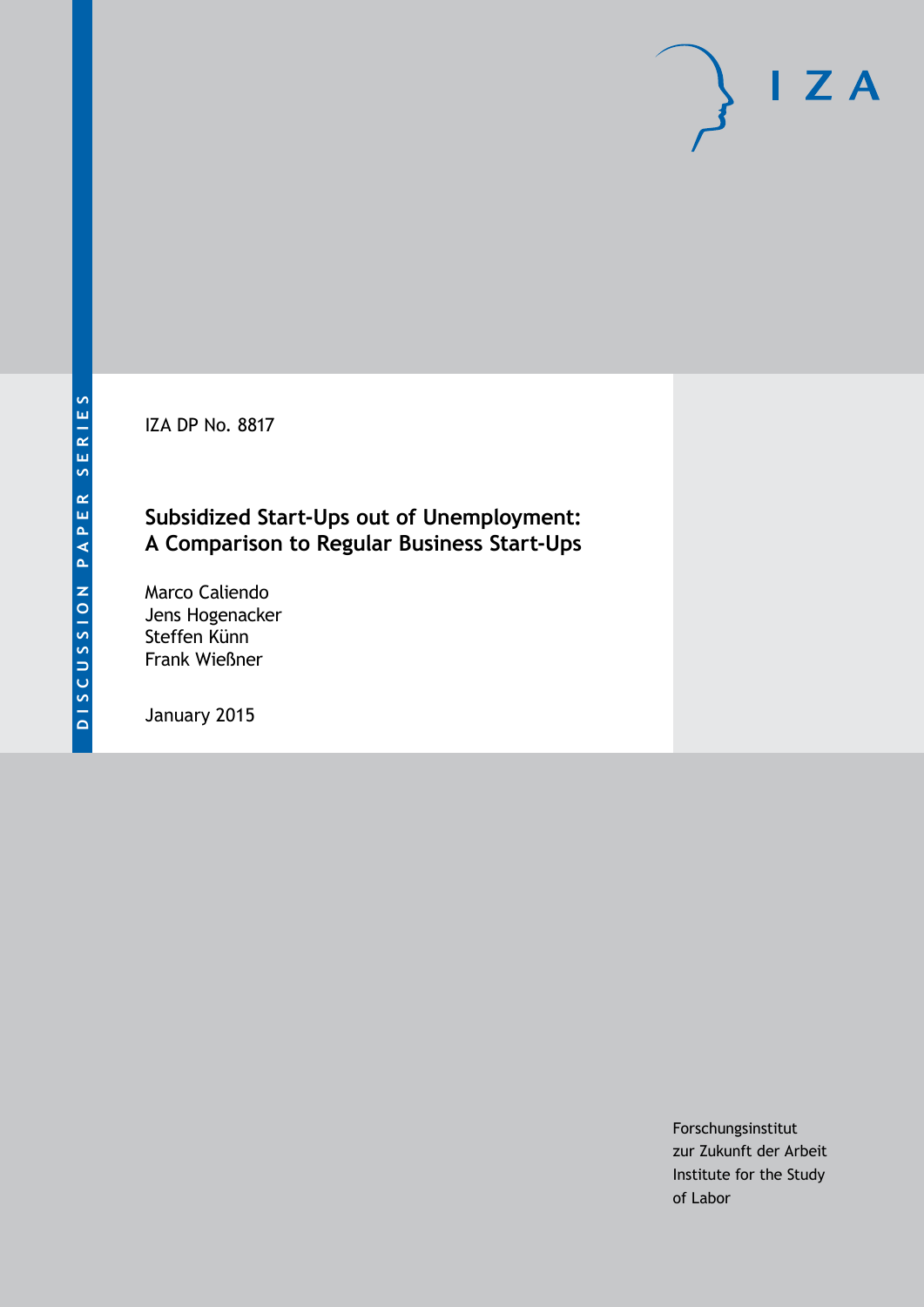# **Subsidized Start-Ups out of Unemployment: A Comparison to Regular Business Start-Ups**

## **Marco Caliendo**

*University of Potsdam, IZA, DIW Berlin and IAB*

## **Jens Hogenacker**

*IZA and University of Potsdam*

## **Steffen Künn**

*IZA*

## **Frank Wießner** *IAB*

Discussion Paper No. 8817 January 2015

IZA

P.O. Box 7240 53072 Bonn Germany

Phone: +49-228-3894-0 Fax: +49-228-3894-180 E-mail: [iza@iza.org](mailto:iza@iza.org)

Any opinions expressed here are those of the author(s) and not those of IZA. Research published in this series may include views on policy, but the institute itself takes no institutional policy positions. The IZA research network is committed to the IZA Guiding Principles of Research Integrity.

The Institute for the Study of Labor (IZA) in Bonn is a local and virtual international research center and a place of communication between science, politics and business. IZA is an independent nonprofit organization supported by Deutsche Post Foundation. The center is associated with the University of Bonn and offers a stimulating research environment through its international network, workshops and conferences, data service, project support, research visits and doctoral program. IZA engages in (i) original and internationally competitive research in all fields of labor economics, (ii) development of policy concepts, and (iii) dissemination of research results and concepts to the interested public.

<span id="page-1-0"></span>IZA Discussion Papers often represent preliminary work and are circulated to encourage discussion. Citation of such a paper should account for its provisional character. A revised version may be available directly from the author.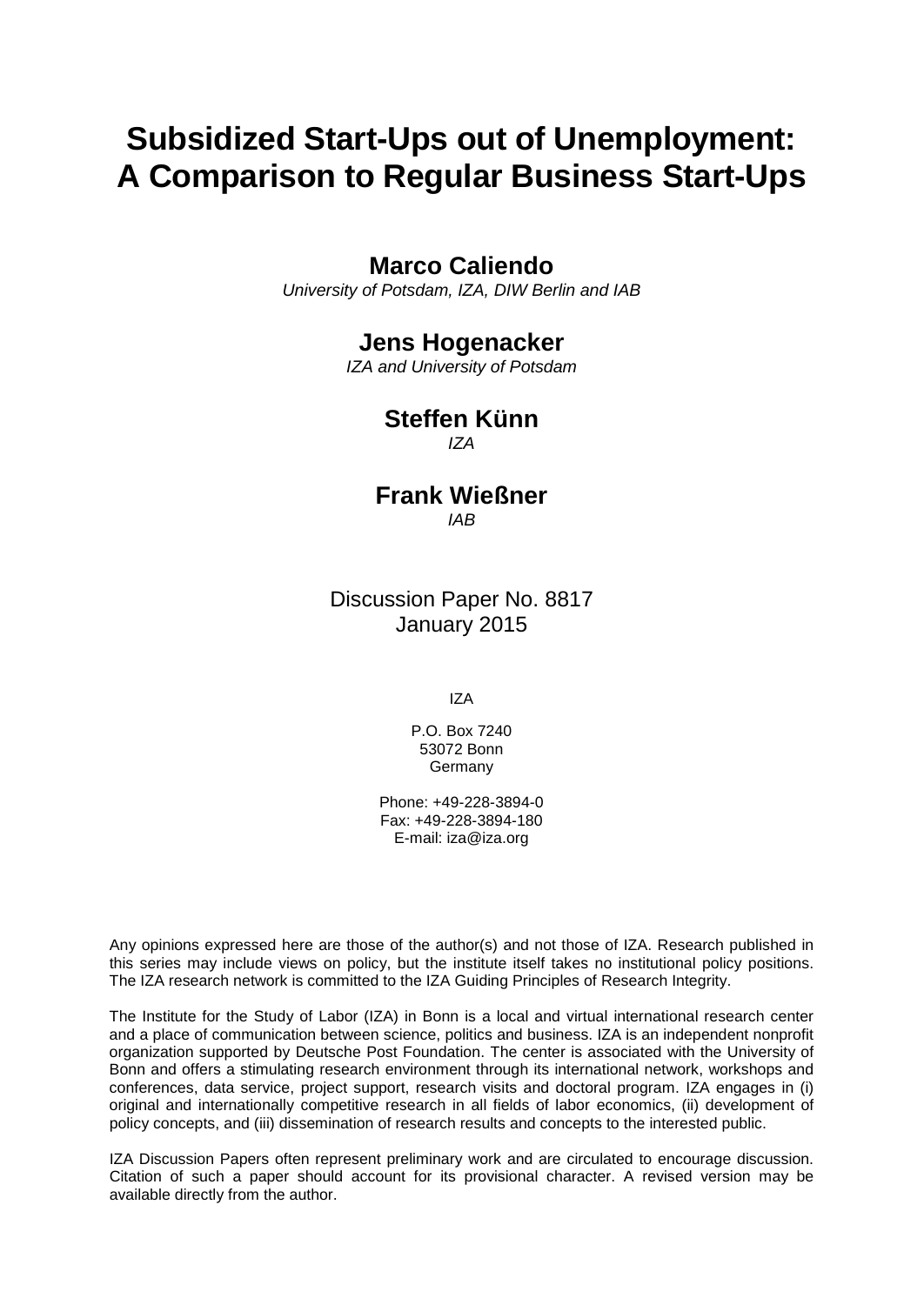IZA Discussion Paper No. 8817 January 2015

## **ABSTRACT**

## **Subsidized Start-Ups out of Unemployment: A Comparison to Regular Business Start-Ups[\\*](#page-1-0)**

Offering unemployed individuals a subsidy to become self-employed is a widespread active labor market policy strategy. Previous studies have illustrated its high effectiveness to help participants escaping unemployment and improving their labor market prospects compared to other unemployed individuals. However, the examination of start-up subsidies from a business perspective has only received little attention to date. Using a new dataset based on a survey allows us to compare subsidized start-ups out of unemployment with regular business founders, with respect to not only personal characteristics but also business outcomes. The results indicate that previously unemployed entrepreneurs face disadvantages in variables correlated with entrepreneurial ability and access to capital. 19 months after start-up, the subsidized businesses experience higher survival, but lag behind regular business founders in terms of income, business growth and innovation. Moreover, we show that expected deadweight losses related to start-up subsidies occur on a (much) lower scale than usually assumed.

JEL Classification: C14, L26, J68

Keywords: entrepreneurship, start-up subsidies, evaluation, deadweight effects, innovation

Corresponding author:

Marco Caliendo University of Potsdam Chair of Empirical Economics August-Bebel-Str. 89 14482 Potsdam Germany E-mail: [caliendo@uni-potsdam.de](mailto:caliendo@uni-potsdam.de)

The authors thank Mirjam van Praag and two anonymous referees for helpful comments and suggestions. We further thank participants at the 2013 IECER in Brescia, the 2013 ESPE conference in Aarhus, the 2013 IZA Summer School and seminars at University of Potsdam and University of Jena for helpful discussions and comments. Financial support of the Institute for Employment Research (IAB) in Nuremberg under the research grant No. 1143 is gratefully acknowledged. We further thank the Chambers of Industry and Commerce, and Chambers of Crafts for their active support in constructing the data. A Supplementary Appendix is available online: [http://ftp.iza.org/dp8817\\_supplement.pdf](http://ftp.iza.org/dp8817_supplement.pdf)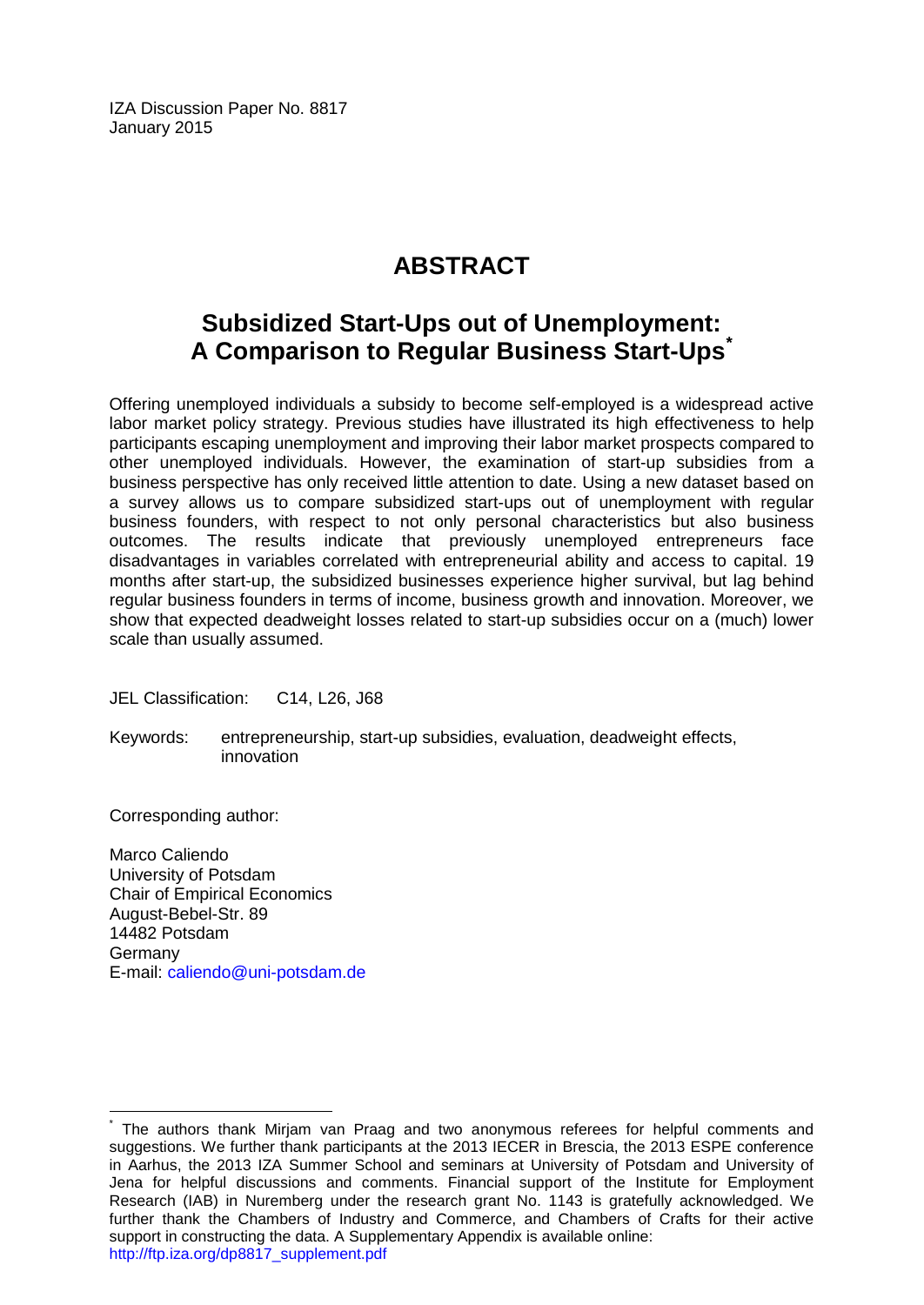### 1 Introduction

Within the framework of active labor market policy (ALMP) in Germany, unemployed individuals are offered a monetary subsidy when starting their own business to exit unemployment. Start-up subsidies for unemployed individuals have a long tradition in Germany, constituting a significant part of German ALMP in the last decade. For instance, the Federal Employment Agency reports that 134,000 individuals were subsidized in 2011. Therefore, the number of entries is quite comparable to other large ALMP programs, such as wage subsidies (187,000 entries in the same year) or vocational training. Given the size of the program, it is highly relevant for policy makers to ascertain whether this is a successful strategy. As start-up subsidy programs are special ALMP programs due to the integration of participants in self-employment, policy makers are interested in their effectiveness from two perspectives: 1) from an ALMP perspective, it is interesting to know whether the program improves participants' labor market prospects; and 2) from a business/economic growth perspective, we want to know whether the subsidy leads to successful businesses, additional jobs and potentially innovation. An examination of both perspectives requires two different control groups. Based on comparisons of program participants with other unemployed individuals, previous studies have shown that start-up subsidies are effective from an ALMP perspective, improving participants' labor market outcomes (see Caliendo and Künn, 2011). An assessment of the second perspective requires a control group consisting of "regular", i.e. non-subsidized business start-ups.

Such an assessment is absolutely needed given that the existence of the subsidy might induce negative aspects that might offset/outweigh the positive evaluation from an ALMP perspective. First, it might involve deadweight losses, i.e. a situation where the same outcome would have been achieved even without the subsidy. Second, the existence of the subsidy bears the risk of adverse selection where individuals with less entrepreneurial ability enter self-employment because the required returns from self-employment (at which an individual is willing to become self-employed) are lower than without the subsidy. Finally, the subsidy could induce a moral hazard problem, leading to reduced effort and thus further reducing business growth.

Data limitations make empirical studies analyzing the effectiveness of subsidy programs for the unemployed from a business perspective scarce. For Germany, existing studies deliver no clear answer on whether subsidized businesses are comparable to regular businesses in terms of business performance (Hinz and Jungbauer-Gans, 1999; Pfeiffer and Reize, 2000). Furthermore, Niefert (2010) finds no shortages in terms of educational attainment but does find credit constraints for start-ups out of unemployment. However, the validity of the results is restricted due to data limitations, i.e., regional representativeness, the limited scope of available characteristics and cross-sectional information preventing an in-depth analysis of business development. From an international perspective, Andersson and Wadensjö (2007) compare business outcomes of self-employed individuals conditional on their prior employment status in Sweden. They find that start-ups out of employment perform best in terms of income and employment growth. Among those start-ups out of unemployment, the ones who received a start-up subsidy perform better than those without the subsidy. Désiage, Duhautois, and Redor (2012) compare previously unemployed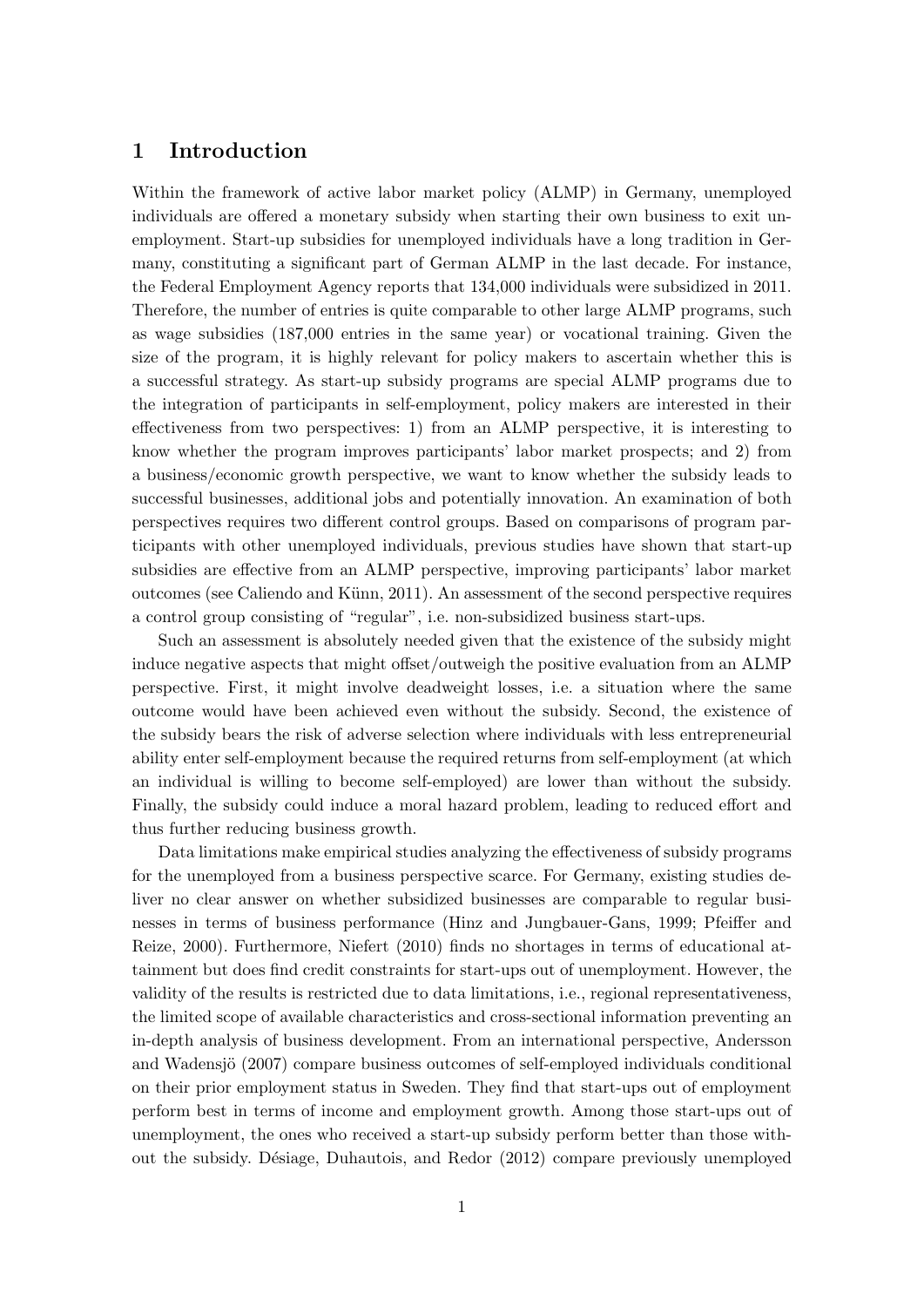or inactive business founders who did or did not receive a start-up subsidy in France. While subsidized start-ups have higher survival rates, they do not find evidence for higher economic performance with respect to number of employees and financial development among the subsidized firms. Hombert, Schoar, Sraer, and Thesmar (2013) find similar results when analyzing a reform in France that removed existing financial disincentives associated with starting a business out of unemployment. They find that businesses started out of unemployment after the reform were on average smaller but have similar growth paths than start-ups before the reform.

The main contribution of this paper is to introduce a new explorative dataset that allows an in-depth comparison between subsidized start-ups out of unemployment and regular business start-ups in Germany. For the group of subsidized start-ups out of unemployment, we use a random sample of entries into the *start-up subsidy* ("Gründungszuschuss", SUS) from the first quarter of 2009. The start-up subsidy provides unemployed individuals with financial assistance during the founding period (up to a maximum of 15 months). As regular business founders, we consider non-subsidized<sup>1</sup> business start-ups from the first quarter of 2009. Since almost no unemployed person started a business without the subsidy during this time period, this group contains start-ups out of non-unemployment. Most importantly for our analysis, the same set of information was collected for both groups by means of extensive computer-assisted telephone interviews. Therefore, in contrast to previous studies, we are able to rely on a rich set of individual and business related information, as well as observing business development over time. The observation period ends 19 months after start-up allowing us a short-term analysis only.

Based on the new data, we examine three particular questions: First, unemployed individuals are expected to face disadvantages compared to regular start-ups in terms of more severe capital constraints, shortages in start-up specific human capital and networks, imperfect information and higher shares of necessity start-ups (mainly motivated by the pressure to cease unemployment). The new data allows us to examine whether such initial differences exist. Second, we ask how businesses founded by subsidized unemployed individuals perform compared to regular business start-ups, and finally, we want to know the magnitude of potential deadweight effects. To provide a brief preview of our results: 1) Nascent unemployed entrepreneurs indeed face disadvantages compared to regular business founders in variables correlated with entrepreneurial ability and access to capital; and 2) in terms of business performance, subsidized start-ups show higher survival rates 19 months after start-up, but lag behind regular business founders in terms of income, business growth and innovation. 3) Deadweight effects seem to exist, albeit at a much lower scale than usually assumed.

The remainder of this paper is organized as follows: Section 2 provides some economic considerations with respect to the subsidy's justification and impact on the selection into self-employment and business performance. Sections 3 provides relevant institutional settings in Germany. Section 4 describes the creation of our dataset and Section 5 contains the empirical analysis. Finally, Section 6 concludes.

<sup>&</sup>lt;sup>1</sup>We use the term "non-subsidized" in the sense that individuals did not receive the start-up subsidy under scrutiny. However, this does not exclude receipt of other support, such as subsidized loans, counseling, etc.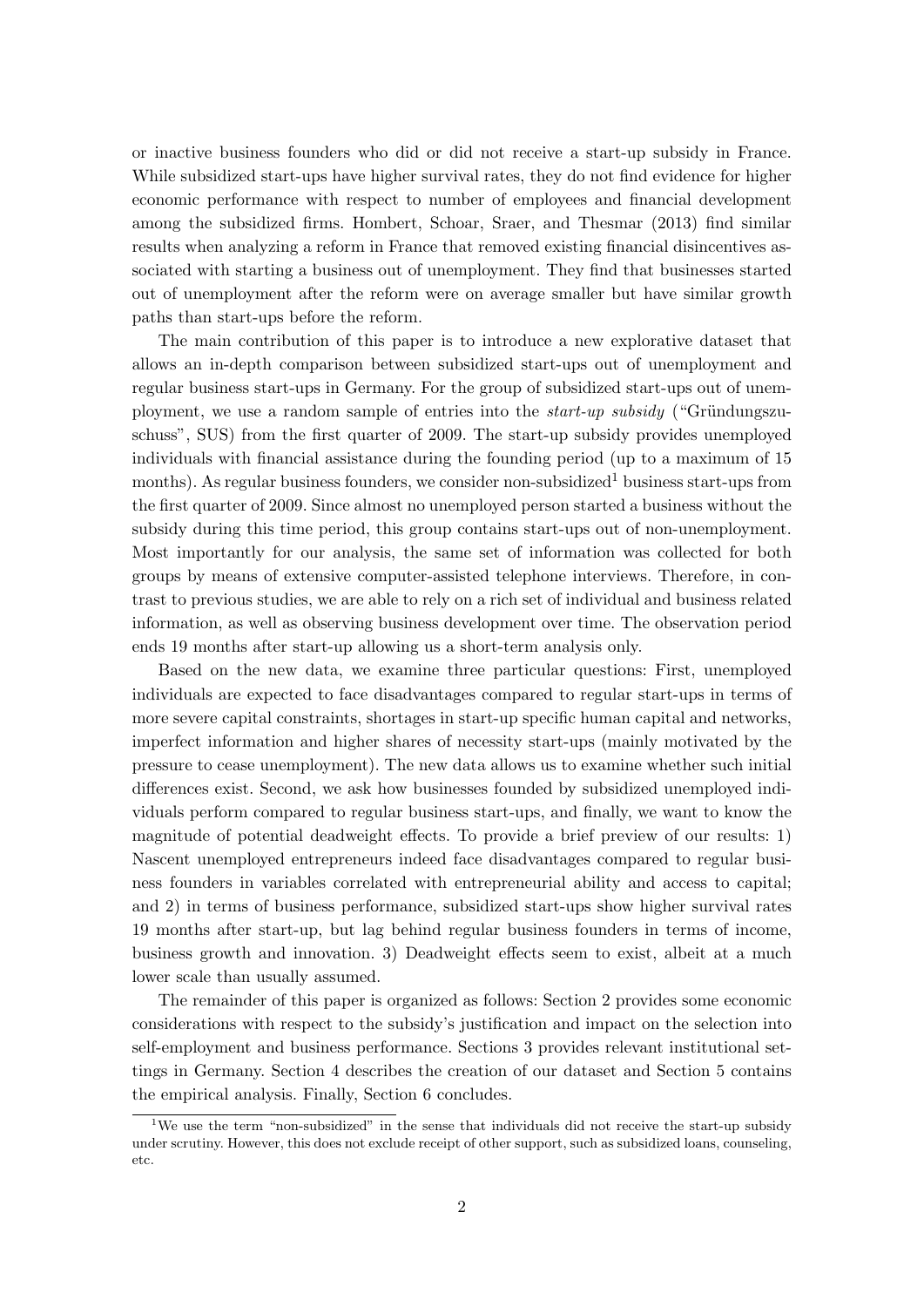### 2 Economic Considerations

The aim of this Section is to discuss economic considerations justifying a start-up subsidy for the unemployed and potential mechanisms triggered by such a subsidy. Therefore, we first of all provide an overview of disadvantages that unemployed individuals are expected to face when starting their own business (compared to non-unemployed individuals), and how the subsidy is expected to remove such barriers. Since the introduction of a start-up subsidy for the unemployed might also lead to negative externalities such as deadweight effects, adverse selection or moral hazard among the recipients, these aspects and their consequences will be also discussed below. Finally, based on these considerations, we derive research questions that will be examined in the empirical part of the paper.

Disadvantages faced by unemployed nascent entrepreneurs: The existence of start-up subsidies for the unemployed relies on the assumption that nascent entrepreneurs among the unemployed face disadvantages compared to regular business founders. Such disadvantages might relate to different aspects. First of all, the unemployed are likely to face severe credit constraints.<sup>2</sup> They tend to have lower financial means (personally and within family) compared to the non-unemployed population, which thus reduces the amount of personal equity available for business start-up. Moreover, capital markets are particularly likely to discriminate against unemployed individuals, which restricts access to loans (see Meager, 1996; Perry, 2006). For instance, unemployed individuals are more likely to have bad debt records, less wealth and less human capital, thus reducing their probability of receiving credit.<sup>3</sup> Second, unemployed individuals might face disadvantages due to a depreciation of their start-up specific human and social capital during unemployment (Pfeiffer and Reize, 2000). This particularly includes the lack of experience of previous business foundation and industry-specific experience owing to less (self-)employment experience in the past. Beside the direct effect on the ability to start a business, it might further induce negative stigma effects in the sense that their businesses are discriminated by customers. Moreover, the lack of employment experience also induces disadvantages in terms of business and social networks, i.e. contact to potential customers, business partners or knowledge spillovers from colleagues (Niefert, 2010). Third, due to imperfect information unemployed individuals primarily focus on dependent employment and tend to ignore self-employment (Storey, 2003, refers to it as "lack-of-awareness"). The experience of labor market failure due to job loss reduces individuals self-confidence, making them less likely to consider self-employment as an alternative to dependent employment (Bönte and Jarosch, 2011, show that personality influences the decision to become selfemployed). Finally, start-ups out of unemployment are more likely necessity start-ups, namely unemployed individuals decide to become self-employed owing to missing employment alternatives. This is usually undertaken at short notice, with less time invested in

<sup>2</sup>General evidence on how credit constraints restrict the start-up rate can be found in Evans and Jovanovic (1989), Holtz-Eakin, Joulfaian, and Rosen (1994) and Schäfer, Talavera, and Weir (2011).

<sup>&</sup>lt;sup>3</sup>Banks tend to screen individuals with respect to their human capital in the sense that it is negatively correlated with credit default risk, which renders individuals with higher human capital more capable and thus better access to credit.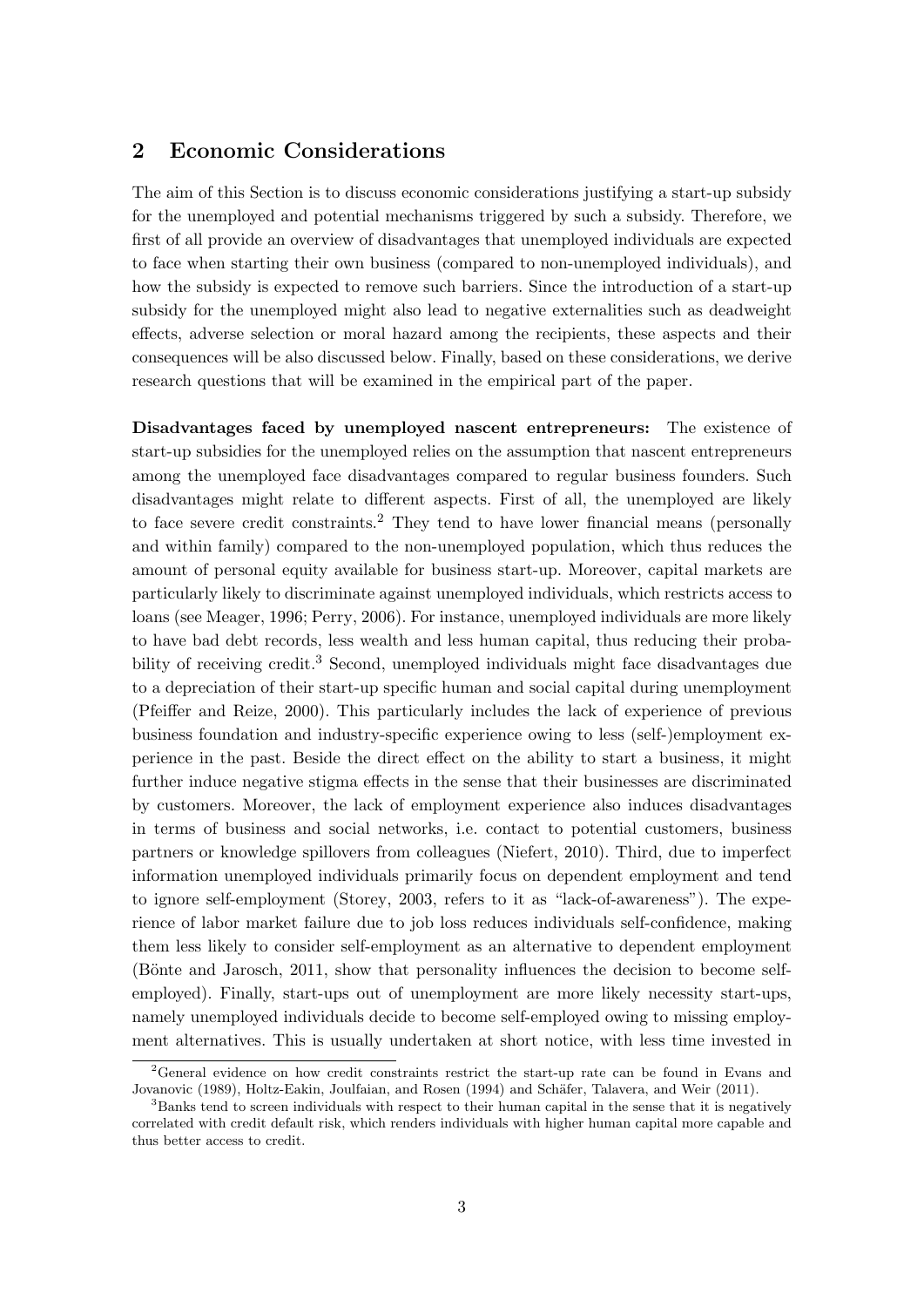preparing the start-up, e.g. elaborating the business idea or marketing and financial strategy (Niefert, 2010). In this context, Shane (2003) argues that unemployed individuals have less access to information concerning business opportunities and lower opportunity costs, and consequently they also realize less valuable business ideas, introduce less innovation and hence earn smaller profits.

The role of the subsidy: The start-up subsidy aims at removing such barriers for the unemployed by providing financial assistance towards covering the cost of living and social security during the founding period. As explained above, owing to capital constraints, shortages in human capital, missing networks or time restrictions to explore business opportunities, nascent unemployed entrepreneurs are expected to have fewer resources available—than regular business founders—to prepare the business start-up. The subsidy is expected to compensate for these disadvantages. Moreover, in a recent study Bianchi and Bobba (2013) show that insurance (instead of credit) constraints are mostly binding for nascent entrepreneurs, i.e., the (financial) risk of failure hinders nascent entrepreneurs. In this sense, the subsidy can be considered as an insurance against the risk of low or no income during the start-up period stimulating nascent entrepreneurs among the unemployed to start a business. This might be particularly important for the unemployed due to low wealth. However, the existence of the subsidy might also induce some negative effects which are discussed below.

Adverse selection: Offering a subsidy bears the risk of opening the way to entrepreneurship for low ability individuals. In general, two different views exist in the literature on how individuals select into entrepreneurship when reducing existing barriers (see Hombert, Schoar, Sraer, and Thesmar, 2013): The experimentation view states that individuals do not have information about their entrepreneurial ability ex ante but learn their type by starting a business (Jovanovic, 1982). Therefore, barriers to entrepreneurship prevent the most constrained individuals from entrepreneurship who have similar or even better abilities as unconstrained individuals. On the contrary, the self-selection view states that individuals have full knowledge about their ability and self-select into entrepreneurship if expected returns exceed costs. Reducing the costs (e.g. due to a subsidy) allows less qualified individuals to enter (see also de Meza, 2002). While Hombert, Schoar, Sraer, and Thesmar (2013) find supportive evidence for the experimentation view, Nanda (2008) and Hvide and Møen (2007) show that reducing liquidity constraints drives adverse selection which supports the self-selection view.

Moral hazard: The subsidy payment might induce moral hazard (which might occur in addition to adverse selection as discussed before) inhibiting the survival-of-the-fittest mechanism.<sup>4</sup> The economic concept of moral hazard predicts that individuals adjust their behavior if they do not have to take the full risk of their actions. Adopting this concept to the case of start-up subsidies, individuals might reduce their effort during subsidy receipt

<sup>&</sup>lt;sup>4</sup>The survival-of-the-fittest mechanism states that due to competition and market selection, relatively high performing start-ups survive while low performing firms drop out the market (see Fritsch, 2008).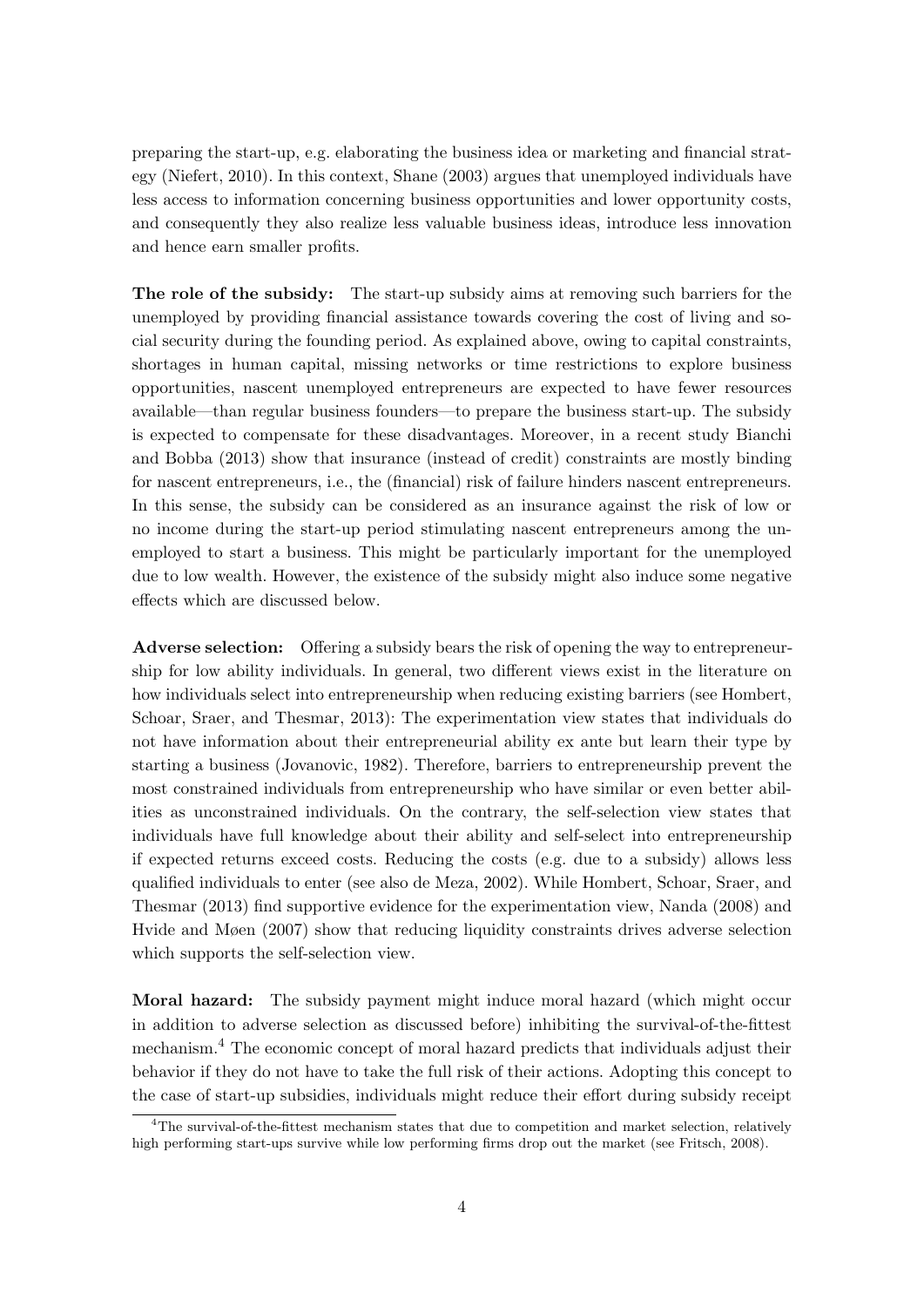as they—in contrast to non-subsidized businesses—do not have to take the cost, i.e. the risk of no or low income.<sup>5</sup> However, as the subsidy is only paid temporarily, moral hazard is only present in the short-term, if at all. In the long run, the subsidy expires and subsidized individuals would also experience an income loss or even business failure if they reduce their effort.

Deadweight effects: In the context of policy evaluation, deadweight effects occur if the outcome under the treated situation would be exactly the same as without the treatment. Transferring this concept to start-up subsidies, it would require two criteria being fulfilled in order to identify deadweight effects: First, the subsidized individuals would have also become self-employed in the absence of the subsidy; and second, business success is uncorrelated with the subsidy (Caliendo and Kritikos, 2010). The identification of the second dimension is not straightforward and hence empirical evidence on the occurrence of deadweight effects is very limited, mainly due to data restrictions.

Resulting research questions: Based upon the above considerations, we derived three main aspects to consider in the empirical analysis.First, we are interested in a comparison of subsidized and regular business founders at the time of start-up, exploring the question whether the expected disadvantages faced by unemployed nascent entrepreneurs indeed exist. If yes, we should find differences in observed characteristics such as education background and access to capital. Second, we will consider the development of subsidized and regular businesses over time. In this regard, the economic considerations do not provide a clear indication. On the one hand, given that the experimentation view applies and the subsidy removed a financial barrier for constrained but similarly or more able individuals, we would expect similar or even better performance among the subsidized start-ups. Furthermore, the subsidy payment is expected to extend survival in self-employment, given that it increases profits and consequently the induced utility of remaining self-employed. In addition, the subsidy provides individuals with financial flexibility and releases resources to catch up with regular business founders. On the other hand, if the self-selection view dominates and adverse selection occurs, we would expect the opposite, given that individuals with lower entrepreneurial ability are expected to run smaller and probably low-profit businesses (de Wit, 1993; Pfeiffer and Reize, 2000). In addition to the entrepreneurship-specific literature, the occurrence of moral hazard might further slow down business development in the short run. Finally, as a third aspect we will investigate the occurrence of deadweight effects.

<sup>5</sup>This relies on the existence of asymmetric information, i.e. individuals who apply for the subsidy have more information than the institution that pays the subsidy. Once the subsidy is approved, the institution has no influence on the effort of the applicant. See Paulson, Townsend, and Karaivanov (2006) as an example for how moral hazard induces financial constraints on start-ups.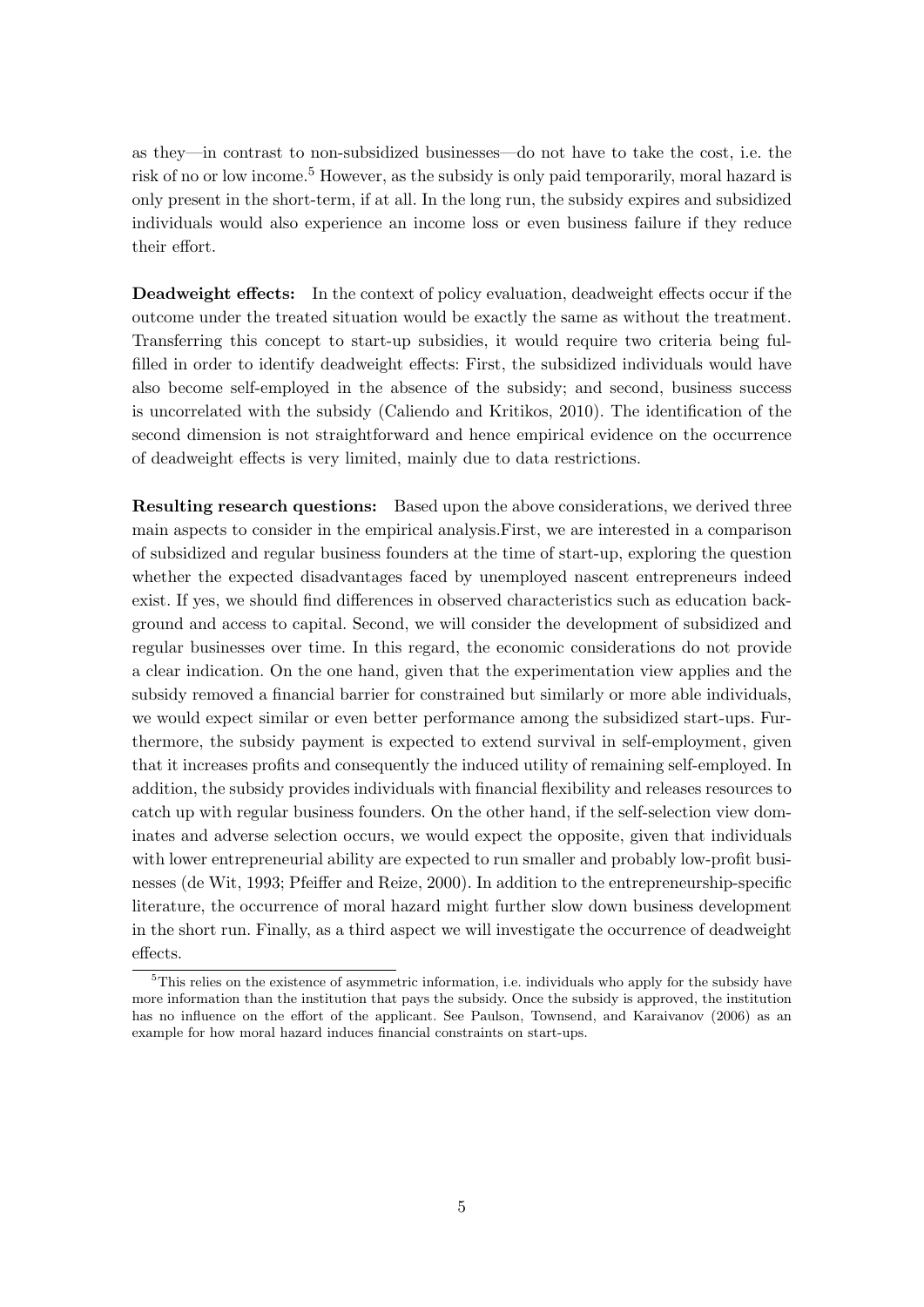## 3 Start-up Subsidies for Unemployed Individuals in Germany

The provision of start-up subsidies for unemployed individuals has been subject to several reforms during recent decades. Until August 2006, unemployed individuals wanting to start a business (including business takeovers or business inheritance) could choose between two different programs, which essentially differed in terms of subsidy's length and amount (see Caliendo and Künn, 2011, for a description). However, in August 2006, both programs were replaced by one single start-up subsidy program ("Gründungszuschuss", SUS), which is under scrutiny in this study. In order to be eligible for the subsidy, unemployed individuals had to have a minimum entitlement to *unemployment benefit*  $I^6$  of at least 90 days at the time of program start. Moreover, individuals applying for the SUS had to provide a business and financing plan to the Employment Agency, which had to be evaluated by a competent external institution. If all requirements were fulfilled, SUS was paid for a maximum duration of 15 months, with the subsidy comprising of two parts: During the first nine months after business start-up, an amount equivalent to the individual's last unemployment benefit and a lump sum of 300 Euro to cover social security costs was paid monthly.<sup>7</sup> After nine months, individuals could apply for an optional second period by sufficiently proving that their business is economically active. While the first period of SUS could be legally claimed by all individuals who fulfilled all legal requirements, the second period was entirely subject to the assessment of the respective case worker. Once the second period was approved, only the lump sum payment was granted for an additional period of six months. We find that 59.3% of the business founders in our sample received the subsidy for 15 months.

#### Insert Figure 1 about here

In order to illustrate the magnitude of subsidized start-ups out of unemployment compared to all business start-ups in Germany, we show in Figure 1 the respective numbers for full-time business start-ups between 2006 and  $2011$ .<sup>8</sup> While information is available concerning the exact number of entries into SUS (based on the Statistic of the Federal Employment Agency), we have to rely on estimates for the number of all business founders based on population representative surveys, because Germany lacks a centralized administrative register for all business founders. The most frequently cited estimates are based on the *German Microcensus* and KfW Start-up Monitor.<sup>9</sup> The difference between both

<sup>&</sup>lt;sup>6</sup>In Germany, every individual who has been in employment subject to social security for at least one out of the last three years is eligible for unemployment benefit I. The amount of the benefit consists of 60% (67% with children) of the last net wage and is basically paid for a period of 12 months, with the exception of older individuals (see Caliendo and Hogenacker, 2012).

<sup>7</sup>Without program participation, the individuals would loose their unemployment benefit entitlement given that they start their own business and hence work full-time.

<sup>&</sup>lt;sup>8</sup>In order to be eligible to SUS, founders have to set up their businesses full-time. Therefore, we compare them to all business start-ups that were also set up full-time.

<sup>&</sup>lt;sup>9</sup>The KfW Start-up Monitor is an annual cross-section population survey, which currently contains 50,000 individuals between 18 and 65 years. The Microcensus is an annual representative survey capturing 1% of the German population and currently contains around 700,000 individuals. For further information, see KFW Bankengruppe (2012) and Fritsch, Kritikos, and Rusakova (2012).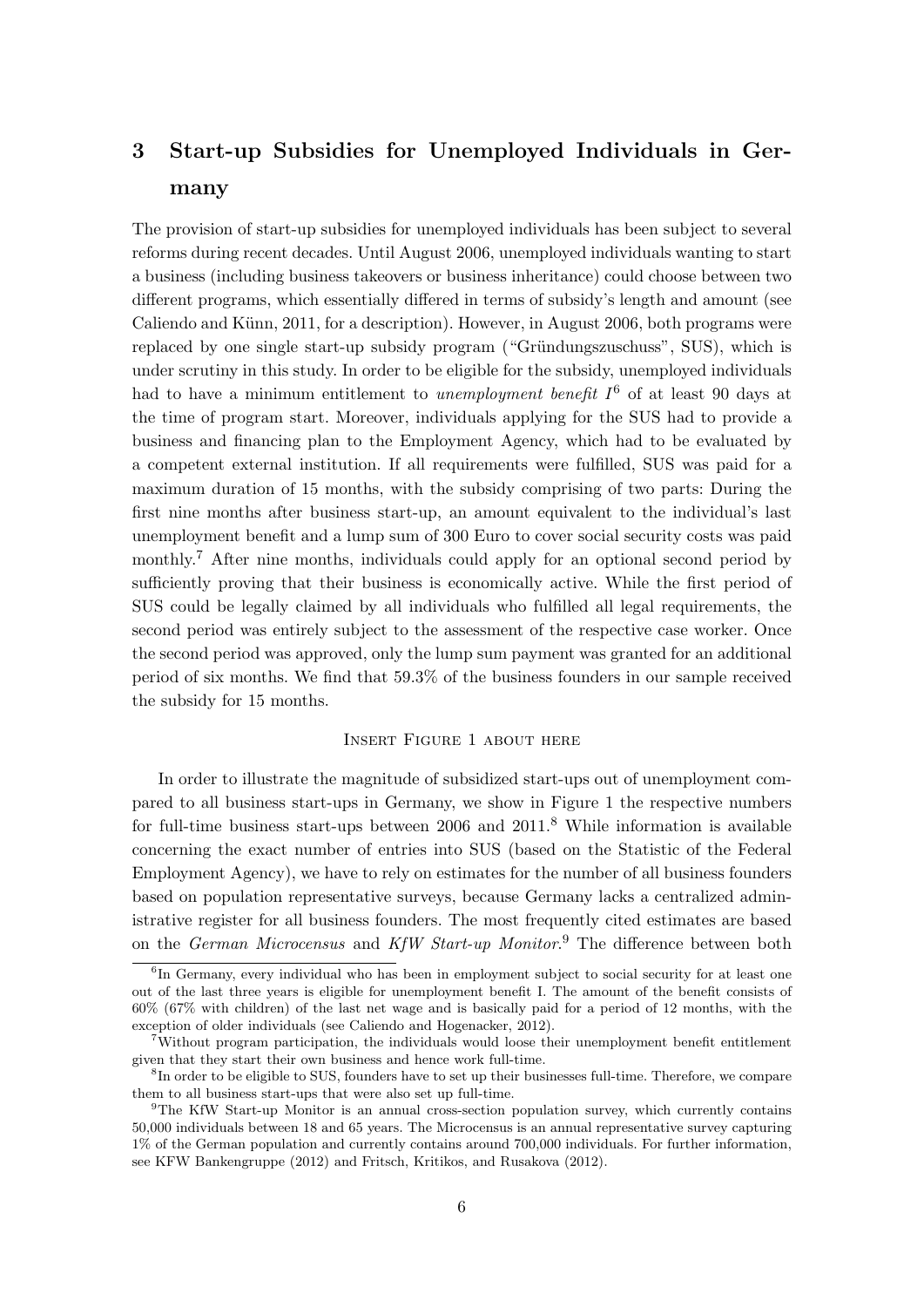estimates mainly arises due to the identification of business start-ups: While the KfW start-up monitor identifies business founders based on a direct question (asking whether the respondent has started a business within the last 12 months), the Microcensus identifies business founders based on a change in employment status (i.e. individuals who are self-employed in the current wave but not in the previous year). As we can see, start-ups out of unemployment account for a significant share of all full-time business start-ups, ranging between 40% to 60% on average, depending on the data source.

### 4 Data Creation

The aim of this study is to provide a comprehensive comparison between subsidized startups out of unemployment and non-subsidized start-ups out of non-unemployment. As illustrated by the literature review above, existing datasets usually do not provide sufficient information to clearly identify both groups. Moreover, they are somewhat restricted with respect to individual information about the founder (such as human capital or intergenerational transmission) and longitudinal information on business development. Therefore, we create a new dataset that allows for such a comparison. Besides cross-sectional information on individual and business-related characteristics, the data contains information on business development over time. The data collection was achieved through a telephone survey, where the difficulty lay in finding a data source providing contact details for individuals who belong to our target population.

#### Insert Figure 2 about here

As depicted in Figure 2, we used different data sources in order to realize a sample of subsidized and non-subsidized business start-ups. Subsidized start-ups out of unemployment are registered at the Federal Employment Agency and hence can be identified in the administrative data *(Integrated Employment Biographies)* provided by the Institute for Employment Research (IAB). However, the identification of non-subsidized start-ups is not straightforward, mainly due to the absence of a centralized register for all business founders in Germany. By contrast, a very decentralized industry-specific registration system exists, in the sense that business founders have to register with different institutions depending on their profession and location. Therefore, we relied on three different data sources to obtain contact information for non-subsidized start-ups: (1) the *Chambers of* Industry and Commerce ("Industrie- und Handelskammern", CCI), (2) the Chambers of Crafts ("Handwerkskammern", CC) and (3) a private address provider. As the underlying population is unknown, capturing these three data-bases can be considered a first attempt to construct such a sample of non-subsidized business start-ups.

Let us briefly discuss the three data sources. The *Chambers of Industry and Commerce* are public institutions with the main objective of representing of the interests of trading and manufacturing businesses. Subject to law, all businesses have to register with the CCI,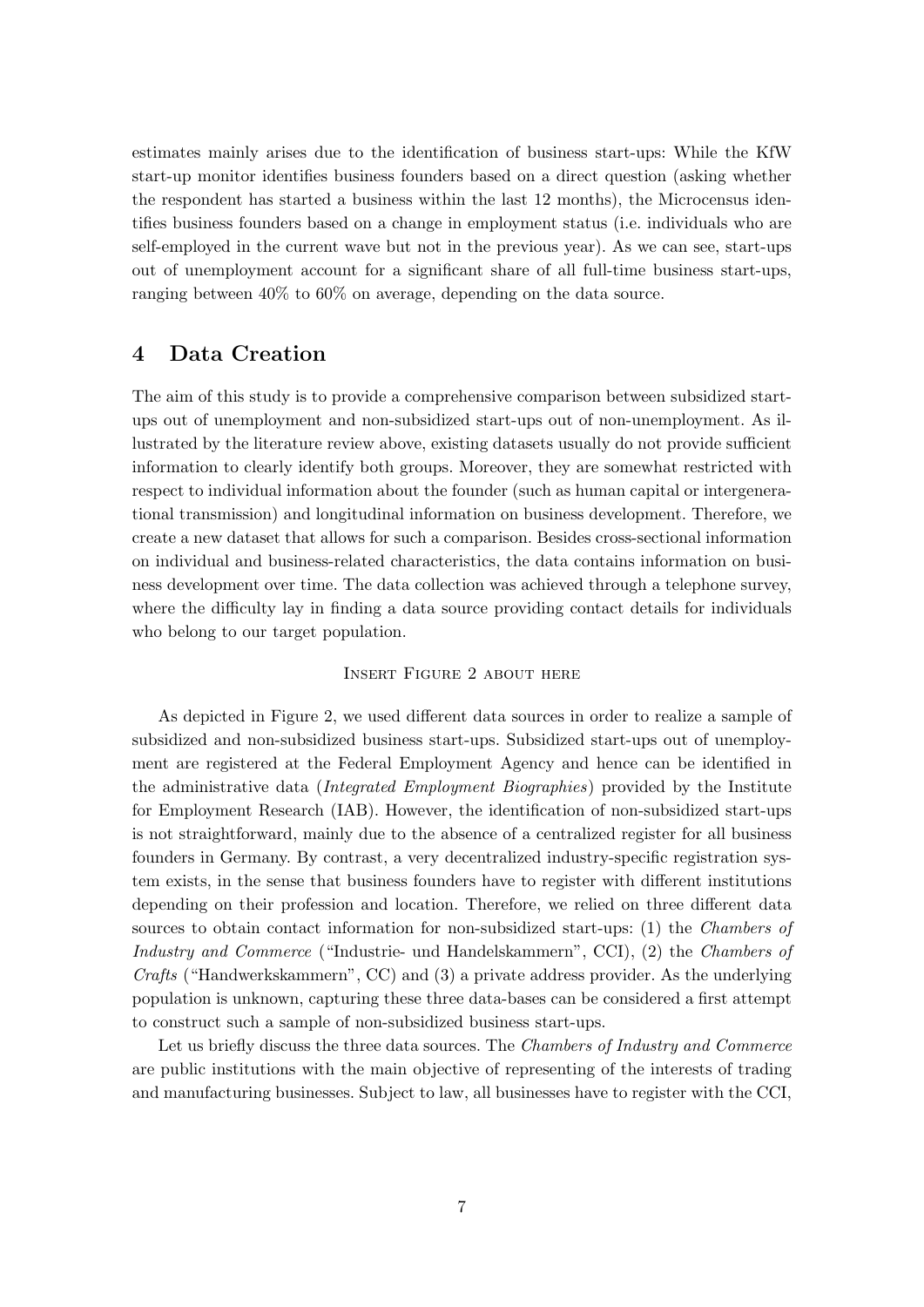with the exemption of particular professions, i.e. liberal professions<sup>10</sup>, craft enterprises and agriculture businesses. Given that subsidy receipt is not restricted to certain sectors, we also want to create a sample of non-subsidized business start-ups represented along the entire sectoral distribution. This is important because otherwise we would compare subsidized business founders (without restrictions on sectors) with a restricted sample of non-subsidized founders. Therefore, to complement the data basis with information on neglected professions, we also incorporate information from the *Chambers of Crafts*. Similar to CCI, CC are public institutions that represent the interests of businesses in the crafts sector, and thus record all crafts enterprises. Finally, we emphasize that despite liberal professions and agriculture businesses being officially exempted from registering at CCI or CC, in practice they are usually covered given that they trade, produce or provide crafts services. The information from CCI and CC is finally complemented by addresses provided by a private address provider (PAP) to ensure regional representativeness of the sample as not every single chamber<sup>11</sup> was willing to participate. The PAP obtains information based on its own research, as well as from the commercial register ("Handelsregister").<sup>12</sup> Since firms included in the commercial register are overrepresented in the PAP data, this complements well the addresses by CCI and CC for regional and occupational representativeness.

Finally, we extracted a random sample of business start-ups within the first quarter of 2009 from each data source, and collected the required information on these businesses by means of computer-assisted telephone interviews.<sup>13</sup> The survey was collected about 19 months after business start-up. We provide detailed information on the implementation of the survey in the Supplementary Appendix (which is available online). As depicted in Figure 2, we realized a total of 2,306 interviews with subsidized businesses out of unemployment available for the empirical analysis, as well as 2,303 with non-subsidized businesses.

As previously mentioned, the creation of the dataset depicts a first attempt to construct such a sample of non-subsidized start-ups. In order to assess the representativeness of the finally realized sample of non-subsidized start-ups, we would like to compare it with the underlying population; however, this is unknown in our case which prohibits a representativity analysis. Therefore, the best we can do is to provide a comparison to a representative sample of all business start-ups in Germany instead, although this entails

<sup>10</sup>Subject to German law, liberal professions are defined as professions that require "higher vocational education or creativity", such as medical occupations (e.g. physicians, dentists), consultants (e.g. lawyers, tax accountants), technical or scientific occupations (e.g. engineers, architects) and the cultural sector (e.g. writer, musicians).

 $11$ In Germany, 80 Chambers of Industry and Commerce and 53 Chambers of Crafts exist in total.

<sup>&</sup>lt;sup>12</sup>The commercial register contains firms who are actively involved in trading activities (so that large firms tend to be overrepresented). Its main objective is to provide security to business partners in the sense that they can rely on recorded firm-specific characteristics such as name, legal form, location, executive directors and the ability to pay liabilities.

<sup>&</sup>lt;sup>13</sup>We note that having access to only one particular quarter of entrants might restrict the external validity of the results if the composition of business founders would change significantly over time. However, comparing the distribution of certain characteristics (e.g. age, education, migration, unemployment duration) across different quarters of entries into the subsidy program (based on the statistic of the Federal Employment Agency) does not show significant differences.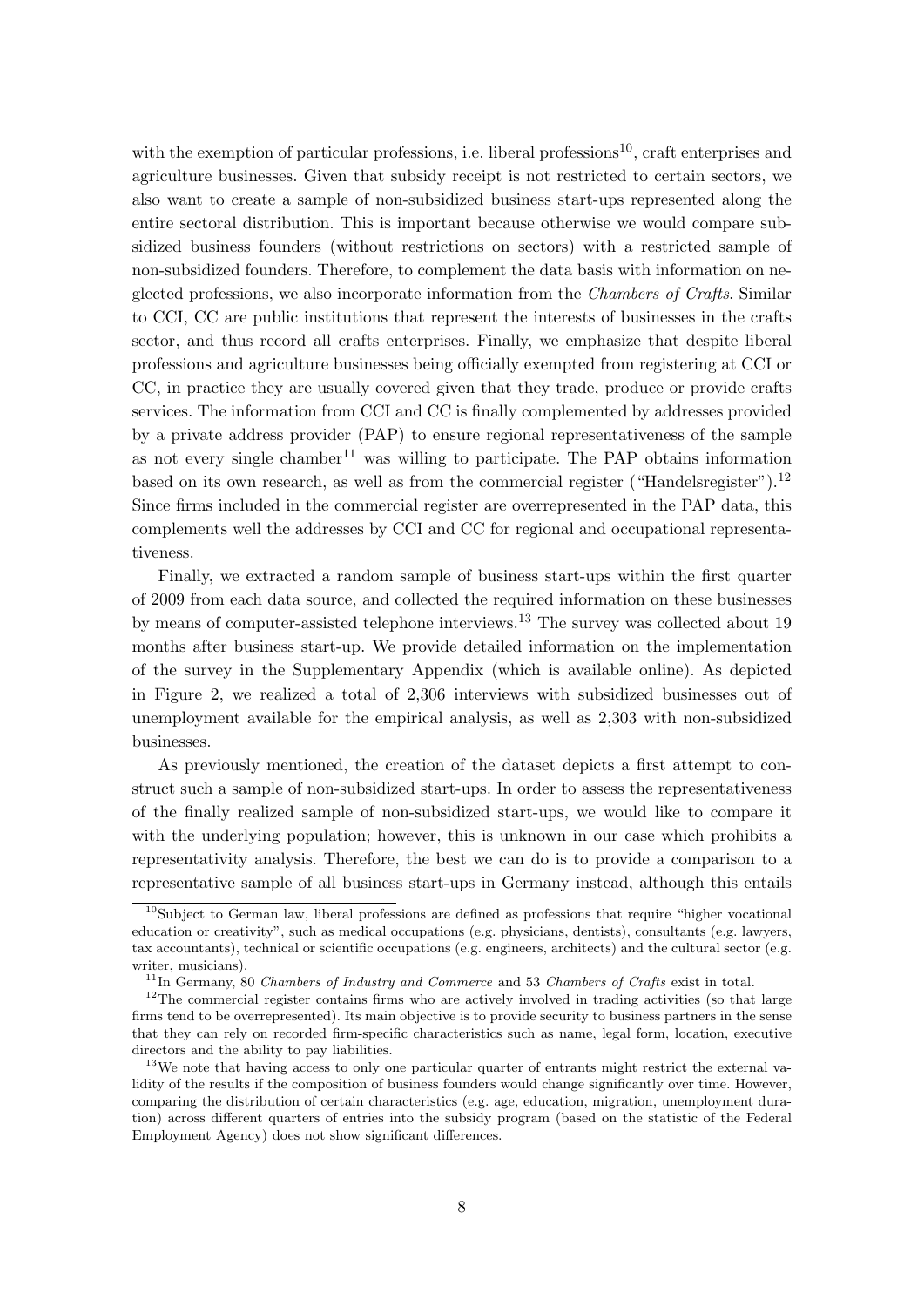the limitation that subsidized start-ups out of unemployment are also included.<sup>14</sup> Based on information from the German *Mircocensus* (see Section 3 for details on the *Microcen*sus and how start-ups are identified), we provide such a comparison between our realized sample of non-subsidized businesses and all business founders in Germany in 2009 in Table 1 (and separated by gender in Table A.1). It can be seen that we have relatively more men, older individuals and natives in our realized sample of non-subsidized businesses. Moreover, the share of business founders located in East Germany is lower in our sample. With respect to professional education, we find equal shares of skilled workers; however, within tertiary education, we find fewer individuals with a university degree and more master craftsmen (holding a technical college degree). Finally, we compare the sectoral distribution and find similar shares in agriculture, construction, crafts and information technology, financial and insurance service while some significant differences exist in terms of remaining sectors. However, the comparison does not reveal whether the realized sample of non-subsidized start-ups is representative towards the population of non-subsidized start-ups (as mentioned above) but rather should help the reader to assess the constructed sample.

#### Insert Table 1 about here

For the empirical analysis, it is necessary to further restrict the sample of non-subsidized businesses in order to align it towards the subsidized start-ups out of unemployment. First of all, we only keep non-subsidized business founders who started their business full-time, given that this is also required for the SUS recipients. Secondly, we dropped all business founders who had been unemployed immediately before start-up, as we want to compare subsidized start-ups out of unemployment to non-subsidized start-ups out of nonunemployment. Accordingly, these two restrictions reduce the size of the non-subsidized founders from 2,303 down to 1,529 observations (see Figure 2).<sup>15</sup> Finally, we highlight that we will denote the group of subsidized start-ups out of unemployment as "subsidized start-ups" throughout the remainder of the paper, and our comparison group consisting of non-subsidized start-ups out of non-unemployment as "regular start-ups".

### 5 Empirical Analysis

Based on this dataset, the empirical analysis addresses the research questions derived in Section 2. We restrict the empirical analysis to male individuals.<sup>16</sup> Male and female business founders significantly differ in several aspects. While men are represented along the entire distribution of entrepreneurs, female entrepreneurs tend to be concentrated in

<sup>&</sup>lt;sup>14</sup>According to the reporting system of the German Kreditanstalt für Wiederaufbau, of all business startups in Germany, 21.4% self-reported having started out of unemployment in 2009 (KfW Bankengruppe, 2010).

<sup>&</sup>lt;sup>15</sup>Out of the initial sample of 2,303 individuals, 132 business founders were excluded from the data because they started out of unemployment. Out of the remaining sample of 2,171 observations, a further 642 founders who started their self-employment part-time were excluded.

 $16$ See Caliendo and Künn (2015) for evidence on subsidized start-ups out of unemployment by females.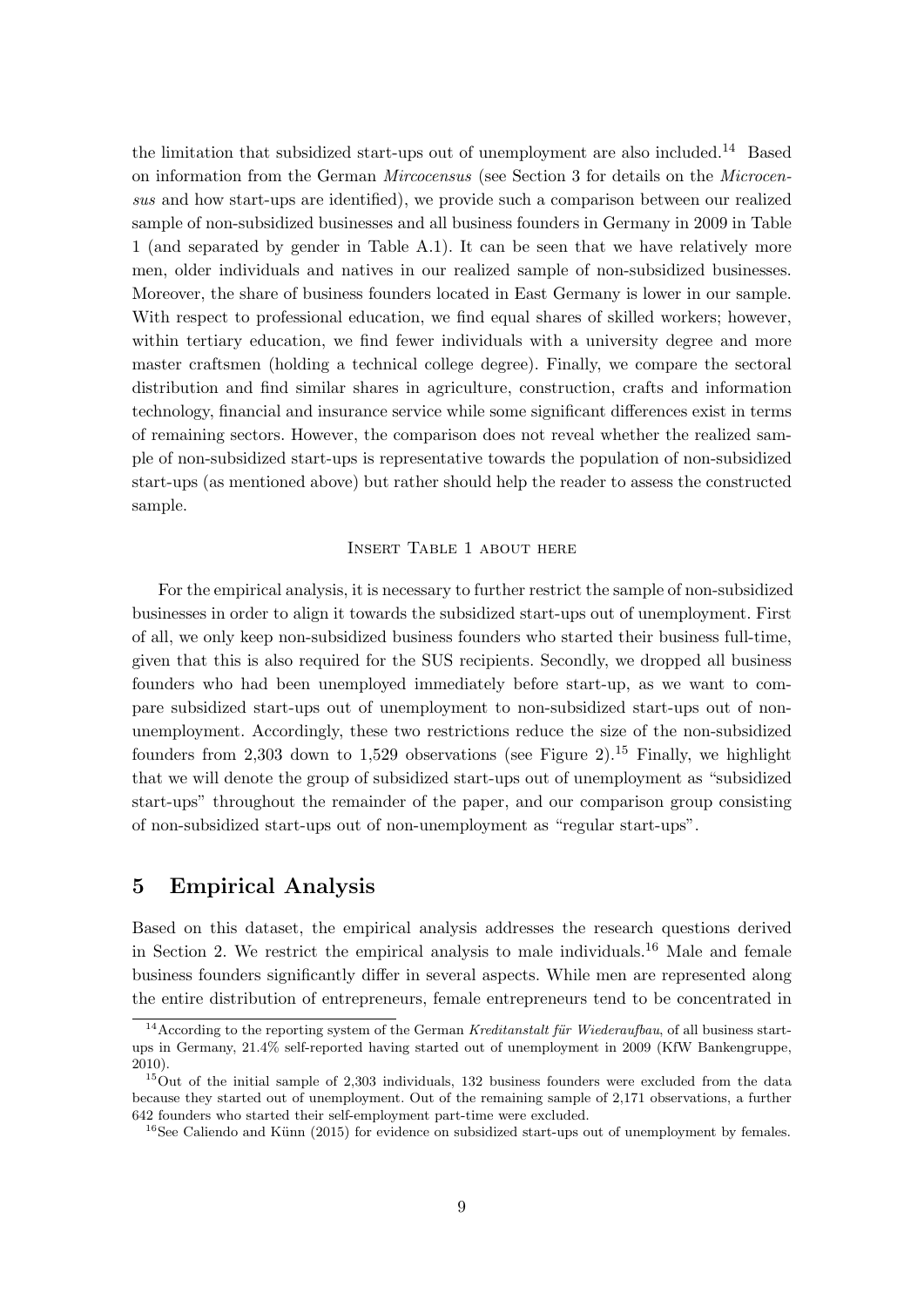particular sectors, and among low performance businesses, i.e. in terms of profits, survival, growth rates and income, mainly because women tend to seek work-family balance rather than earning maximization (Klapper and Parker, 2011; Boden, 1999). These differences between male and female entrepreneurs are also reflected in working hours, with women significantly less likely to become full-time self-employed (Gurley-Calvez, Biehl, and Harper, 2009; Lechmann and Schnabel, 2012).<sup>17</sup> Given that we only focus on full-time start-ups (as this is one of the eligibility criteria for subsidy receipt), we are concerned that we would analyze a selected sample of female entrepreneurs (not representative of the entire population of female entrepreneurs), which would limit the external validity of the results for women in this analysis. For men this is not an issue since the vast majority runs their business in full-time. Therefore, we exclude women and finally observe 1,478 (930) male subsidized (regular) business founders.

#### 5.1 Do Subsidized Start-ups Differ from Regular Start-ups?

As described in Section 2, start-ups out of unemployment are expected to face disadvantages compared to regular business founders in terms of capital constraints, shortages in start-up specific human capital, missing networks and restricted access to information about business opportunities. Therefore, unemployed individuals are offered a subsidy in order to compensate for such initial disadvantages. However, the existence of the subsidy bears the risk of adverse selection.

To investigate the empirical relevance of the expected disadvantages and shortages for subsidized start-ups, we provide a descriptive comparison between subsidized start-ups with regular business founders at the time of start-up. Thereby, we consider individual and business related characteristics in Table 2 that reflect the aforementioned disadvantages.

However, it is necessary to highlight a limitation of this analysis. In order to identify the existence of disadvantages faced by unemployed individuals, one would actually need to compare nascent entrepreneurs among the unemployed with nascent entrepreneurs among the non-unemployed, which would reflect the true extent of disadvantages. However, given that it is very hard to identify nascent entrepreneurs, we rely on business founders instead. Consequently, this limits the validity of the results, as out of all nascent entrepreneurs finally realized businesses start-ups by unemployed and non-unemployed individuals are likely to being more homogenous. For instance, individuals with very severe financial constraints (which are most likely overrepresented among the unemployed) are relatively less likely to make their way from a nascent entrepreneur to business founder. Additionally, the subsidy induces individuals who would have founded a business out of non-unemployment to register as unemployed in order to receive the subsidy and therefore now belong to the group of start-ups out of unemployment. This will further enforce the homogeneity of business founders out of unemployment and non-unemployment. Therefore, comparing business founders (rather than nascent entrepreneurs) is likely to reflect a lower bound estimation of the true level of disadvantages that unemployed individuals actually face.

<sup>&</sup>lt;sup>17</sup>The German Federal Statistical Office reports for 2009 that 55% of female entrepreneurs work 40 hours/week or more while this amounts to 86% for male founders.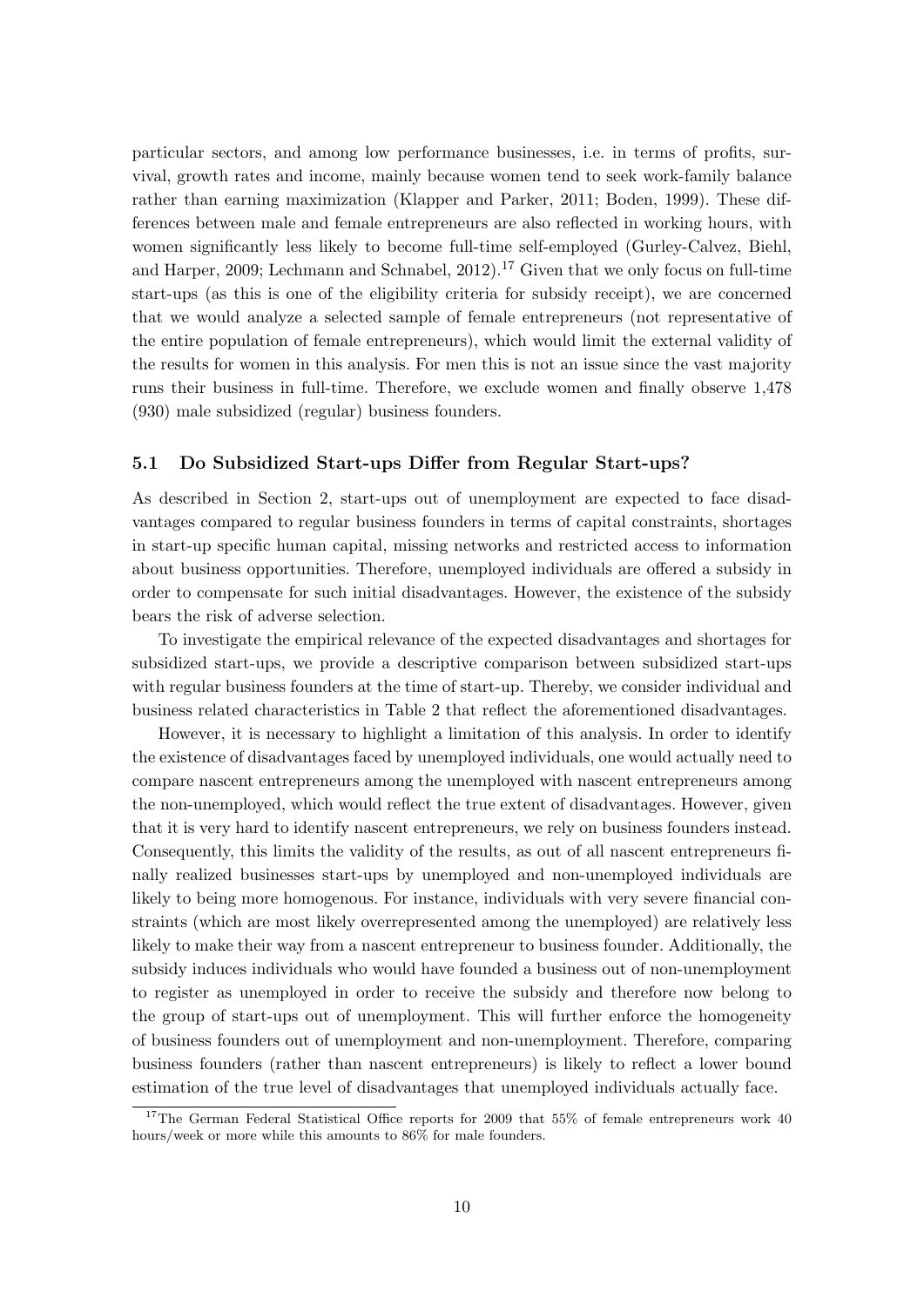#### Insert Table 2 about here

Motivation: Results in Table 2 suggest that "push motives" are overrepresented among subsidized business founders. While no significant differences exist for the two "pull motives" ("I wanted to be my own boss" and "I wanted to earn more money"), we find significant higher shares of unemployed business founders reporting the two "push motives" ("Advice from external institution (Employment Agency etc)" and "No employment alternative"). This suggests that necessity rather than opportunity reflects the dominant motivation among start-ups out of unemployment.

Human Capital and Networks: Human capital and existing networks play an important role for setting up and running a business (Parker, 2009). In order to reveal the disadvantages faced by the unemployed in this regard, we have measures available concerning formal education, employment and industry-specific experiences, and intergenerational transmission.

Starting with formal education, Table 2 shows no significant differences with respect to school degrees for subsidized business founders. In terms of professional education, we find significant differences compared to regular business founders, but no clear pattern. Higher shares of previously unemployed business founders have an apprenticeship or university degree, while regular business founders are more likely to have graduated from a technical college or have another degree. Overall, we do not find clear evidence that subsidized business founders face disadvantages in terms of formal education. However, against the background of previous findings, our results are not very surprising given that general education has been shown to have only a moderate influence on the start-up decision (van Praag, van Sluis, and Vijverberg, 2008; Ucbasaran, Westhead, and Wright, 2008).

Another important aspect of human capital concerns employment and industry-specific experience of the founders, which can also be an indicator for the size and quality of existing networks (e.g. through contacts to potential customers or potential business partners). Table 2 shows that subsidized business founders have on average less employment (and more unemployment) experience, thus indicating a disadvantage. For instance, subsidized founders spent on average nine months less in employment (and eight months more in unemployment) than regular business founders during their working life (based on a mean age of 40 years). Regarding industry-specific experience, we detect a similar pattern. Table 2 shows that subsidized business founders primarily acquired industry-specific experience from dependent employment while regular business founders are significant more likely to have industry-specific experience from previous self-employment. This depicts a significant advantage for regular business founders as they had realized a business start-up before and hence are likely to have valuable business networks, existing contacts to customers, etc., whereas subsidized start-ups generally do not have this experience.

Finally, we investigate differences in terms of intergenerational transmission, i.e., selfemployed parents transmit start-up specific abilities, existing businesses and networks to their children, which has been shown to have a significant influence on business performance over time (Tervo, 2006; Fairlie and Robb, 2007). Table 2 shows that regular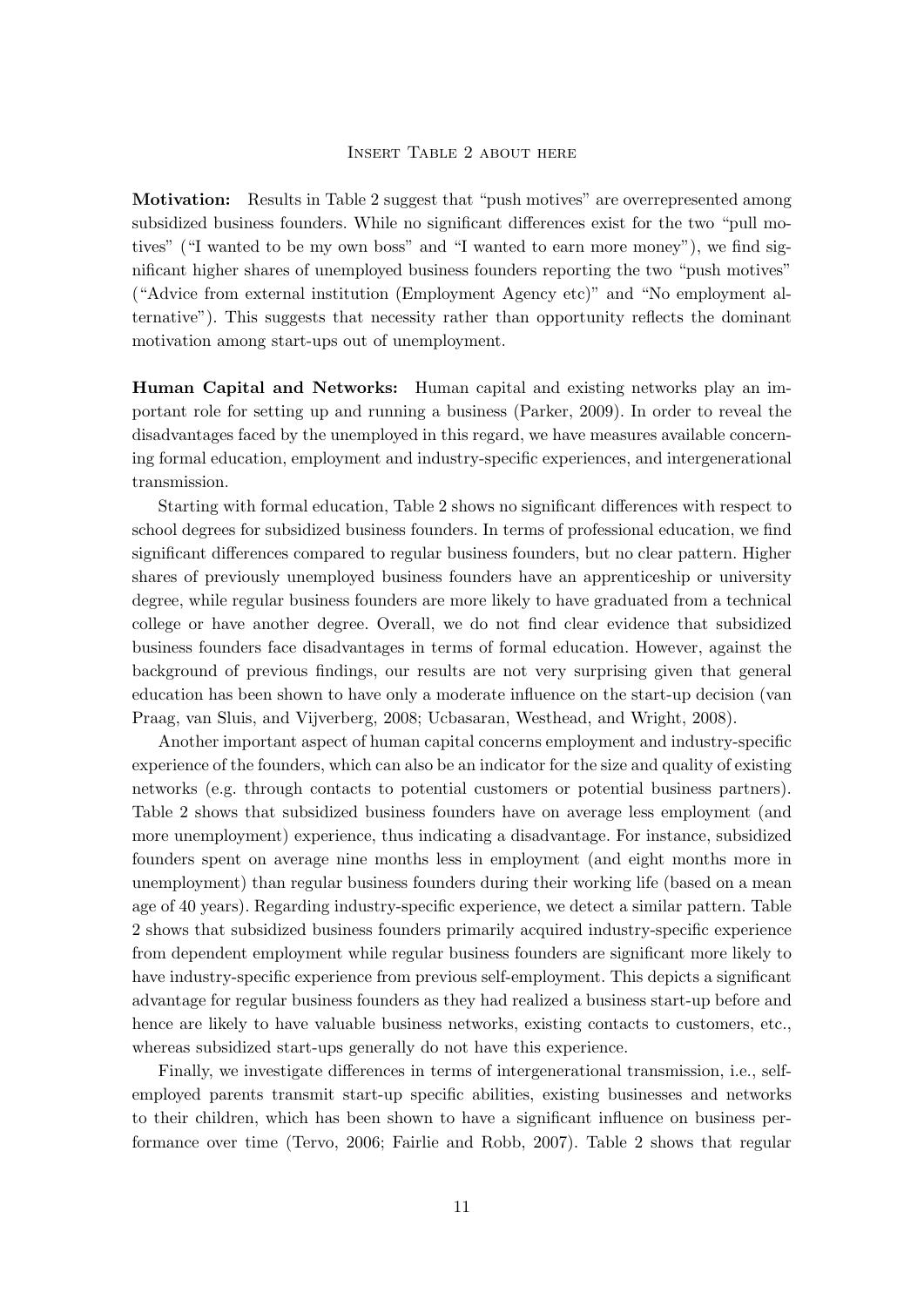business founders are significantly more likely to have self-employed parents (and to experience intra-family business takeover) and hence are benefiting potentially more from intergenerational transmission of start-up specific abilities, networks and businesses.

Capital Investments and Constraints: Finally, we consider capital investments realized at business start-up and within the founding period. As derived in Section 2, business founders out of unemployment are expected to have lower financial means and face a higher risk of being discriminated by capital markets, which restricts their access to loans. We clearly find supportive evidence that subsidized start-ups invest less capital in Table 2. While the share of individuals who invested capital at start-up is similar in both groups, at 82%, we find substantial differences in the invested amount. Regular business founders invest significantly more (44,170 Euro) capital at start-up than subsidized ones (21,740 Euro). This effect is not driven by statistical outliers, as the median, the maximum and the share with  $50,000$  Euro and more in Table 2 show.<sup>18</sup>

However, the question remains whether this gap is due to differences in available personal equity or access to loans. While we do not have detailed information on overall personal equity, we observe the share of the invested capital that has been financed by personal equity. Here, we find no significant differences between both groups, i.e. business founders finance on average 70% of the start-up capital by personal equity. Therefore, constraints in terms of personal equity might eventually lead to less capital investment. Moreover, we find supportive evidence that the unemployed also face more restricted access to loans. Table 2 shows that only 20% of subsidized start-ups received a loan, which was the case for 29% of regular business founders. However, the pure take-up rate does not necessarily indicate credit constraints as subsidized individuals might simply have less demand for loans due to the subsidy. The credit constraint argument becomes more evident in the following statistic: 16% of all subsidized start-ups report that they received no loan but would have liked to, while this only applies to 10% among the regular business founders. Although we are unable to identify whether those individuals actually tried to apply for a loan in the end, we interpret this pattern as suggestive evidence for existing credit constraints in terms of the accessability of loans for the unemployed. Finally, we provide evidence on the take-up of other types of support. Table 2 shows no differences in terms of receiving a subsidized loan but a higher share of subsidized founders received a business coaching.

In summary, subsidized start-ups seem to have no shortages in terms of formal education; however, they have less employment and industry-specific experience, and fewer spillovers from intergenerational transmission. Moreover, we find evidence that necessity start-ups are overrepresented among business founders out of unemployment, suggesting disadvantages in terms of business preparation, owing to time restrictions. Finally, we detect capital constraints among the unemployed in terms of both the availability of personal equity and access to loans.

<sup>&</sup>lt;sup>18</sup>The KfW Bankengruppe (2009) reports that among all founders who started a business in full-time in Germany in 2009, 80% invested capital at start-up (which is very similar to our estimation sample) from which 10.5% invested 50,000 Euro and more (which is in the middle of the two groups under scrutiny).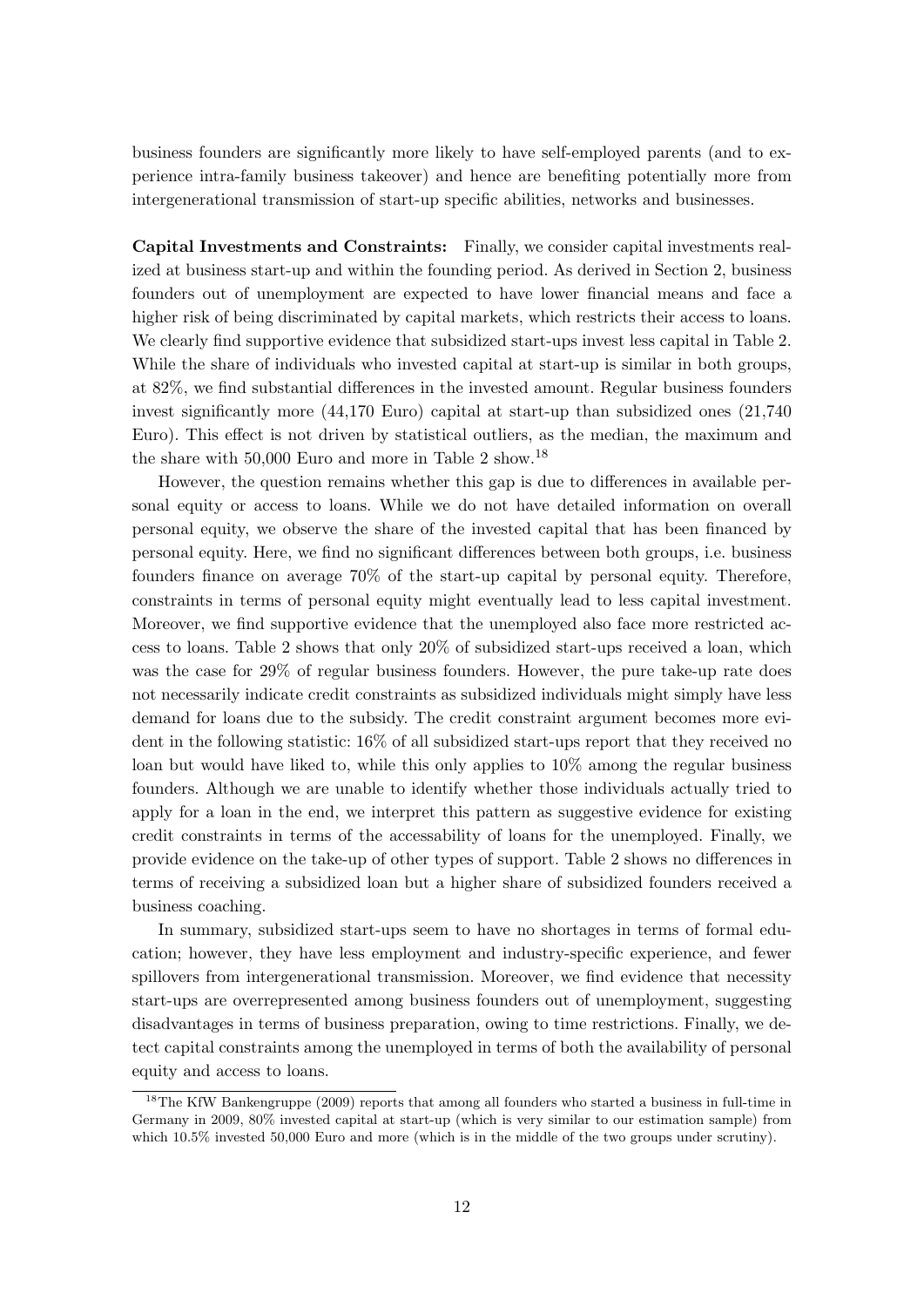#### 5.2 Business Development

#### 5.2.1 Econometric Strategy

Given the existence of disadvantages for subsidized start-ups compared to regular startups, we now address the question of how subsidized businesses perform compared to regular businesses. Based on economic considerations, the subsidy is expected to have two opposing effects on business survival and growth (see Section 2). The question that we address is what would have happened if the subsidized unemployed person had started a business out of non-unemployment without the subsidy. To answer this question, we actually want to compare the development of a business started by an unemployed individual (with subsidy receipt) with a business started out of non-unemployment by the same individual. However, given that we only observe each individual either as previously unemployed or as regular business founder, we have to estimate the counterfactual situation for subsidized business founders. To do so, we use the group of regular business founders.

However, an unconditional comparison of outcome variables (Y) between subsidized (D=1) and regular (D=0) founders, i.e.,  $\tau^{raw} = E(Y | D = 1) - E(Y | D = 0)$ , is not very informative given that substantial differences in terms of observable characteristics exist (as shown in the previous section in Table 2 and Table A.2 in the Appendix). In addition to the differences in observable characteristics, both groups might further differ in terms of unobserved characteristics. Therefore, we will use a decomposition method to disentangle the influence of both parts. Instead of using traditional decomposition methods such as the Blinder-Oaxaca decomposition (which is based on linear regression models), we follow Frölich (2007) and use propensity score matching  $(PSM)^{19}$  for two reasons: (i) The regression function to construct the counterfactual outcome is not specified to be linear but is based on a non-parametric estimation (adjusted means). (ii) The PSM decomposition method also imposes a common support restriction and hence avoids the out-of-support assumption that is required when using Blinder-Oaxaca decomposition (assuming that the linear estimators of the outcomes are also valid in regions of individual characteristics where there is no common support).

Based on PSM (see Caliendo and Kopeinig, 2008, for details on the implementation of PSM), we align the group of regular business founders towards the group of subsidized start-ups in terms of observable characteristics. However, instead of interpreting the estimated gap in outcome variables as the causal average treatment effect on the treated (ATT), as conducted in the evaluation literature (Rosenbaum and Rubin, 1983; Imbens and Wooldridge, 2009), we interpret the gap as a conditional gap:

$$
\tau^{cond} = E(Y|D=1) - E_{P(X)}[E(Y|P(X), D=0)|D=1],
$$
\n(1)

where the first term can be directly estimated from the group of subsidized founders. The second term is the adjusted mean from the matched group of regular founders using propensity score  $P(X)$  matching.

The calculation of the counterfactual outcome (second term in Equation 1) helps to

 $19$ See Caliendo and Lee (2013) and Krause, Rinne, and Schüller (2014) for similar applications using matching to perform decomposition.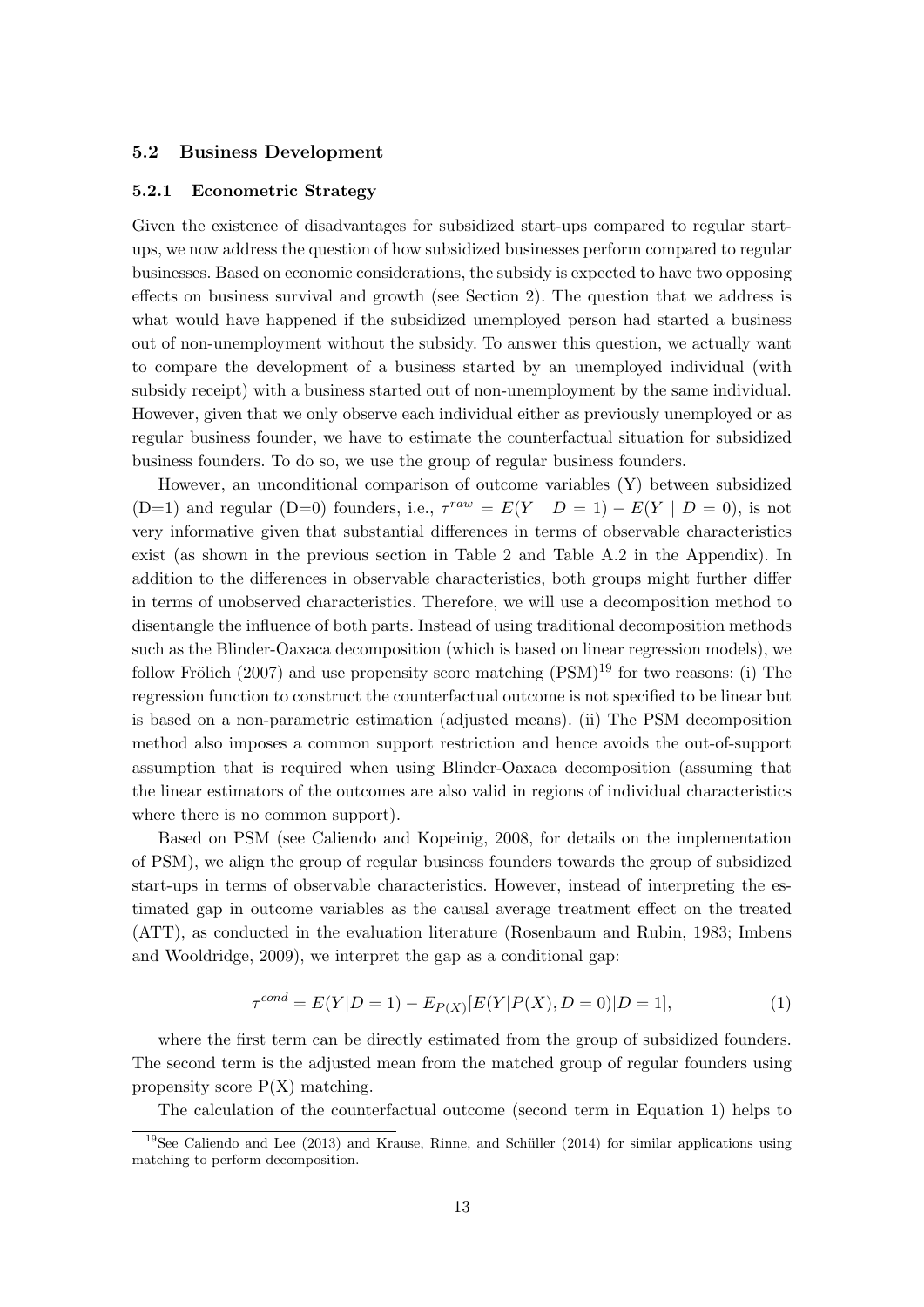answer the question of how regular business founders would perform if they had the same distribution of observable characteristics as subsidized business founders. The remaining gap to the outcome of the subsidized founders  $(\tau^{cond})$  is subsequently interpreted as a conditional gap that remains unexplained by observable characteristics. The rich data allow us to control for a large vector of observable characteristics including labor market history and important information about the start-up (see Table A.2), which are correlated with personality and thus should significantly reduce the remaining influence of unobserved differences. Based on economic considerations,  $\tau^{cond}$  might be explained by the receipt of the subsidy, disadvantages arising from the unemployment status of the subsidized founders and adverse selection or moral hazard as induced by the subsidy. Finally, to avoid any misinterpretation, we emphasize that  $\tau^{cond}$  (in contrast to the evaluation literature where matching is usually applied) has no causal interpretation here, as it simply reflects a conditional gap after having controlled for observable characteristics. Details on the implementation of the matching procedure including a list of all observable characteristics as well as the balancing characteristics are shown in Appendix A.2.

#### 5.2.2 Results

To answer the question of how subsidized start-ups perform over time compared to regular business founders, Table 3 shows results with respect to survival in self-employment, income and business growth, as measured by the employee structure 19 months after business start-up. Note that subsidy receipt has been fully expired for at least four months at this time (see Section 3).

First of all, we focus on results for the full sample (upper part in Table 3). It can be seen that 19 months after start-up, 80.7% of subsidized business founders remain selfemployed compared to 72.6% in the case of regular business founders, indicating higher survival among the subsidized businesses. However, the question is to what extent this raw difference is driven by differences in observable characteristics. Column (3) shows the conditional share estimated by propensity score matching. It can be observed that controlling for observable characteristics reduces the outcome gap from initially 8.1% (raw) to 6.3% (conditional). However, the remaining conditional gap of 6.3%-points is statistically significant and therefore still indicates higher survival for subsidized start-ups. This might be explained by subsidy receipt. It seems that the direct effect of the subsidy payment during the founding period dominates initial disadvantages arising from unemployment and by the subsidy potentially induced negative effects such as adverse selection or moral hazard. Regarding those who failed to remain self-employed, we do not find any significant differences between both groups in terms of integration in dependent employment or unemployment after having controlled for observable differences. With respect to working income, Table 3 shows significant higher net earnings for regular business founders, which is largely attributable to existing differences in observable characteristics. After having controlled for these differences, regular businesses have a net monthly working income of 2,500 Euro on average which is not significantly different to the monthly earnings of subsidized business founders.

Conditional on still being self-employed, Table 3 shows further business outcomes,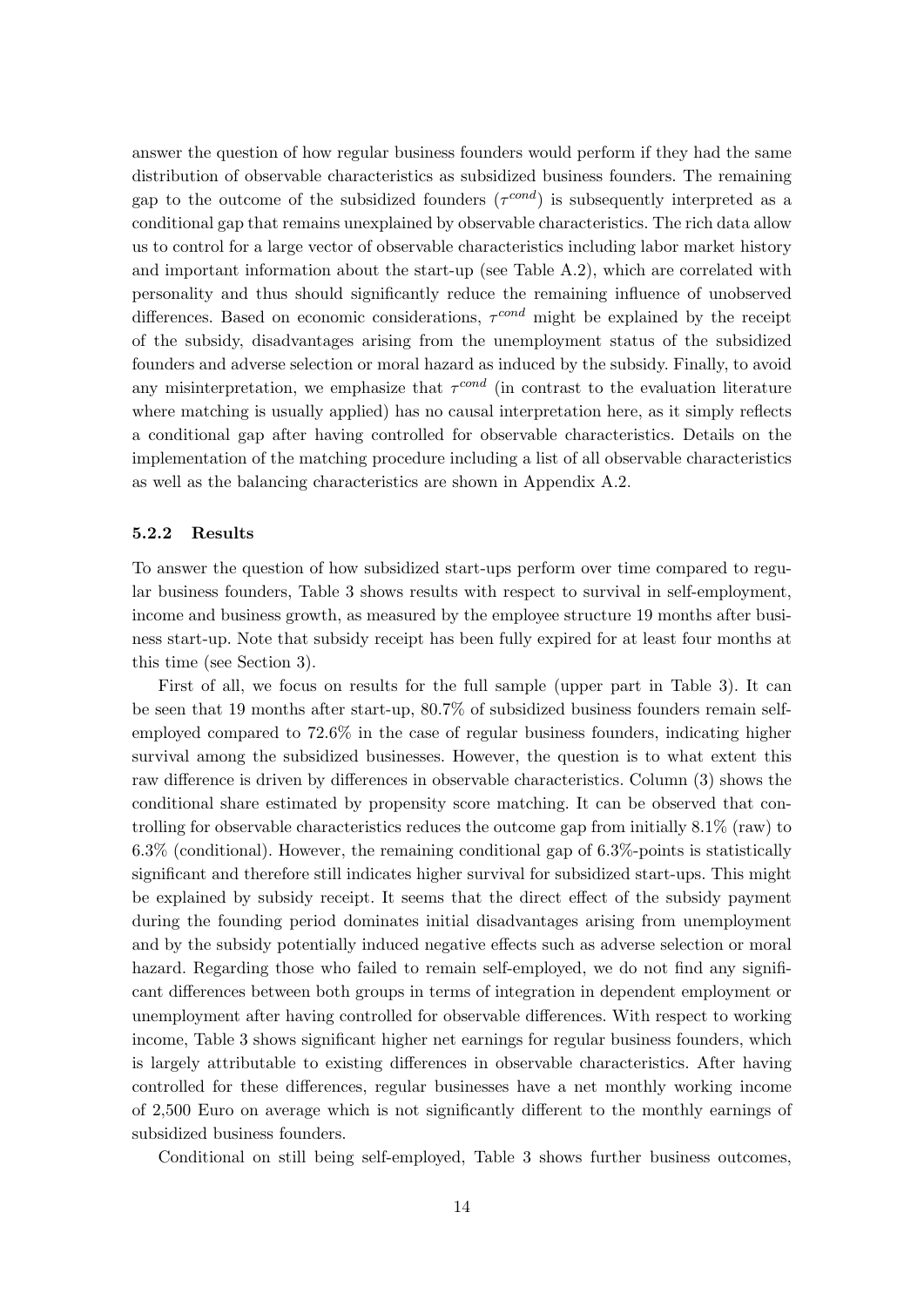highlighting significantly lower net income and less business growth for subsidized compared to regular business founders. For instance, 19 months after start-up, previously unemployed and subsidized business owners earn on average 2,389 Euro per month from their self-employed activity, which is, conditional on observable characteristics, 684 Euro less than regular business founders earn. However, despite the net income of subsidized founders being smaller compared to regular founders, it still exceeds monthly net earnings of a comparable full-time employee in Germany, which corresponded to about 1,900 Euro per month in 2010 (Caliendo, Hogenacker, and Künn, 2012). Moreover, only 36.1% of previously subsidized business owners employ on average three full-time equivalent workers, compared to 56.5% employing on average six full-time equivalent workers among the regular business founders; whereby the conditional differences are also statistically significant.<sup>20</sup>

#### Insert Table 3 about here

Finally, we shed light on the empirical relevance of the argument that start-ups out of unemployment implement less innovation due to restricted access to information concerning business opportunities or missing pull motives (Shane, 2003; Caliendo and Kritikos, 2009). Indeed, Table 3 confirms this expectation: After having controlled for observable characteristics, regular business founders are more likely to file a patent (not statistically significant though) or application to protect corporate identity (which is also statistically significant). This reflects the higher degree of innovation implemented by these firms during the first 19 months after start-up.

In summary, Table 3 suggests that subsidized start-ups face higher business survival, but lag behind regular business founders in terms of income, business growth and innovation. The extended survival might be explained by the subsidy payment as it increases income and consequently the utility of remaining self-employed. Although a direct effect due to ongoing subsidy receipt can be excluded, it might be the case that the measurement 19 months after start-up is still influenced by recent subsidy expiration.<sup>21</sup> The lower income and growth rates might be explained by different issues: First, subsidized founders might face disadvantages arising from their initial unemployment status (in addition to observed aspects), e.g., discrimination at capital markets or smaller networks. Second, the subsidy could induce adverse selection in self-employment resulting in lower business performance. In contrast to Hombert, Schoar, Sraer, and Thesmar (2013), our results support the self-selection view where less qualified individuals self-select into entrepreneurship due to reduced costs of entry which is in line with findings by Nanda (2008) and Hvide and Møen (2007). Third, the presence of the subsidy might have reduced business growth due to moral hazard by inhibiting the selection process of profitable and non-profitable businesses (survival-of-the-fittest). Within the regular businesses only the profitable businesses survive and grow larger than subsidized businesses where also non-profitable or

<sup>&</sup>lt;sup>20</sup>This means that all subsidy recipients in the first quarter of 2009 (N=31,365), created approximately 27,500 jobs until the end of 2010.

 $2^{21}$ The capital-intensive first part of the subsidy payment, i.e. unemployment benefit plus lump-sum payment of 300 Euro/month, has already expired for 10 months, and the optional second part, consisting of the lump-sum payment of 300 Euro/month only, for four months.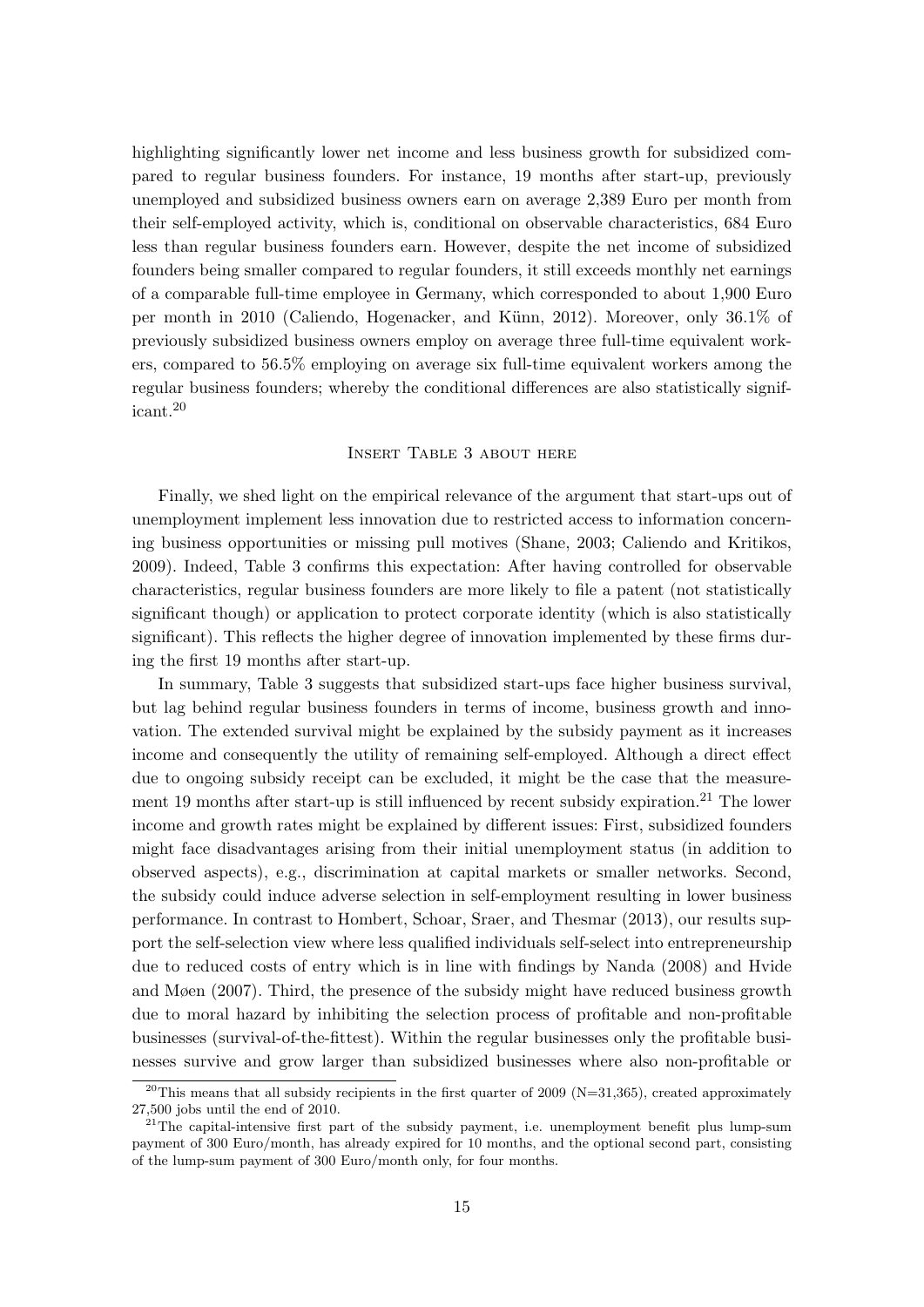low-profitable businesses are represented.

The question remains whether the identified gaps are persistent or will disappear after a while. In the long run, former subsidized firms have to survive and compete in the market without the subsidy and therefore might converge towards regular business founders. This is left for future research.

#### 5.3 Deadweight Effects

Finally, we consider the occurrence of deadweight effects. As illustrated in Section 2, the identification of deadweight effects related to start-up subsidies requires that two criteria have to be fulfilled: First, the subsidized individual would have become self-employed even in the absence of the subsidy; and second, the subsidy must have had no impact on business success. Due to data restrictions, previous studies have had to rely on information only concerning the first criteria only (e.g. Lenihan, 2004; Caliendo and Kritikos, 2010; Tokila, Haapanen, and Ritsilä, 2008). We are now able to go one step further and also consider the second dimension.

#### Insert Table 4 about here

Starting with descriptive evidence, Table 4 shows that two variables describe the first dimension, i.e. whether individuals would have become self-employed even without the subsidy. Using the broader definition represented by statement 1, we can see that 48.3% of the subsidized business founders are potentially affected by deadweight effects, as they report that they would have even founded a business in the absence of the subsidy. Using a much narrower definition, i.e. whether individuals intentionally registered as unemployed to receive the subsidy (statement 2), we observe that only 22.8% are potentially affected. Before considering the second dimension, we want to recap that those shares have been often cited within former studies and the political discussion with respect to the occurrence of deadweight effects.<sup>22</sup>

We have now data available that allows the consideration of the second dimension, i.e. the importance of the subsidy for business survival during the first six months. We would actually expect that the subsidy had little or no relevance for individuals who would have even become self-employed without the subsidy (48.3%) or intentionally registered as unemployed to receive the subsidy (22.8%). However, Table 4 shows that this is not the case. Taking the second dimension into account significantly reduces the shares that are potentially affected by deadweight effects. For instance, the share of 48.3% that is potentially affected by deadweight effects reduces to 21.3%, with only those individuals having reported that the subsidy had no impact on business survival. For the remaining share, the subsidy had at least some impact on business success and hence has to be excluded from the share that is potentially affected by deadweight effects. Using the narrow definition of the first dimension, the potentially affected share is reduced from 22.8% to only 8.6%.

 $22$ See, e.g. Bundesministerium für Arbeit und Soziales und Institut für Arbeitsmarkt und Berufsforschung (2011).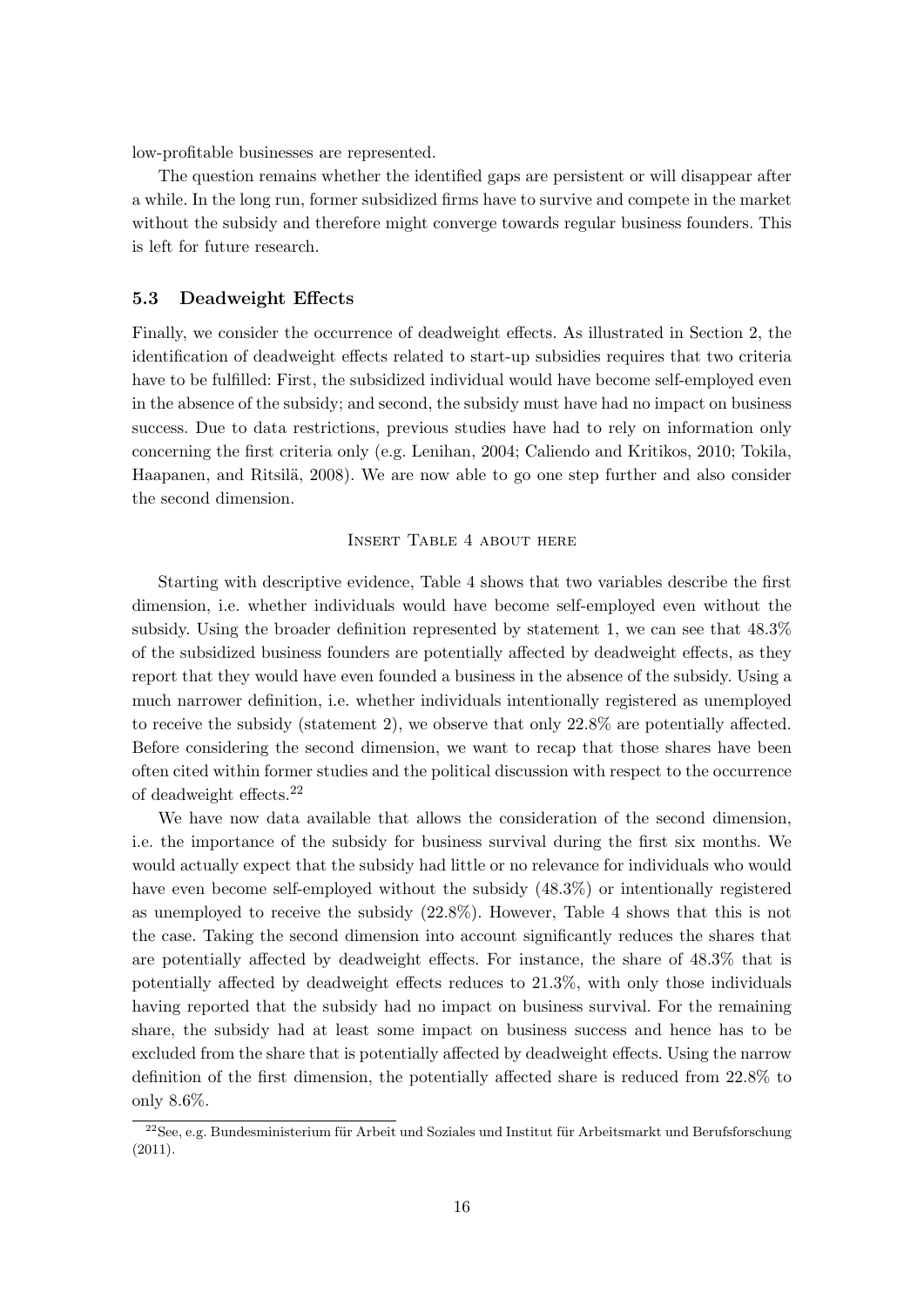Despite respondents being surveyed 19 months after the business start-up and hence answers might be correlated with business success<sup>23</sup>, we argue that the results provide essential new insights by showing that the share potentially affected by deadweight effects is much smaller than usually assumed.

However, in order to ultimately conclude that this is the true amount of deadweight effects, we would need to compare business outcomes of the subgroup of subsidized founders that is potentially affected by deadweight effects (21.3% and 8.6%) to non-subsidized business start-ups to exclude any impact of the subsidy on business success (beyond the founding period). As we have a control group available consisting of non-subsidized business start-ups out of non-unemployment, we can run such a comparison but only for the subgroup of 8.6%. Only for this subgroup of subsidized founders, we can reliably assume that they would have started a business out of non-unemployment in the absence of the subsidy and hence would belong to the group of regular business founders, given that they have reported that they intentionally registered as unemployed to receive the subsidy.<sup>24</sup> Therefore, given that we find no differences in business outcomes between this subgroup and regular founders, we could conclude that 8.6% of the subsidized founders are certainly affected by deadweight effects.

#### Insert Table 5 about here

Based on the econometric strategy as outlined in Section 5.2.1, Table 5 shows such a comparison for selected outcome variables. We only present conditional values, i.e. after having controlled for differences in observable characteristics. As we can see, the same pattern as in Table 3 arises, with subsidized businesses showing higher survival rates 19 months after start-up, but lag behind regular businesses in terms of income, business growth and innovation.

Although the identification of deadweight effects relies on survey information measured 19 months after start-up (see Section 5.3) and differences in income and innovation are not statistically significant (due to the lower number of observations compared to Table 3), the results indicate that the share affected by deadweight effects must be even smaller than 8.6% as the subsidy still had some impact on business success for this subgroup.

 $23$ We do not expect that misreporting is a big issue here because each respondent was informed (by a letter and at the beginning of each interview) that their answers will be treated absolutely anonymous and public institution such as the Employment Agency will have never access to the data.

<sup>&</sup>lt;sup>24</sup>We neglect results for the subgroup of 21.3% that is potentially affected by deadweight effects using the broad definition (see Table 4) as we cannot assume that this group would have started out of non-unemployment (and hence belong to regular business founders). Here, the adequate control group would consist of non-subsidized start-ups out of unemployment, which is difficult to create as almost no unemployed person starts a business without the subsidy in Germany. However, point estimates using our available control group indicate a similar pattern as for the share of 8.6%. Results are available online in the Supplementary Appendix.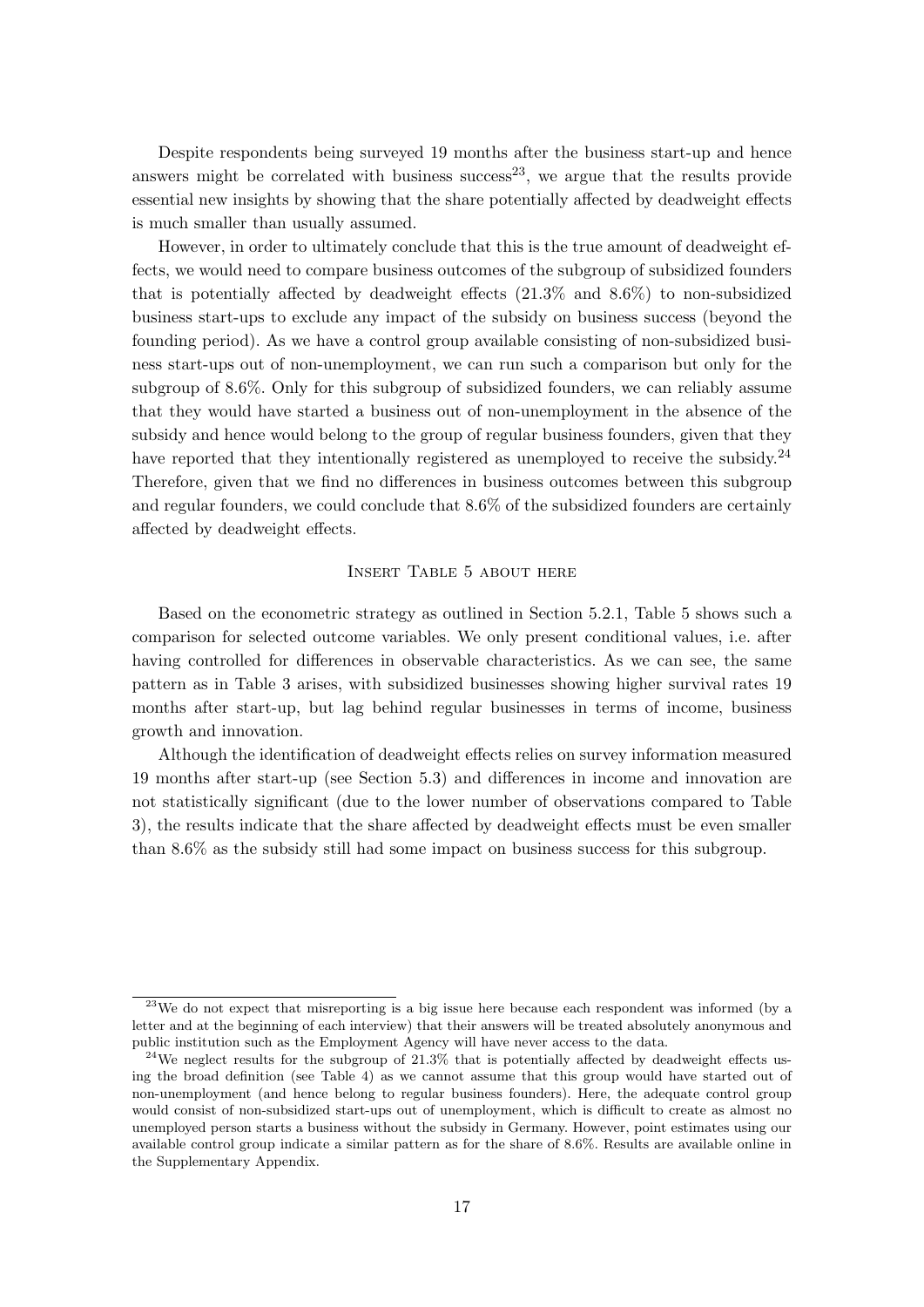### 6 Conclusion

This study investigates differences between subsidized start-ups out of unemployment and non-subsidized start-ups out of non-unemployment, thereby addressing three particular questions: First, do initial differences between subsidized start-ups out of unemployment and regular business start-ups exist? Second, how do businesses founded by subsidized unemployed individuals perform compared to regular business founders? And third, do deadweight effects occur? Due to data restrictions, the empirical evidence on these questions has been very limited to date. This study uses a new data set based on a telephone survey making such a comparison possible. In addition to cross-sectional information on individual and business-related characteristics, the data also contains information on business development over time.

With respect to initial differences between subsidized and regular start-ups, we find that founders of subsidized start-ups seem to have no shortages in terms of formal education. However, they have less employment and industry-specific experience, and fewer spillovers from intergenerational transmission. Moreover, we find evidence that necessity start-ups are overrepresented among subsidized business founders, suggesting disadvantages in terms of business preparation due to time restrictions. Finally, we detect capital constraints among the unemployed in terms of both the availability of personal equity and access to loans.

Given the detected differences at business start-up, we further investigate its influence on business performance over time. Using propensity score matching as a decomposition method, we disentangle which part of the observed differences in business performance is due to differences in observable characteristics of business founders and which is due to the subsidy and related unobserved heterogeneity such as adverse selection or moral hazard. Results indicate that subsidized start-ups out of unemployment face higher business survival rates 19 months after start-up, however, lag behind regular business founders in terms of income, business growth and innovation. The differences in business performance might be explained by different issues. First, given that the subsidy payment has recently expired, it might still have an ongoing positive effect on business survival. Second, subsidized founders might face disadvantages arising from their initial unemployment status (in addition to observed aspects), e.g., discrimination at capital markets or smaller networks. Third, adverse selection due to the subsidy could negatively impact business development. In contrast to Hombert, Schoar, Sraer, and Thesmar (2013), our results seem to support the self-selection view where less qualified individuals self-select into entrepreneurship due to reduced costs of entry which is in line with findings by Nanda (2008) and Hvide and Møen (2007). Fourth, the subsidy payment induces moral hazard hindering the market mechanism, i.e. the selection process of profitable and not profitable businesses (survivalof-the-fittest). Future research needs to investigate whether the identified gaps remain in the longer run, or if subsidized and regular businesses converge once the subsidy receipt is far behind.

Finally, the new data also allows for the first time a deeper analysis of deadweight effects because it contains both detailed information on the importance of the subsidy for business start-up and in addition its potential influence on business outcomes. In particular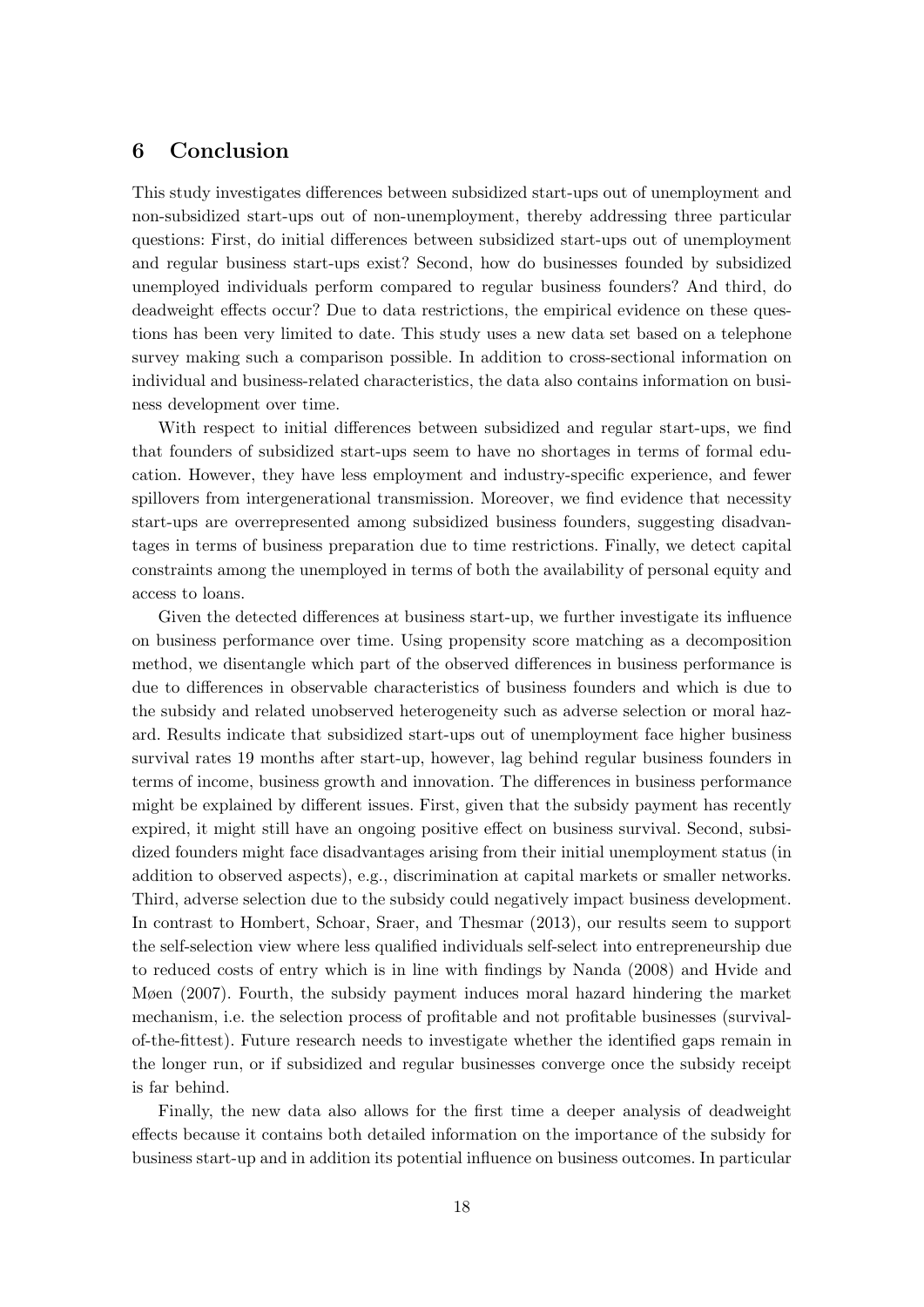the consideration of the latter issue was missing in previous studies due to data restrictions. Although the identification of deadweight effects relies on survey information measured 19 months after start-up, our analysis confirms the existence of deadweight effects (as found by previous studies), but at a (much) lower scale than usually assumed.

Although the observation period is limited to 19 months after start-up, the findings in this paper suggest that the subsidy indeed helps unemployed individuals to set up a business and survive the critical founding period; however, it also seems to induce a negative bias in terms of business performance. Therefore, the findings complement the overall picture with respect to the effectiveness of the subsidy program. The subsidy helps unemployed individuals to sustainably escape unemployment (effective as an ALMP program), however, it does not spur business growth and innovation (less successful from a business perspective). Although we cannot make final statements based on short-term results, the latter finding should concern policy makers if subsidized businesses are proven to persistently lag behind.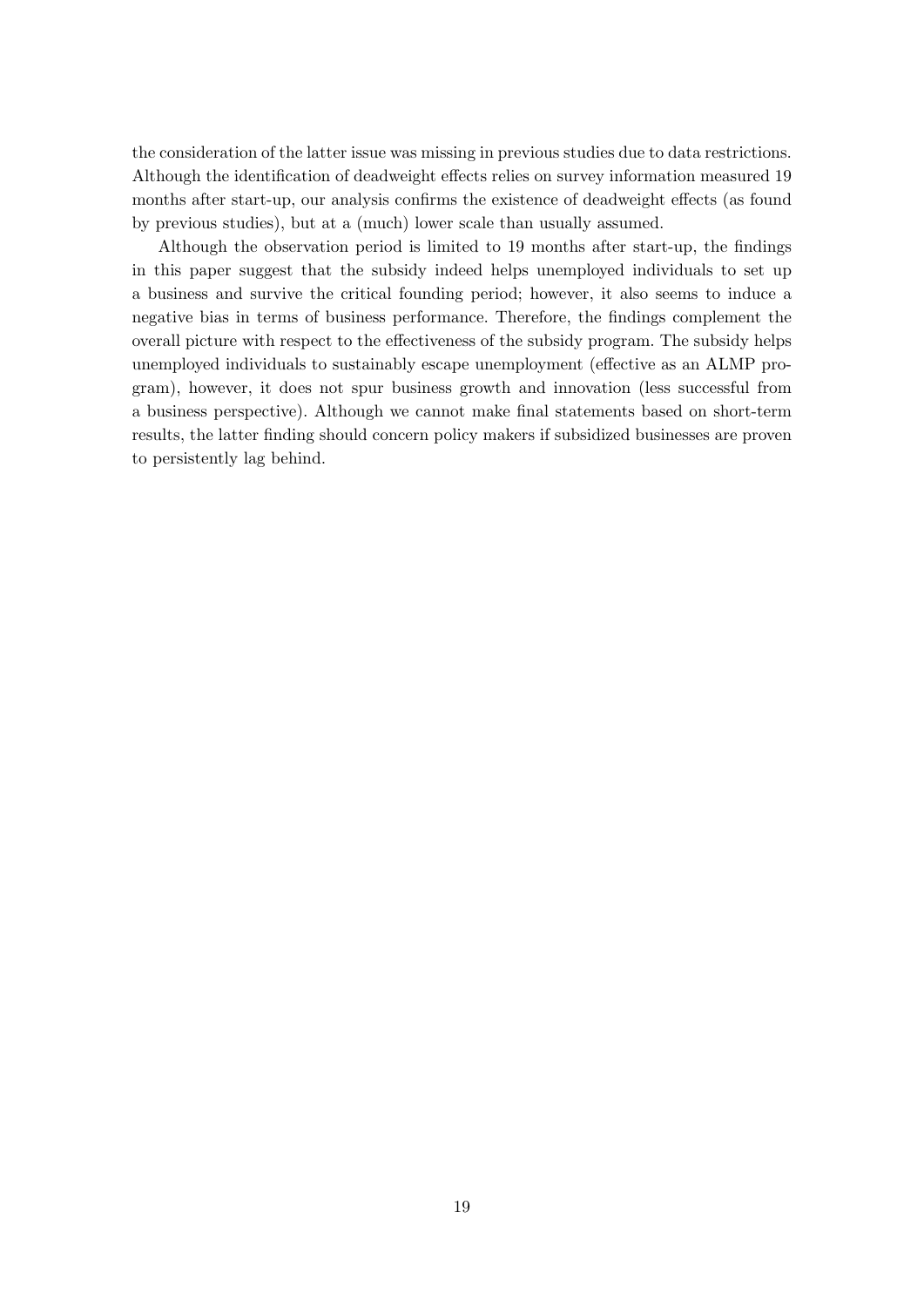### References

- Andersson, P., and E. Wadensjo¨ (2007): "Do the Unemployed Become Successful Entrepreneurs?," International Journal of Manpower, 28(7), 604–626.
- BIANCHI, M., AND M. BOBBA (2013): "Liquidity, Risk, and Occupational Choices," Review of Economic Studies, 80, 491–511.
- BÖNTE, W., AND M. JAROSCH (2011): "Gender Differences in Competitiveness, Risk Tolerance, and other Personality Traits: Do they contribute to the Gender Gap in Entrepreneurship?," Schumpeter Discussion Paper 2011-012, Schumpeter School of Business and Economics, at the University Wuppertal.
- Boden, R. J. (1999): "Flexible Working Hours, Family Responsibilities, and Female Self-Employment: Gender Differences in Self-Employment Selection," American Journal of Economics and Sociology, 58(1), 71–83.
- Bundesministerium für Arbeit und Soziales und Institut für Arbeitsmarkt und Berufsforschung (2011): "Sachstandsbericht der Evaluation der Instrumente," Forschungsbericht, Berlin, Nürnberg.
- Caliendo, M., and J. Hogenacker (2012): "The German Labor Market after the Great Recession: Successful Reforms and Future Challenges," IZA Journal of European Labor Studies, 1:3.
- CALIENDO, M., J. HOGENACKER, AND S. KÜNN  $(2012)$ : "Alte Idee, neues Programm: Der Gründungszuschuss als Nachfolger von Überbrückungsgeld und Ich-AG," Journal of Labor Market Research, 45(2), 99–123.
- CALIENDO, M., AND S. KÜNN  $(2011)$ : "Start-Up Subsidies for the Unemployed: Long-Term Evidence and Effect Heterogeneity," Journal of Public Economics, 95(3-4), 311– 331.
- (2015): "Getting Back into the Labor Market: The Effects of Start-Up Subsidies for Unemployed Females," forthcoming in: Journal of Population Economics.
- Caliendo, M., and S. Kopeinig (2008): "Some Practical Guidance for the Implementation of Propensity Score Matching," Journal of Economic Surveys, 22(1), 31–72.
- CALIENDO, M., AND A. KRITIKOS (2009): ""I Want to, But I Also Need to": Start-Ups Resulting from Opportunity and Necessity," Discussion Paper 4661, IZA.
- Caliendo, M., and A. Kritikos (2010): "Start-Ups by the Unemployed: Characteristics, Survival and Direct Employment Effects," Small Business Economics, 35(1), 71–92.
- Caliendo, M., and W.-S. Lee (2013): "Fat chance! Obesity and the transition from unemployment to employment," Economics & Human Biology, 11, 121–133.
- DE MEZA, D. (2002): "Overlending," The Economic Journal, 112, F17–F31.
- de Wit, G. (1993): "Models of Self-Employment in a Competitive Market," Journal of Economic Surveys, 7(4), 367–397.
- DÉSIAGE, L., R. DUHAUTOIS, AND D. REDOR (2012): "Long Term Effect of Public Subsidies on Start-up Survival and Economic Performance. An Empirical Study with French Data," TEPP Working Paper 2010-4, TEPP - Institute for Labor Studies and Public Policies.
- EFRON, B., AND T. R. J (1993): An Introduction to the Bootstrap. Chapman and Hall, New York.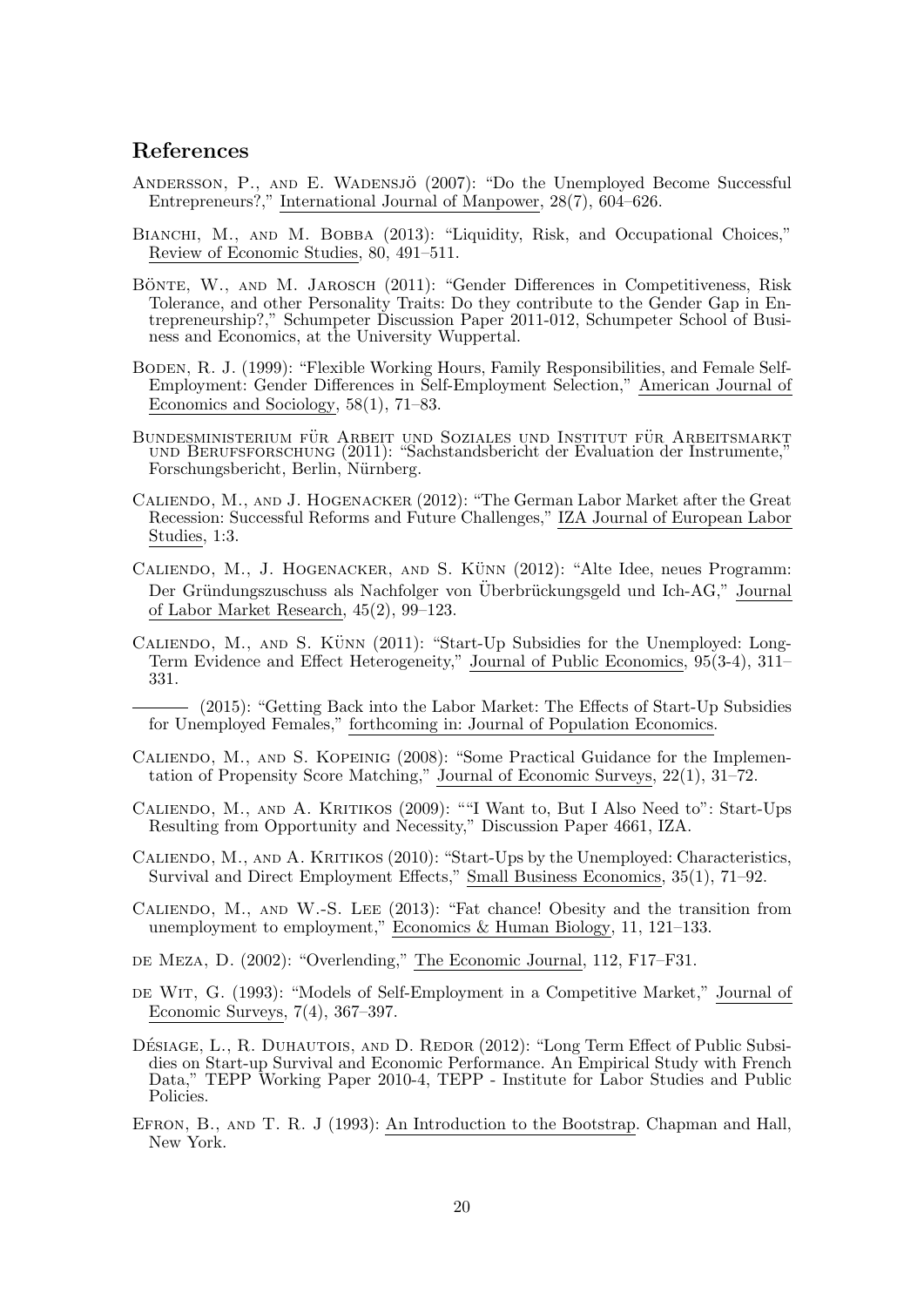- Evans, D., and B. Jovanovic (1989): "An Estimated Model of Entrepreneurial Choice under Liquidity Constraints," Journal of Political Economy, 97, 808–827.
- FAIRLIE, R. W., AND A. M. ROBB (2007): "Why Are Black-Owned Businesses Less Successful than White-Owned Businesses? The Role of Families, Inheritances, and Business Human Capital," Journal of Labor Economics, 25(2), 289–323.
- FRITSCH, M. (2008): "How does New Business Development Affect Regional Development? Introduction to the Special Issue," Small Business Economics, 30, 1–14.
- Fritsch, M., A. Kritikos, and A. Rusakova (2012): "Who Starts a Business and Who is Self-Employed in Germany," Discussion Paper 6326, IZA.
- FRÖLICH, M. (2007): "Propensity Score Matching without Conditional Independence Assumption - With an Application to the Gender Wage Gap in the United Kingdom," Econometrics Journal, 10, 359–407.
- Gurley-Calvez, T., A. Biehl, and K. Harper (2009): "Time-Use Patterns and Women Entrepreneurs," American Economic Review: Papers and Proceedings, 99(2), 139–144.
- HINZ, T., AND M. JUNGBAUER-GANS (1999): "Starting a Business after Unemployment: Characteristics and Chances of Success (Empirical Evidence from a Regional German Labour Market)," Entrepreneurship and Regional Development, 11, 317–333.
- Holtz-Eakin, D., D. Joulfaian, and H. S. Rosen (1994): "Entrepreneurial Decisions and Liquidity Constraints," The RAND Journal of Economics, 25(2), 334–347.
- Hombert, J., A. Schoar, D. Sraer, and D. Thesmar (2013): "Can Unemployment Insurance Spur Entrepreneurial Activity? Evidence From France," Working Paper, HEC Paris.
- HVIDE, H. K., AND J. MØEN (2007): "Liquidity Constraints and Entrepreneurial Performance," Discussion Paper 6495, CEPR.
- IMBENS, G., AND J. M. WOOLDRIDGE (2009): "Recent Developments in the Econometrics of Program Evaluation," Journal of Economic Literature, 47(1), 5–86.
- Jovanovic, B. (1982): "Selection and the Evolution of Industry," Econometrica, 50(3), 649–670.
- KFW BANKENGRUPPE (2009): KfW-Gründungsmonitor 2009.
	- $-$  (2010): KfW-Gründungsmonitor 2010.
- KFW BANKENGRUPPE (2012): KfW-Gründungsmonitor 2012.
- Klapper, L. F., and S. C. Parker (2011): "Gender and the Business Environment for New Firm Creation," The World Bank Research Observer, 26(2), 237–257.
- KRAUSE, A., U. RINNE, AND S. SCHÜLLER (2014): "Kick It Like Ozil? Decomposing the Native-Migrant Education Gap," International Migration Review, DOI: 10.1111/imre.12107.
- KREDITANSTALT FÜR WIEDERAUFBAU (2012): "KfW-Gründungsmonitor 2012. Jährliche Analyse von Struktur und Dynamik des Gründungsgeschehens in Deutschland," Frankfurt.
- LECHMANN, D., AND C. SCHNABEL (2012): "Why is there a gender earnings gap in selfemployment? A decomposition analysis with German data," IZA Journal of European Labor Studies, 1(6).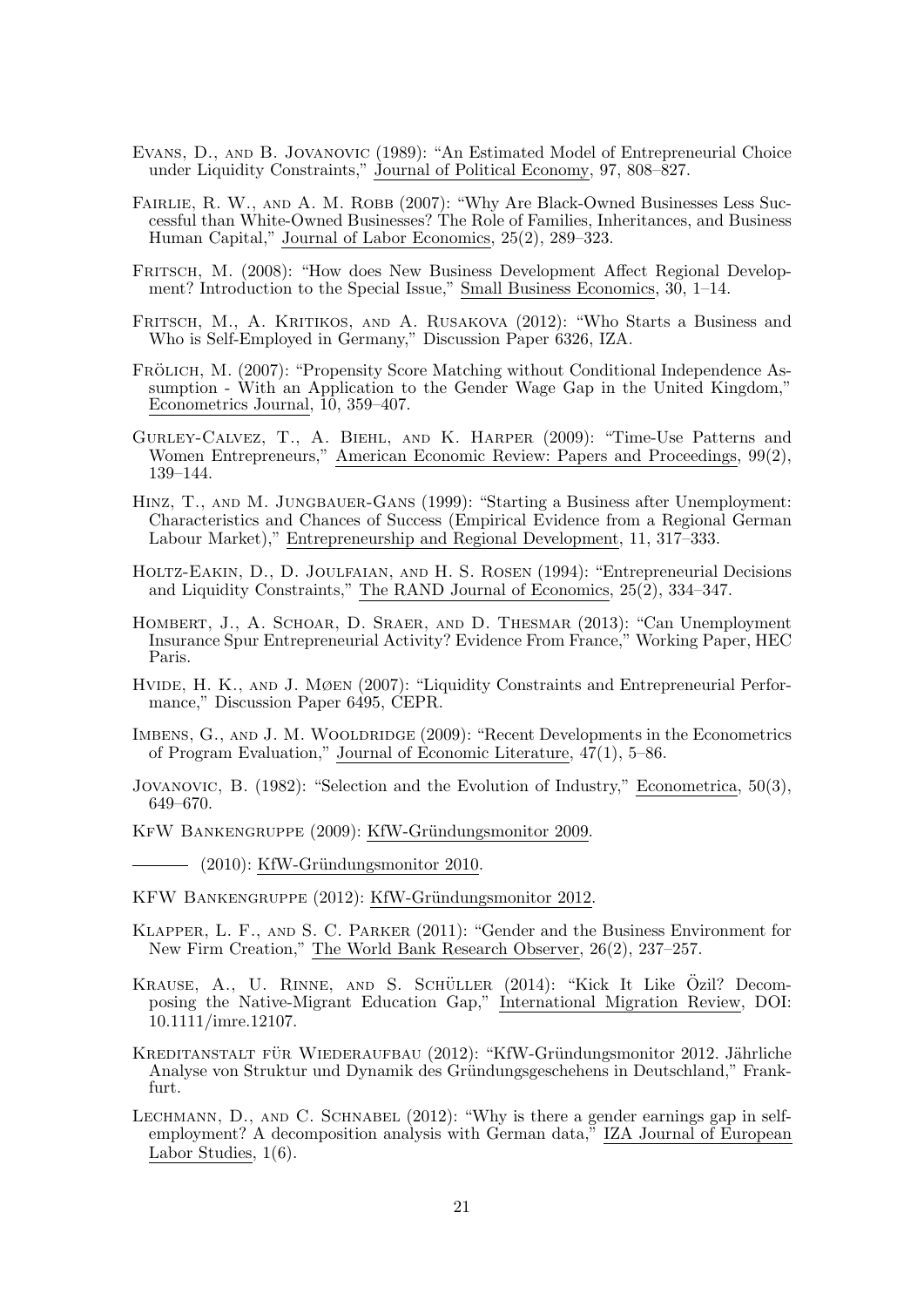- Lenihan, H. (2004): "Evaluating Irish Industrial Policy in Terms of Deadweight and Displacement: A Quantative Methodological Approach," Applied Economics, 36, 229– 252.
- Meager, N. (1996): "Self-Employment as an alternative to dependent employment for the unemployed," in International Handbook of Labour Market Policy and Evaluation, ed. by G. Schmid, J. O'Reilly, and K. Schömann, pp. 489–519. Edward Elgar.
- Nanda, R. (2008): "Cost of External Finance and Selection into Entrepreneurship," Working Paper 08-047, Harvard Business School.
- Niefert, M. (2010): "Characteristics and Determinants of Start-ups from Unemployment: Evidence from German Micro Data," Journal of Small Business and Entrepreneurship, 23, 409–429.
- Parker, S. C. (2009): The Economics of Entrepreneurship. Cambridge University Press, New York, Cambridge.
- PAULSON, A. L., R. M. TOWNSEND, AND A. KARAIVANOV (2006): "Distinguishing Limited Liability from Moral Hazard in a Model of Entrepreneurship," Journal of Political Economy, 114(1), 100–144.
- Perry, G. (2006): "Are Business Start-Up Subsidies Effective for the Unemployed: Evaluation of Enterprise Allowance," Working paper, Auckland University of Technology.
- Pfeiffer, F., and F. Reize (2000): "Business Start-Ups by the Unemployed an Econometric Analysis Based on Firm Data," Labour Economics, 7, 629–663.
- PIORKOWSKY, M., AND M. BUDDENSIEK (2011): Selbständige in Deutschland 2006-2010 - mit einer Sonderauswertung nach Wirtschaftsbereichen 1996-2008: Der Selbständigen-Monitor mit dem vollständigen Datensatz des Mikrozensus des Statistischen Bundesamtes. Universität Bonn.
- ROSENBAUM, P., AND D. RUBIN (1985): "Constructing a Control Group Using Multivariate Matched Sampling Methods that Incorporate the Propensity Score," The American Statistican, 39(1), 33–38.
- Rosenbaum, P. R., and D. Rubin (1983): "The Central Role of the Propensity Score in Observational Studies for Causal Effects," Biometrika, 70(1), 41–50.
- SCHÄFER, D., O. TALAVERA, AND C. WEIR (2011): "Entrepreneurship, Windfall Gains and Financial Constraints: Evidence from Germany," Economic Modelling, 28(5), 2174– 2180.
- Shane, S. (2003): A General Theory of Entrepreneurship: The Individual-Opportunity Nexus. Edward Elgar, Cheltenham (UK), Northhampton (MA, USA).
- Sianesi, B. (2004): "An Evaluation of the Swedish System of Active Labour Market Programmes in the 1990s," The Review of Economics and Statistics, 86(1), 133–155.
- Storey, D. J. (2003): "Entrepreneurship, Small and Medium Sized Enterprises and Public Policies," in Handbook of Entrepreneurship Research, ed. by Z. Acs, and D. Audretsch, pp. 473–511. Kluwer Academic Publishers.
- Tervo, H. (2006): "Regional Unemployment, Self-employment and Family Background," Applied Economics, 38, 1055–1062.
- TOKILA, A., M. HAAPANEN, AND J. RITSILÄ (2008): "Evaluation of Investment Subsidies: When Is Deadweight Zero?," International Review of Applied Economics, 22(5), 585– 600.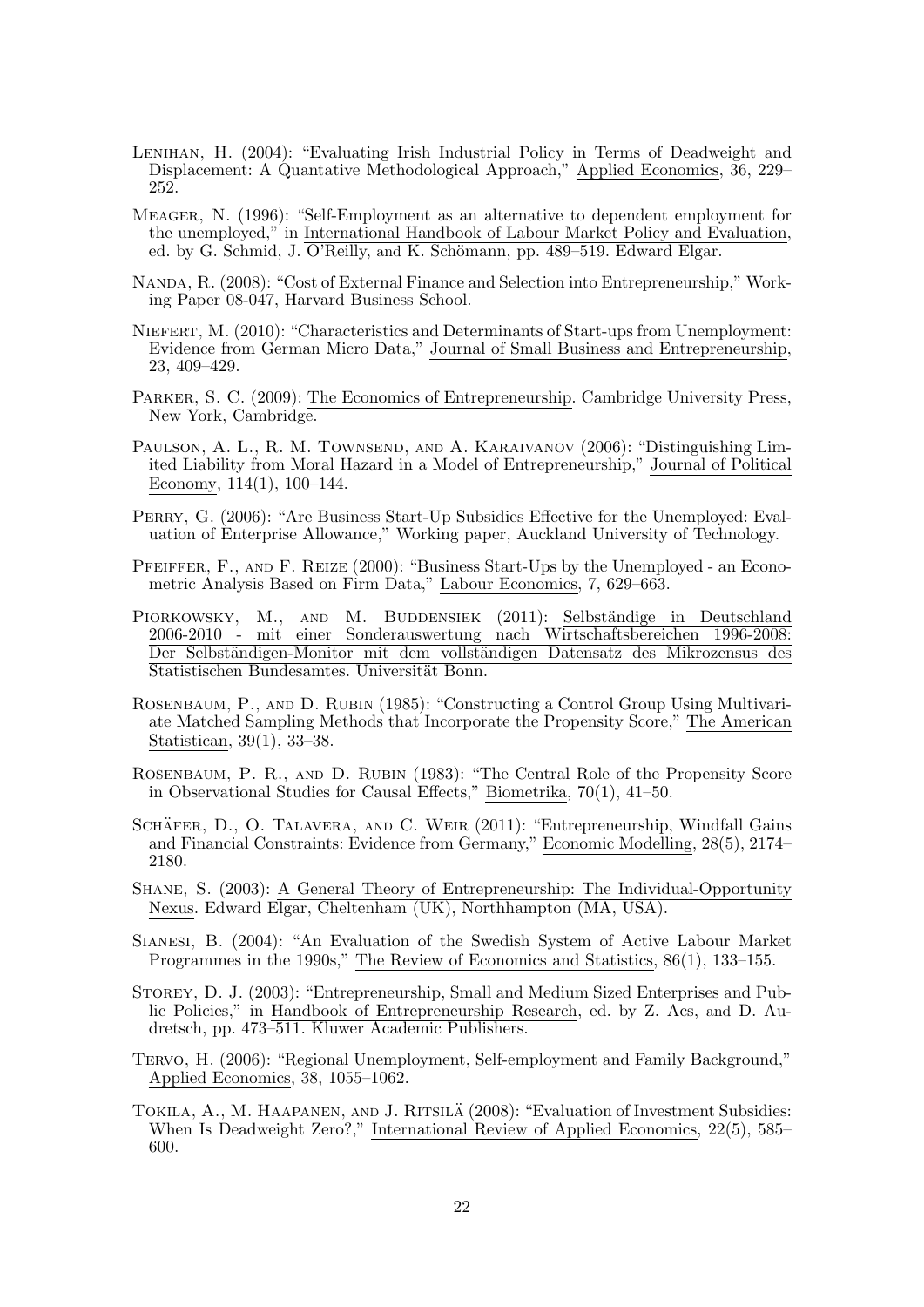- UCBASARAN, D., P. WESTHEAD, AND M. WRIGHT (2008): "Opportunity Identification and Pursuit: Does an Entrepreneur's Human Capital Matter?," Small Business Economics, 30, 153–173.
- van Praag, M., J. van Sluis, and W. Vijverberg (2008): "Education and Entrepreneurship Selection and Performance: A Review of the Empirical Literature," Journal of Economic Surveys, 22, 795–841.
- WHITEFORD, P., AND W. ADEMA (2007): "What Works Best in Reducing Child Poverty: A Benefit or Work Strategy?," Social, Employment and Migration Working Papers 51, OECD.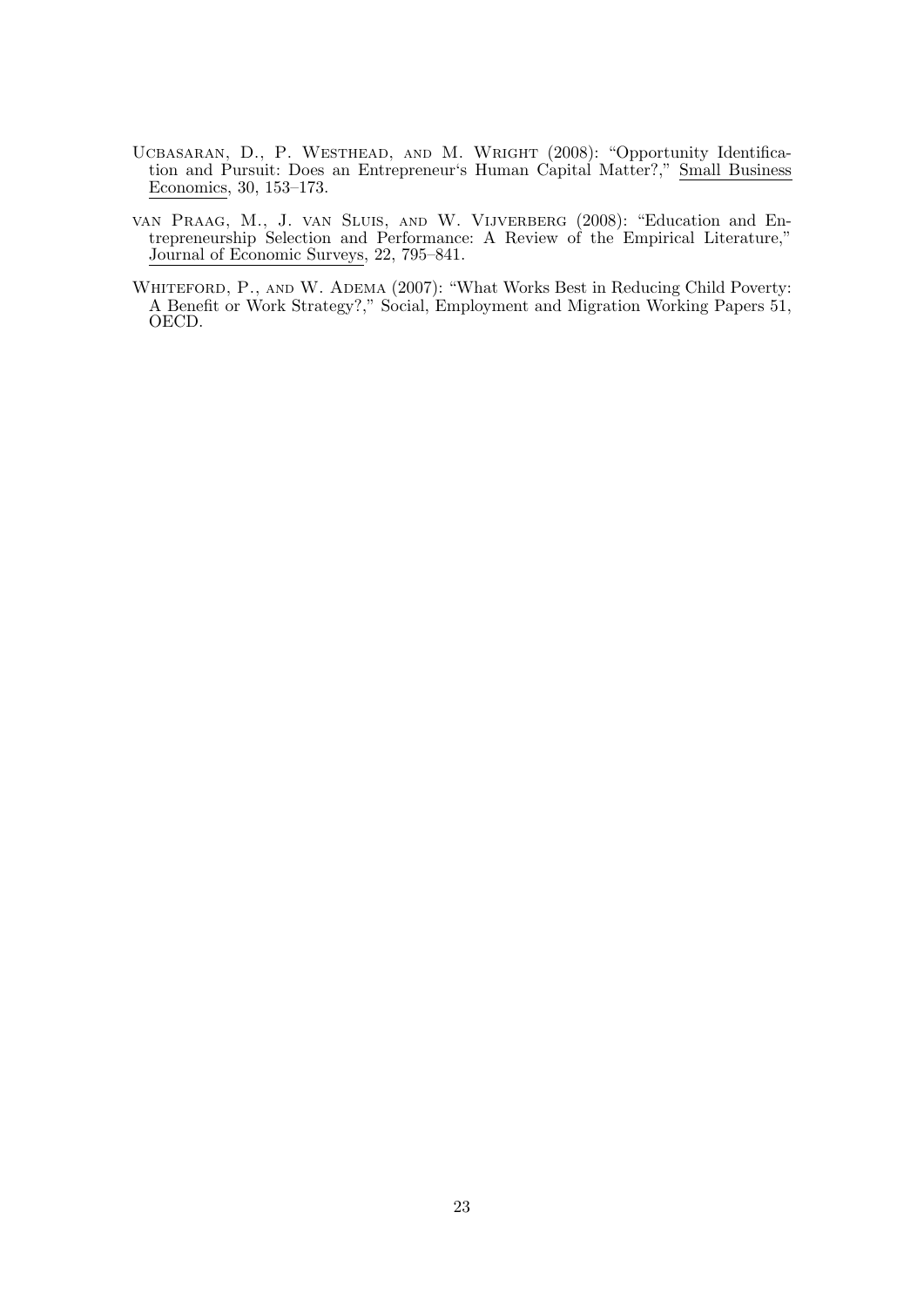## Tables and Figures



Figure 1: Start-up Activity in Germany 2006-2011

KfW Start-up Monitor (Source: Kreditanstalt für Wiederaufbau, 2012)  $-\bullet-$ 

 $\ldots$  .  $\downarrow$ Start-up Subsidy (Source: Statistics of the Federal Employment Agency) Notes: Only full-time business start-ups.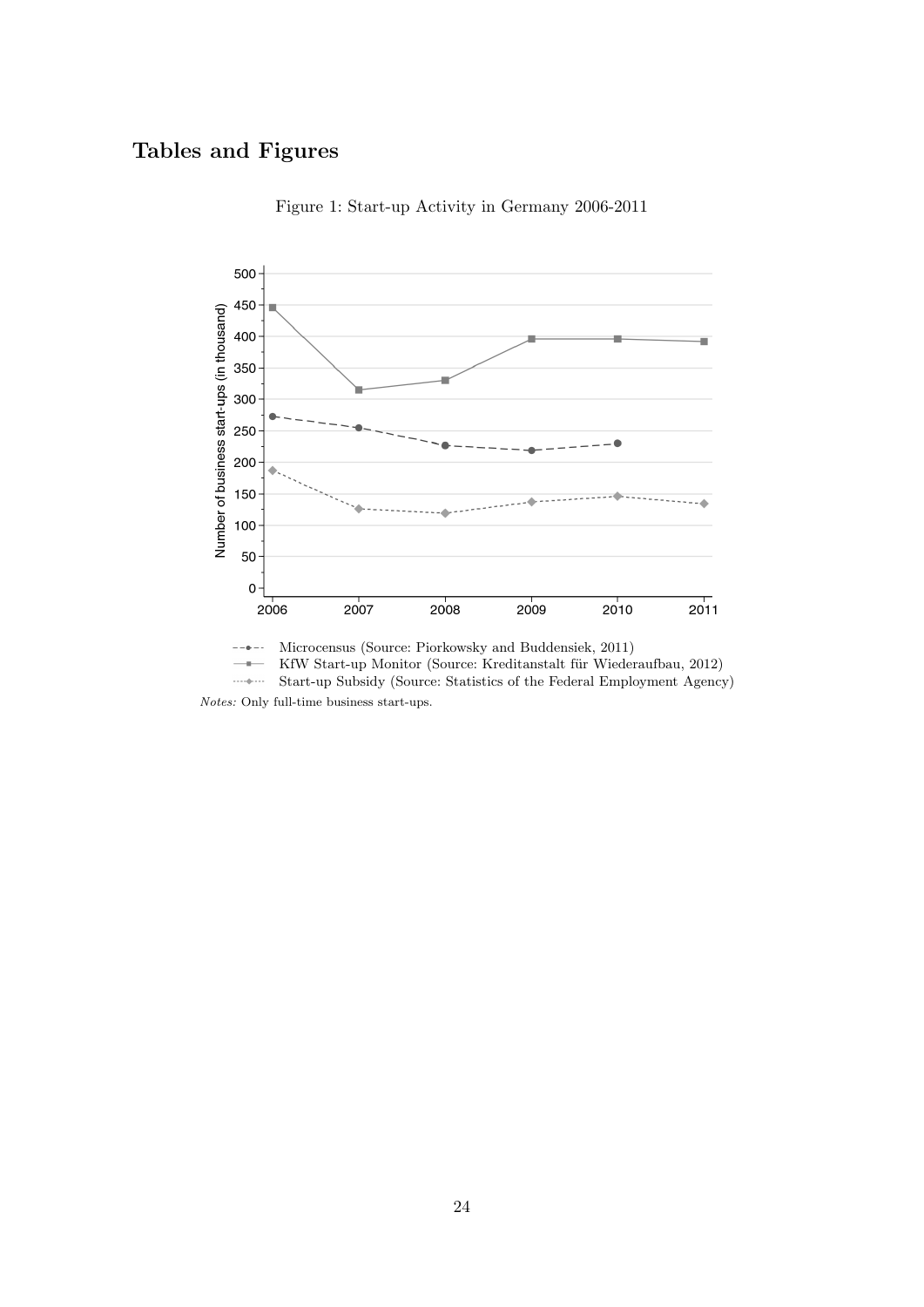

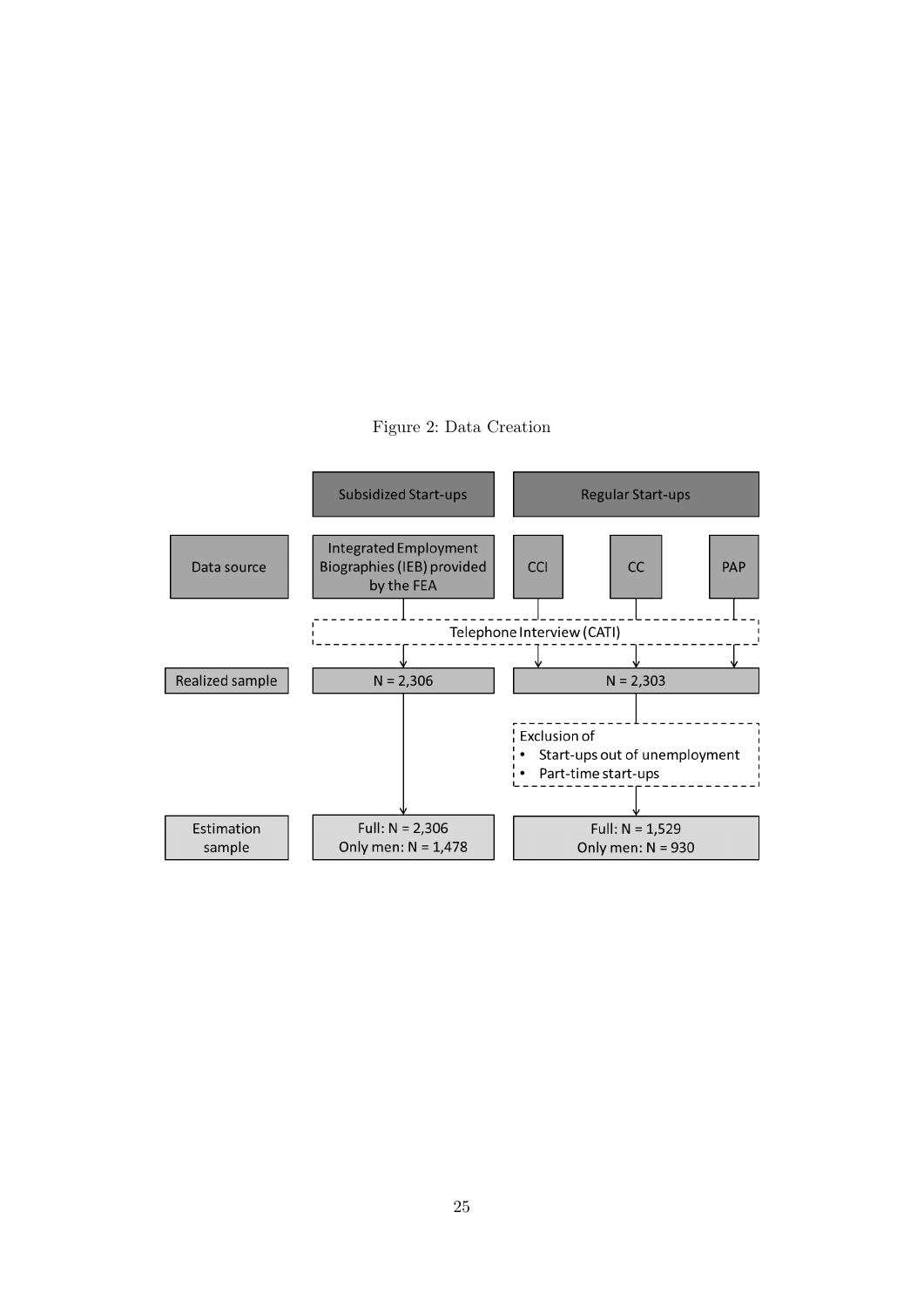|                                                | Realized sample of<br>non-subsidized<br>business founders | All business founders<br>based on the<br>German Microcensus |
|------------------------------------------------|-----------------------------------------------------------|-------------------------------------------------------------|
| Men                                            | 63.4                                                      | $57.0***$                                                   |
| East Germany                                   | 10.5                                                      | $21.4***$                                                   |
| Not German                                     | 5.3                                                       | $13.8***$                                                   |
| Age distribution                               |                                                           |                                                             |
| < 25                                           | 4.5                                                       | $8.7***$                                                    |
| $25 - < 35$                                    | 21.0                                                      | $30.0***$                                                   |
| $35 - 45$                                      | 29.4                                                      | $32.6*$                                                     |
| $45 - 56$                                      | 29.3                                                      | $21.5^{\ast\ast\ast}$                                       |
| > 56                                           | 15.9                                                      | $7.2***$                                                    |
| Professional Education                         |                                                           |                                                             |
| Unskilled workers                              | 5.4                                                       | $16.0***$                                                   |
| Skilled workers (apprenticeship)               | 47.6                                                      | 48.1                                                        |
| Technical college education (master craftsman) | 20.3                                                      | $9.7***$                                                    |
| University education                           | 22.6                                                      | $26.0^{\ast\ast}$                                           |
| Others                                         | 4.1                                                       | $0.1***$                                                    |
| Sector Business was founded in                 |                                                           |                                                             |
| Agriculture, forestry, fishing                 | 1.8                                                       | 1.2                                                         |
| Manufacturing, crafts                          | 21.8                                                      | $6.7***$                                                    |
| Construction                                   | 7.4                                                       | 8.7                                                         |
| Retail                                         | 18.1                                                      | $13.6***$                                                   |
| Logistics and transport services               | 2.0                                                       | $3.2*$                                                      |
| Financial and insurance services               | 2.9                                                       | 4.0                                                         |
| Information technology                         | 4.9                                                       | 4.8                                                         |
| Other services                                 | 26.5                                                      | $50.2***$                                                   |
| Other sectors                                  | 14.7                                                      | $7.7***$                                                    |
| Number of observations                         | 2,303                                                     | 1,053                                                       |

Table 1: Comparison of the Realized Sample of Non-Subsidized Business Founders with a Representative Sample of All Business Founders Based on the German Microcensus

Notes: All numbers are percentages. The information from the German Microcensus is based on own calculations using the scientific-use-file of the 2009 survey, including all individuals who reported that they became self-employed in 2009 ( $N=1,053$ ). Based on a t-test with unequal variances, statistical significance at the  $1/5/10\%$ -level is denoted by \*\*\*/\*\*/\*.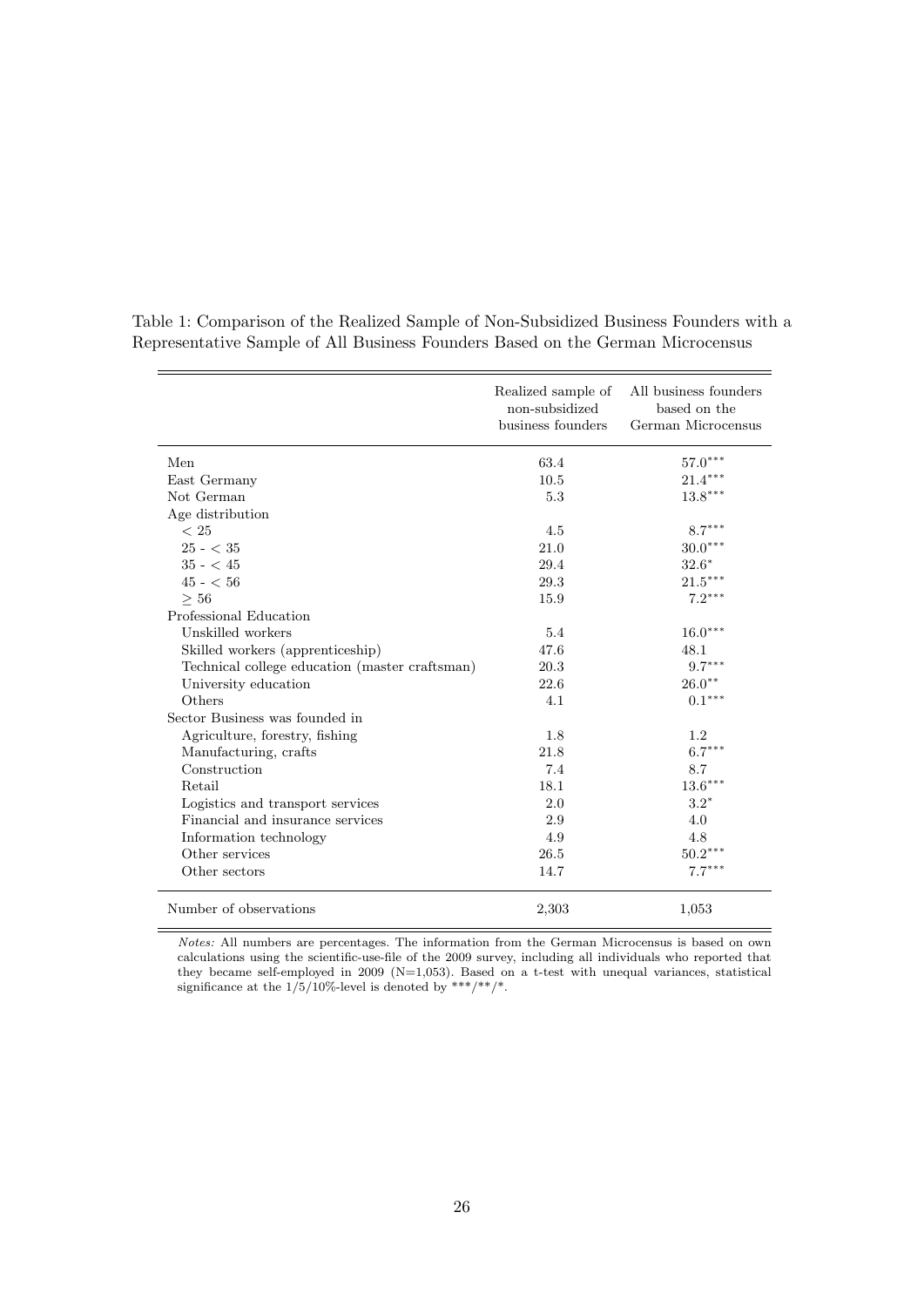|                                                                                  | Subsidized<br>founders | Regular<br>founders |
|----------------------------------------------------------------------------------|------------------------|---------------------|
| Motivation to start a business                                                   |                        |                     |
| Wanted to be my own boss                                                         | 70.1                   | 68.2                |
| I wanted to earn more money                                                      | 58.7                   | 57.5                |
| Advice by external institution (e.g. Employment Agency)                          | 18.9                   | $11.7***$           |
| No employment alternative                                                        | 36.8                   | $17.6***$           |
| School achievement                                                               |                        |                     |
| None or lower secondary school                                                   | 21.0                   | 21.6                |
| Middle secondary school                                                          | 31.3                   | 31.6                |
| Upper secondary school                                                           | 47.8                   | 46.8                |
| Professional education                                                           |                        |                     |
| Unskilled workers                                                                | 4.8                    | 6.2                 |
| Skilled Workers (apprenticeship)                                                 | 45.9                   | $36.1***$           |
| Technical college education (master craftsman)                                   | 17.1                   | $24.9***$           |
| University education                                                             | 30.9                   | $27.6*$             |
| Others                                                                           | 1.4                    | $5.1***$            |
| Employment experience before start-up (as a share of working time) <sup>b)</sup> |                        |                     |
| Lifetime Employment                                                              | 73.0                   | $76.0***$           |
| Lifetime Unemployment                                                            | 4.6                    | $2.0***$            |
| Industry-specific experience before start-up                                     |                        |                     |
| Due to dependent employment                                                      | 71.7                   | $61.3***$           |
| Due to previous self-employment                                                  | 19.4                   | $24.6***$           |
| Due to secondary employment                                                      | 21.1                   | $17.0***$           |
| Due to hobby                                                                     | 25.0                   | 27.3                |
| Due to honorary office                                                           | 6.1                    | 7.2                 |
| None                                                                             | 11.0                   | 12.4                |
| Intergenerational transmission                                                   |                        |                     |
| Parents are/were self-employed                                                   | 32.9                   | $46.6***$           |
| Takeover of parents' business                                                    | $2.8\,$                | $14.4***$           |
| Capital invested at start-up (in $\%$ )                                          | 81.6                   | 82.0                |
| Average amount invested (in Euro)                                                | 21,739.5               | $44,172.3***$       |
| [Median]                                                                         | [8,000.0]              | [15,000.0]          |
| [Max]                                                                            | [600, 000.0]           | [650, 000.0]        |
| [Share $\geq 50,000$ Euro]                                                       | [7.8]                  | [16.1]              |
| Share of equity (in $\%$ )                                                       | 73.3                   | 74.3                |
| Raising of credit since start-up (in $\% )$                                      |                        |                     |
| Yes, loan received                                                               | 20.0                   | $28.9***$           |
| No, but wanted to borrow                                                         | 16.0                   | $10.7***$           |
| No loan needed                                                                   | 64.0                   | $60.4*$             |
| Receipt of other subsidies/programs (in $\%$ )                                   |                        |                     |
| Promotional $\{$ loan <sup>c</sup> $)$                                           | 28.0                   | 33.5                |
| Business coaching                                                                | 15.5                   | $6.5***$            |
|                                                                                  |                        |                     |
| Number of Observations                                                           | 1,478                  | 930                 |

Table 2: Individual and Business Related Characteristics of Subsidized and Regular Startups at the Time of Start-up

Notes: Subsidized founders: Out of unemployment. Regular founders: Non-subsidized business founders out of non-unemployment. All numbers are percentages and measured at start-up. Based on a t-test, statistical significance at the  $1/5/10$  %-level is denoted by \*\*\*/\*\*/\*.

<sup>a</sup>) Measured at the time of the interview, i.e., 20 months after start-up.

b) Shares are calculated by dividing the cumulative time spent in employment/unemployment in the past by the total time spent in the labor market (as approximated by age in years minus 15).

<sup>c</sup>) Only individuals who received a loan.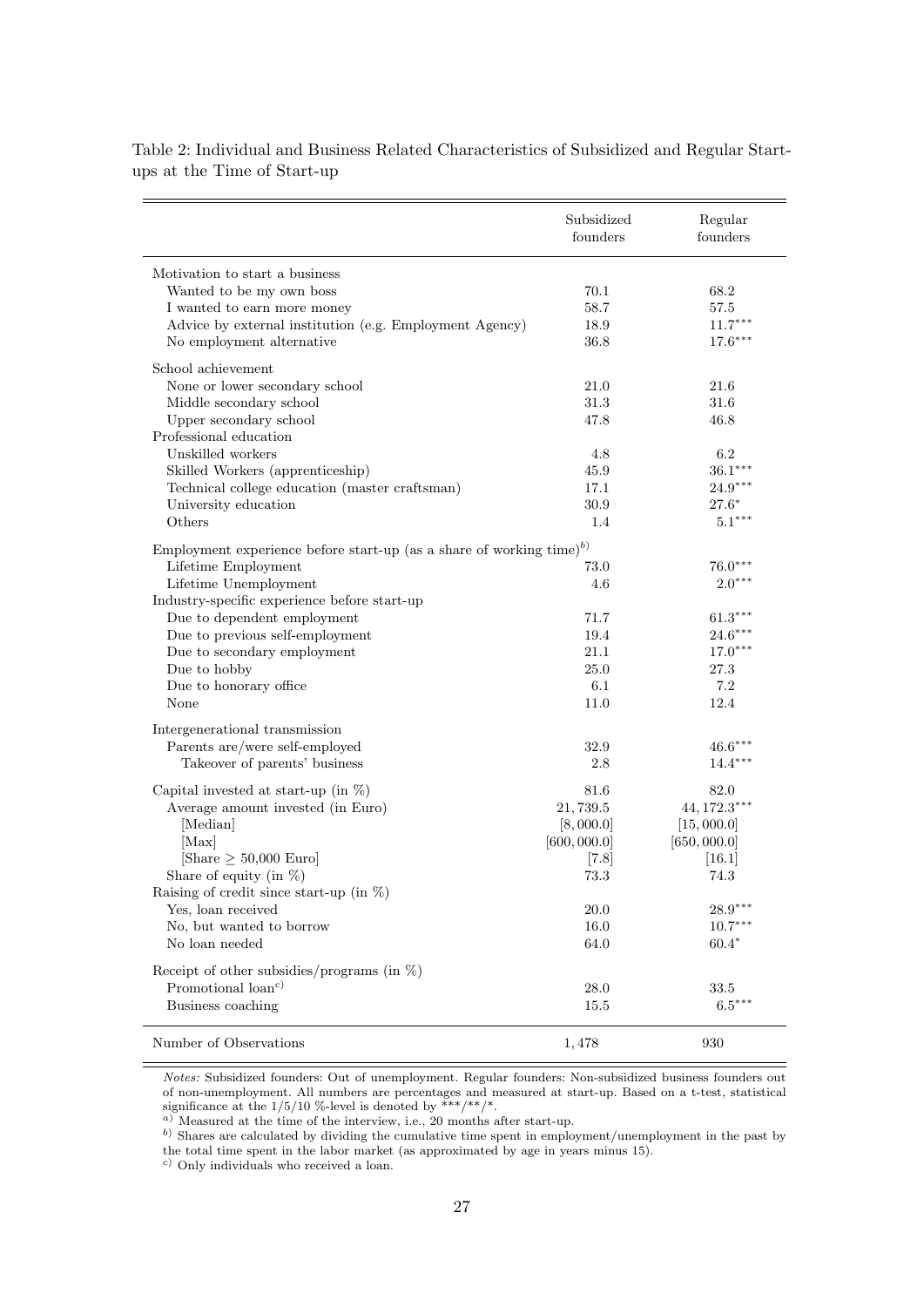|                                                         | Subsidized<br>founders<br>(1) | raw<br>(2)   | Regular founders<br>conditional<br>(3) |
|---------------------------------------------------------|-------------------------------|--------------|----------------------------------------|
| Full sample                                             |                               |              |                                        |
| Main labor market status (in $\%$ )                     |                               |              |                                        |
| Self-employed                                           | 80.7                          | $72.6***$    | $74.4***$                              |
| Dependent employed                                      | 11.5                          | 10.6         | 14.7                                   |
| Unemployed                                              | 4.8                           | $1.6***$     | 4.2                                    |
| Number of Observations                                  | 1,449                         |              | 930                                    |
| Income measures (in Euro, net) <sup><i>a</i>)</sup>     |                               |              |                                        |
| Monthly working income                                  | 2,146.0                       | $2,636.6***$ | 2,374.4                                |
| Number of Observations                                  | 1,301                         |              | 785                                    |
| Conditional analysis: Self-employed individuals only    |                               |              |                                        |
| Income measures (in Euro, net) <sup><i>a</i>)</sup>     |                               |              |                                        |
| Monthly working income                                  | 2,388.8                       | $3,243.9***$ | $3,073.0**$                            |
| Hourly working income                                   | 11.5                          | $16.4***$    | $15.1***$                              |
| Working time (in hours/week)                            | 51.3                          | 51.1         | $51.5\,$                               |
| Monthly equivalent household income <sup>b)</sup>       | 2,050.4                       | $2,792.3***$ | $2,382.1*$                             |
| Number of Observations                                  | 967                           |              | 517                                    |
| Employee structure                                      |                               |              |                                        |
| At least one employee (in $\%$ )                        | $36.1\,$                      | $62.8***$    | $56.5***$                              |
| Number of full-time equivalents <sup>c)</sup>           | 3.1                           | $7.0***$     | $6.2***$                               |
| Number of Observations                                  | 1,156                         |              | 675                                    |
| Innovation implemented by businesses (in $\%)^{d}$ )    |                               |              |                                        |
| Filed patent application                                | 2.0                           | $5.0**$      | 2.6                                    |
| Filed application to legally protect corporate identity | 6.8                           | $12.8***$    | $16.0**$                               |
| Number of Observations                                  | 547                           |              | 401                                    |

#### Table 3: Business Development 19 Months After Start-up

Note: Subsidized founders: Out of unemployment. Regular founders: Non-subsidized business founders out of non-unemployment. The first column shows the outcome variables as realized by the subsidized businesses 19 months after start-up. Column two and three show the raw and conditional values for regular business founders respectively. Conditional values are calculated based on propensity score matching. Statistical significance at the  $1/5/10$  %-level is denoted by \*\*\*/\*\*/\* and in case of the conditional values are based on bootstrapping with 200 replications. Deviant absolute values of number of observations compared to Table A.3 due to implemented common support conditions and missing observations in outcome variables.

 $^{\,a)}$  We excluded eight individuals who reported a monthly income larger than 30,000 Euro.

b) The equivalent income is calculated by adjusting the household income by the number of household members. The household income is divided by the weighted number of household members. Following the actual OECD equivalence scale, the household head achieves a weight of one, all children below the age of 15 are weighted with 0.3 and everybody else with 0.5 (see Whiteford and Adema, 2007).

 $c)$  Number of full-time equivalent employees is a weighted sum of different employment types, whereby fulltime worker receive the weight 1, part-time worker and apprentices a weight of 0.5, and other employees a weight of 0.25. We excluded four observations with inconsistent information and one statistical outlier from the analysis.

 $^{d)}$  Only half of the sample (randomly drawn) received this question.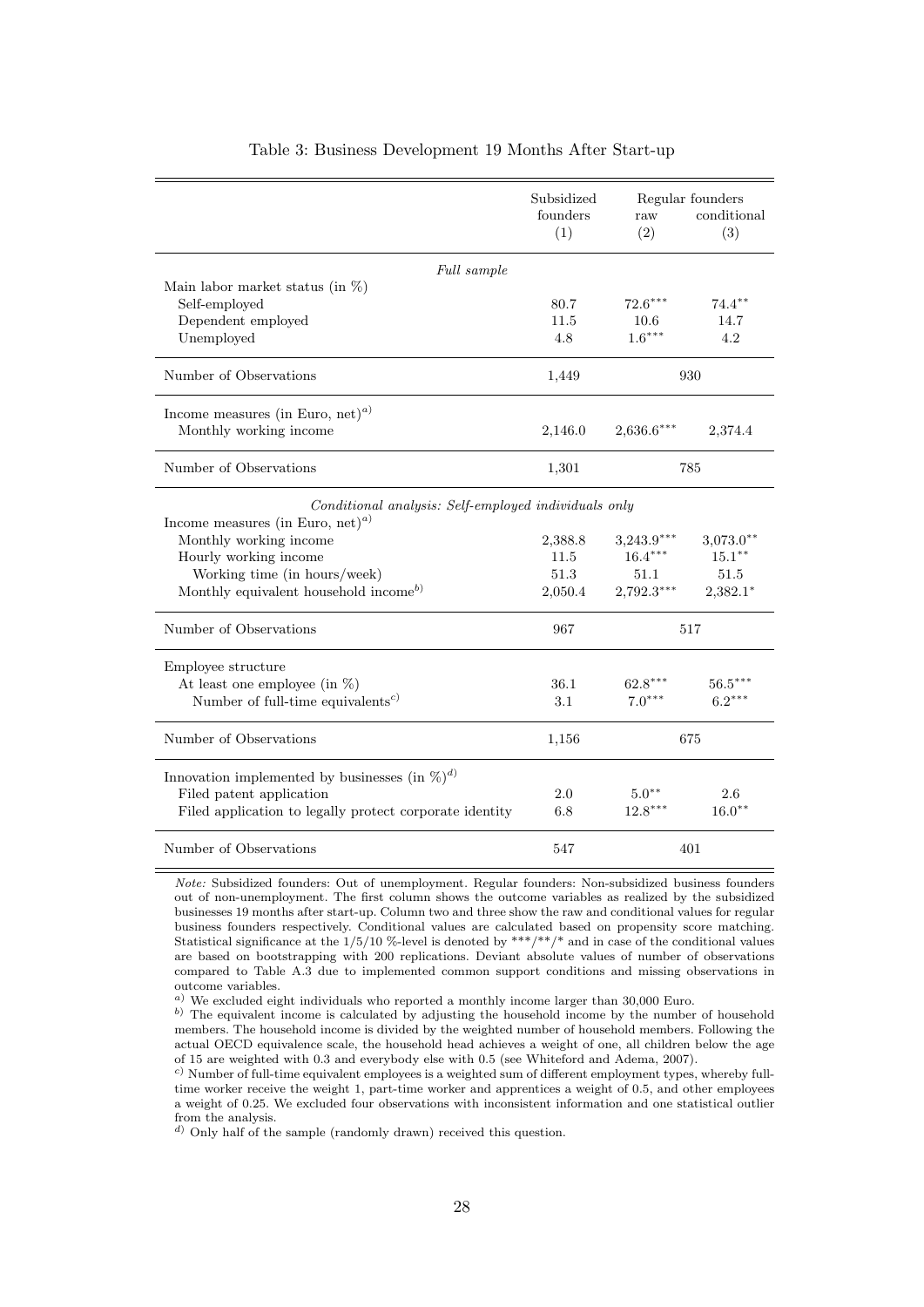|                                                                                                 |          | Second dimension of deadweight effects<br>Statement: The subsidy was highly relevant for business<br>survival during the founding period (first six months). <sup><i>a</i>)</sup> |                                                                                   | Total |
|-------------------------------------------------------------------------------------------------|----------|-----------------------------------------------------------------------------------------------------------------------------------------------------------------------------------|-----------------------------------------------------------------------------------|-------|
|                                                                                                 | Disagree | Perhaps                                                                                                                                                                           | Agree                                                                             |       |
| First dimension of<br>deadweight effects                                                        |          |                                                                                                                                                                                   |                                                                                   |       |
| Statement 1: I would you have started a business even without the subsidy? <sup><i>a</i>)</sup> |          |                                                                                                                                                                                   |                                                                                   |       |
| Disagree                                                                                        | 5.4      | 3.2                                                                                                                                                                               | 33.7                                                                              | 42.3  |
|                                                                                                 | 2.0      | 0.9                                                                                                                                                                               | 6.5                                                                               |       |
|                                                                                                 |          |                                                                                                                                                                                   |                                                                                   | 9.4   |
| Perhaps<br>Agree                                                                                | 21.3     | 4.7                                                                                                                                                                               | 22.3                                                                              | 48.3  |
|                                                                                                 |          |                                                                                                                                                                                   | Statement 2: Did you intentionally register as unemployed to receive the subsidy? |       |
| N <sub>o</sub>                                                                                  | 20.2     | 6.2                                                                                                                                                                               | 50.8                                                                              | 77.2  |
| Yes                                                                                             | 8.6      | 2.5                                                                                                                                                                               | 11.7                                                                              | 22.8  |

Table 4: Descriptive Evidence on the Occurrence of Deadweight Effects Related to the Start-up Subsidy

Notes: Values are measured 19 months after start-up. Only subsidized founders. Shares in %.

 $a)$  The categories rely on an aggregation of a scale variable. The respondents were faced with the statement and asked to give their answer on a scale from 1 (fully disagree) to 7 (fully agree). We categorized the values 1 to 3 to "Disagree", 4 to "Perhaps", and 5 to 7 to "Agree".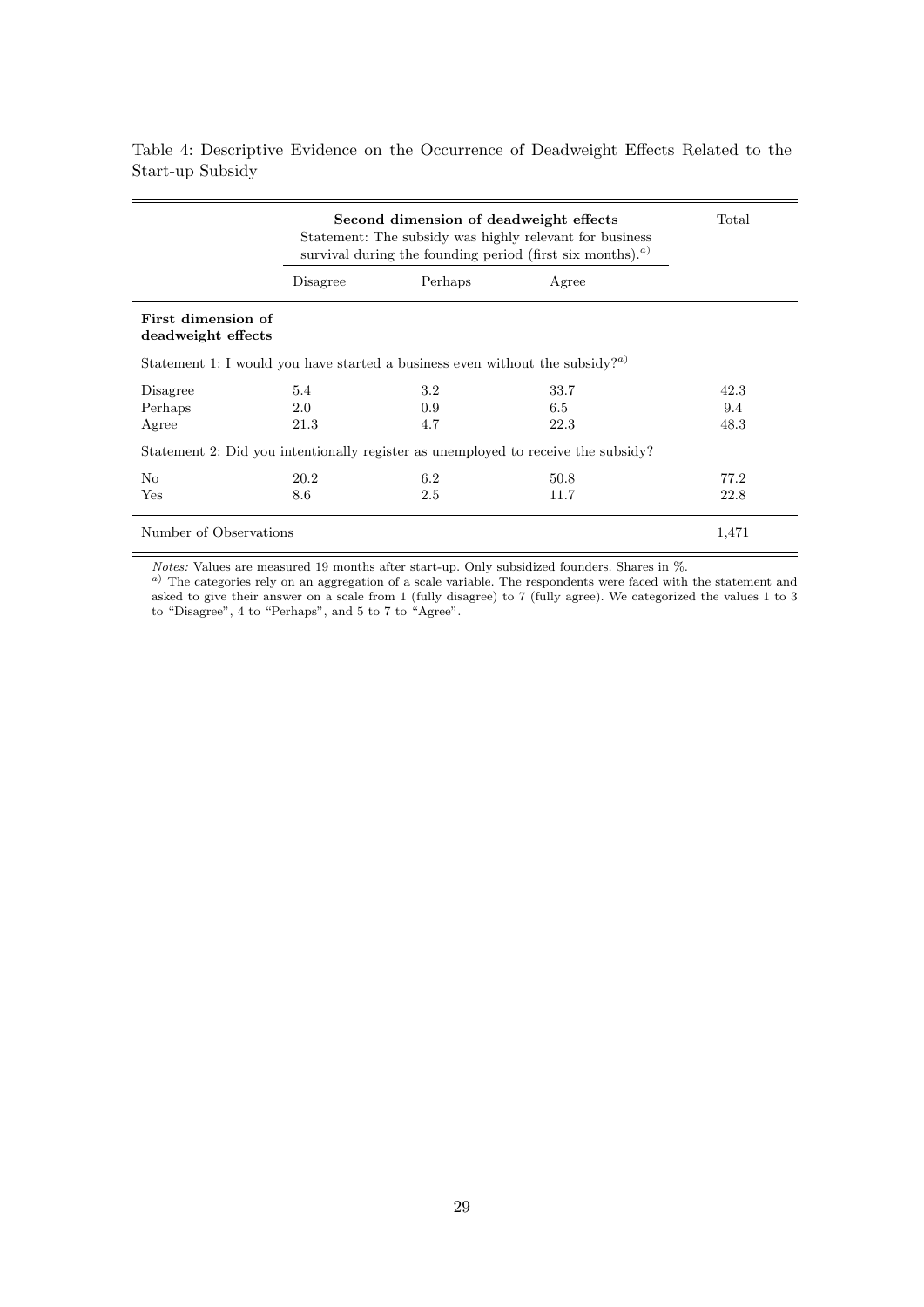|                                                               | Subgroup of subsidized founders<br>that is potentially affected<br>by deadweight effects | Regular founders<br>Conditional value |
|---------------------------------------------------------------|------------------------------------------------------------------------------------------|---------------------------------------|
|                                                               | Full sample                                                                              |                                       |
| Share in self-employment (in $\%$ )                           | 92.6                                                                                     | $79.8***$                             |
| Number of Observations                                        | 122                                                                                      | 930                                   |
|                                                               | Conditional analysis: Self-employed individuals only                                     |                                       |
| Income measures (in Euro, net) <sup><i>a</i>)</sup>           |                                                                                          |                                       |
| Monthly working income                                        | 3,415.9                                                                                  | $4,620.6*$                            |
| Hourly working income                                         | 16.0                                                                                     | 22.4                                  |
| Number of Observations                                        | 103                                                                                      | 517                                   |
| Employee structure                                            |                                                                                          |                                       |
| At least one employee (in $\%$ )                              | 46.9                                                                                     | $72.3***$                             |
| Number of full-time equivalents <sup>b)</sup>                 | 3.2                                                                                      | $6.8***$                              |
| Number of Observations                                        | 113                                                                                      | 667                                   |
| Innovation implemented by businesses (in $\%$ ) <sup>c)</sup> |                                                                                          |                                       |
| Filed patent application                                      | 1.8                                                                                      | 3.2                                   |
| Filed application to legally protect corporate identity       | 7.0                                                                                      | $16.6*$                               |
| Number of Observations                                        | 57                                                                                       | 398                                   |

### Table 5: Detailed Consideration of Business Development to Determine the Role of Deadweight Effects

Note: Values are measured 19 months after start-up. The first column shows the outcome variables as realized by the subsidized businesses out of unemployment 19 months after start-up. Column two shows the conditional values for regular business founders. Conditional values are calculated based on propensity score matching. Statistical significance at the  $1/5/10$  %-level is denoted by \*\*\*/\*\*/\* and are based on bootstrapping with 200 replications.

 $a)$  We excluded eight individuals who reported a monthly income larger than 30,000 Euro.

b) Number of full-time equivalent employees is a weighted sum of different employment types, whereby full-time worker receive the weight 1, part-time worker and apprentices a weight of 0.5, and other employees a weight of 0.25. We excluded four observations with inconsistent information and one statistical outlier from the analysis.

 $c)$  Only half of the sample (randomly drawn) received this question.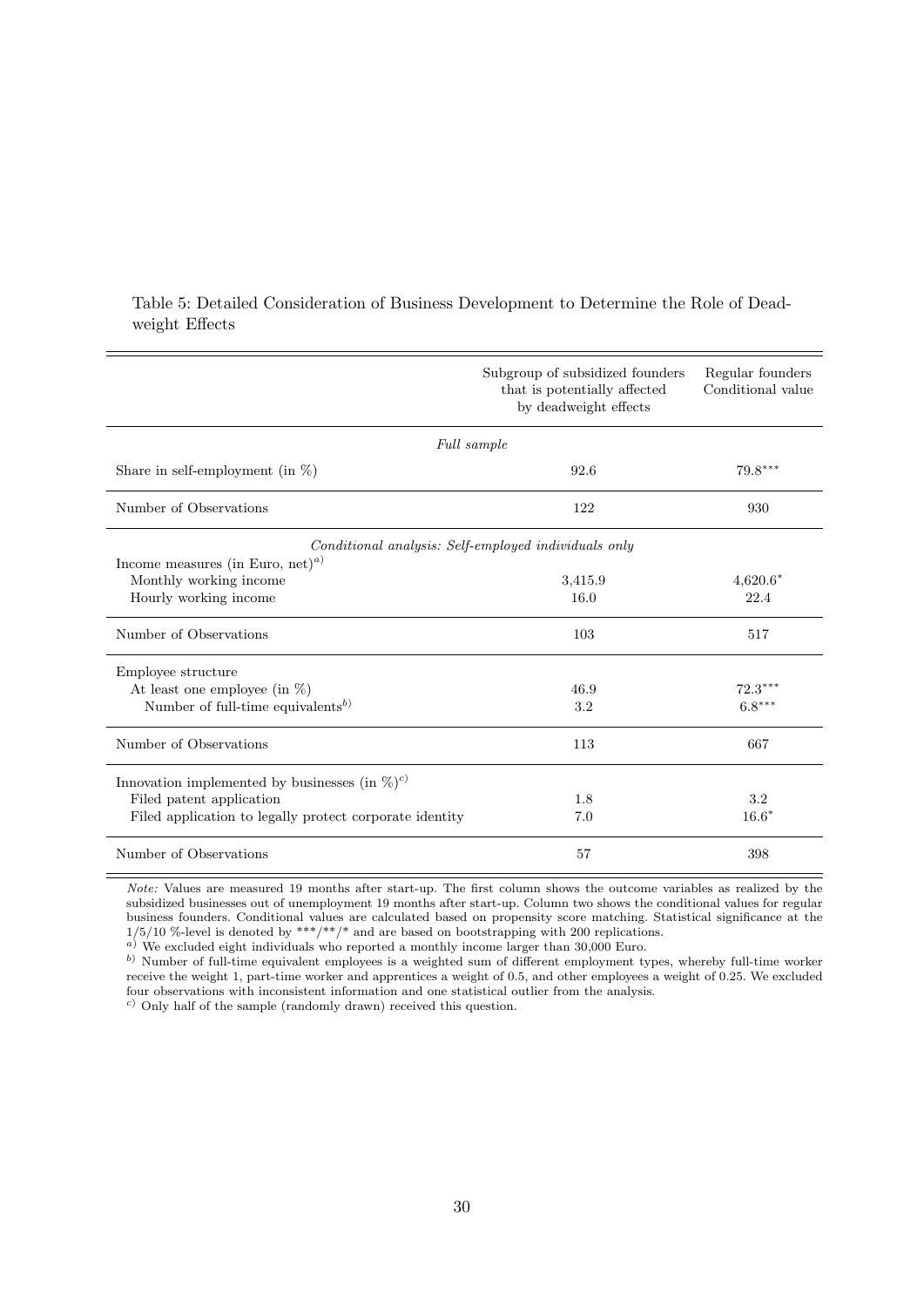## A Appendix

### A.1 Additional Tables

Table A.1: Comparison of the Realized Sample of Non-Subsidized Business Founders with a Representative Sample of All Business Founders Based on the German Microcensus – Separated by Gender

|                                                            | Realized sample of<br>non-subsidized<br>business founders |       | All business founders<br>based on the<br>German Microcensus |                       |
|------------------------------------------------------------|-----------------------------------------------------------|-------|-------------------------------------------------------------|-----------------------|
|                                                            | Men                                                       | Women | Men                                                         | Women                 |
| East Germany                                               | 11.2                                                      | 9.3   | $20.5^{\ast\ast\ast}$                                       | $22.5^{\ast\ast\ast}$ |
| Not German                                                 | 4.9                                                       | 5.9   | $15.5^{\ast\ast\ast}$                                       | $11.5^{\ast\ast\ast}$ |
| Started self-employment as first activity and in full-time | 63.7                                                      | 71.1  | $81.5***$                                                   | $53.4***$             |
| Age distribution                                           |                                                           |       |                                                             |                       |
| $<\,25$                                                    | 4.9                                                       | 3.9   | $8.5***$                                                    | $9.1^{\ast\ast\ast}$  |
| $25 - < 35$                                                | 22.5                                                      | 18.3  | $30.8^{\ast\ast\ast}$                                       | $28.9***$             |
| $35 - 45$                                                  | 28.1                                                      | 31.6  | $31.8*$                                                     | 33.6                  |
| $45 - 56$                                                  | 26.2                                                      | 34.5  | $21.0***$                                                   | $22.1***$             |
| $\geq 56$                                                  | 18.3                                                      | 11.7  | $7.8***$                                                    | $6.4***$              |
| Professional Education                                     |                                                           |       |                                                             |                       |
| Unskilled workers                                          | 4.9                                                       | 6.3   | $17.7***$                                                   | $13.9***$             |
| Skilled workers (apprenticeship)                           | 40.9                                                      | 59.3  | $47.7^{\ast\ast\ast}$                                       | $48.8***$             |
| Technical college education (master craftsman)             | 25.3                                                      | 11.5  | $9.8***$                                                    | $\,9.5$               |
| University education                                       | 24.9                                                      | 18.5  | 24.7                                                        | $27.8***$             |
| Others                                                     | 3.9                                                       | 4.4   | $1.7***$                                                    | $0.0***$              |
| Sector Business was founded in                             |                                                           |       |                                                             |                       |
| Agriculture, forestry, fishing, animal breeding            | 2.4                                                       | 0.7   | 1.5                                                         | 0.9                   |
| Crafts, manufacturing, car repair, gardening               | 23.2                                                      | 19.1  | $9.0***$                                                    | $3.3***$              |
| Construction                                               | 10.3                                                      | 2.4   | $14.8^{\ast\ast\ast}$                                       | $0.7***$              |
| Retail                                                     | 15.4                                                      | 22.8  | $12.3*$                                                     | $15.2***$             |
| Transport, information, logistics, courier service         | 2.4                                                       | 1.4   | $4.2***$                                                    | 2.0                   |
| Financial service, insurance industry                      | 3.4                                                       | 2.0   | $5.0*$                                                      | 2.7                   |
| IT, data processing                                        | 7.0                                                       | 1.3   | 7.0                                                         | 1.8                   |
| Other services                                             | 21.6                                                      | 35.1  | $42.8^{\ast\ast\ast}$                                       | $60.0***$             |
| Other sectors                                              | 14.4                                                      | 15.2  | $3.3***$                                                    | 13.5                  |
| Number of observations                                     | 1,460                                                     | 843   | 600                                                         | 453                   |

Notes: All numbers are percentages. The information from the German Microcensus is based on own calculations using the scientific-use-file of the 2009 survey, and includes all male individuals who reported to have become selfemployed in 2009. Based on a t-test with unequal variances, statistical significance compared with non-subsidized founders is denoted by \*\*\*/\*\*/\* at the  $1/5/10\%$ -level.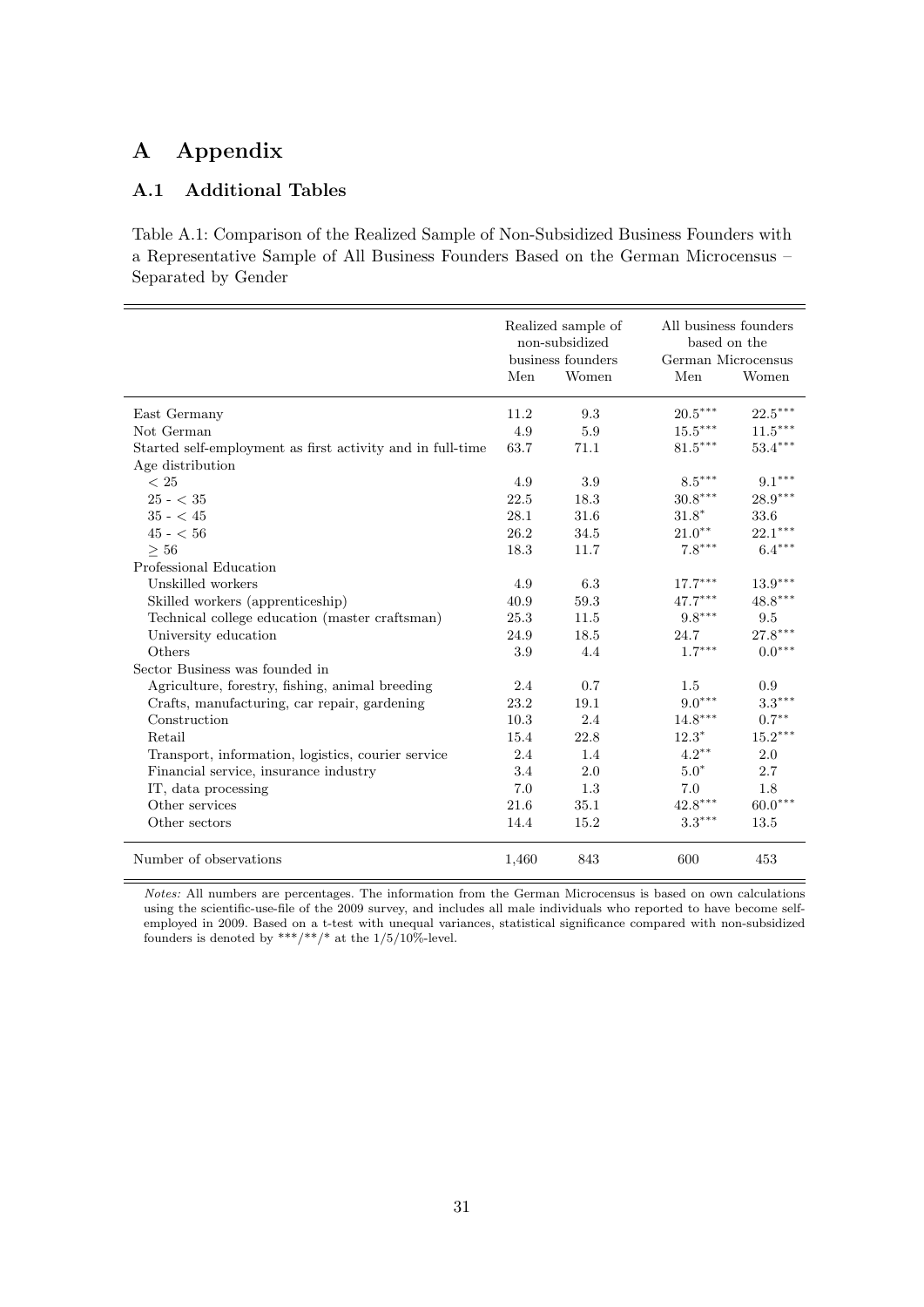|                                                                         | Subsidized<br>founders | Regular<br>founders | p-value        |
|-------------------------------------------------------------------------|------------------------|---------------------|----------------|
| Number of observation                                                   | 1,478                  | 930                 |                |
| Personal characteristics                                                |                        |                     |                |
| East Germany                                                            | 21.7                   | 10.9                | 0.000          |
| Age distribution                                                        |                        |                     |                |
| < 25                                                                    | 3.1                    | 6.0                 | 0.001          |
| $25 - < 35$                                                             | 24.3                   | 20.5                | 0.033          |
| $35 - 45$                                                               | 32.5                   | 26.9                | 0.004          |
| $45 - 56$                                                               | 28.1                   | 24.2                | 0.036          |
| >56                                                                     | 12.0                   | 22.4                | 0.000          |
| Children under six years in household                                   | 20.6                   | 15.4                | 0.001          |
| Children between six and 14 years in household                          | $23.0\,$               | 21.4                | 0.357          |
| Married                                                                 | 57.2                   | 61.1                | 0.058          |
| Not German                                                              | 6.7                    | 4.9                 | 0.079          |
| Human capital                                                           |                        |                     |                |
| School achievement                                                      |                        |                     |                |
| None or lower secondary school                                          | 21.0                   | 21.6                | 0.709          |
| Middle secondary school                                                 | 31.3                   | 31.6                | 0.855          |
| Upper secondary school                                                  | 47.8                   | 46.8                | 0.635          |
| Professional education                                                  |                        |                     |                |
| Skilled workers (apprenticeship)                                        | 45.9                   | 36.1                | 0.000          |
| Technical college education (master craftsman)                          | 17.1                   | 24.9                | 0.000          |
| University education<br>Unskilled workers/others                        | 30.9<br>6.2            | 27.6<br>11.3        | 0.086<br>0.000 |
|                                                                         |                        |                     |                |
| Intergenerational transmission                                          |                        |                     |                |
| Parents are/were self-employed                                          | 32.9                   | 46.6                | 0.000          |
| Business takeover from parents                                          | 2.8                    | 14.4                | 0.000          |
| Parents born abroad                                                     | 20.4                   | 15.9                | 0.006          |
| School achievement of father                                            |                        |                     |                |
| None or lower secondary school                                          | 55.5                   | 58.4                | 0.171          |
| Middle secondary school                                                 | 18.2                   | 17.4                | 0.627          |
| Upper secondary school                                                  | 24.8                   | 23.8                | 0.553          |
| Father unknown                                                          | 1.4                    | 0.4                 | 0.020          |
| Father of respondent employed at age 15                                 | 0.873                  | 0.875               | 0.897          |
| Labor market history                                                    |                        |                     |                |
| Monthly net income from last dependent employment right before start-up |                        |                     |                |
| Dependently employed and income not specified                           | $3.8\,$                | 7.2                 | 0.000          |
| $0-1,000$ Euro                                                          | 9.4                    | 4.8                 | 0.000          |
| $> 1,000 - 1,500$ Euro                                                  | 25.3                   | 14.3                | 0.000          |
| $> 1,500 - 2,500$ Euro                                                  | 32.1                   | 21.8                | 0.000          |
| $> 2,500$ Euro                                                          | 21.4                   | 15.9                | 0.001          |
| In apprenticeship or marginal employment                                | 4.4                    | 14.4                | 0.000          |
| In other status                                                         | 3.6                    | 21.5                | 0.000          |
| Duration of dependent employment right before start-up                  |                        |                     |                |
| $< 1$ year                                                              | 6.7                    | $2.9\,$             | 0.000          |
| 5 or more years                                                         | $54.8\,$               | 49.8                | 0.016          |
|                                                                         |                        |                     |                |

## Table A.2: Selected Descriptive Statistics

Table continued.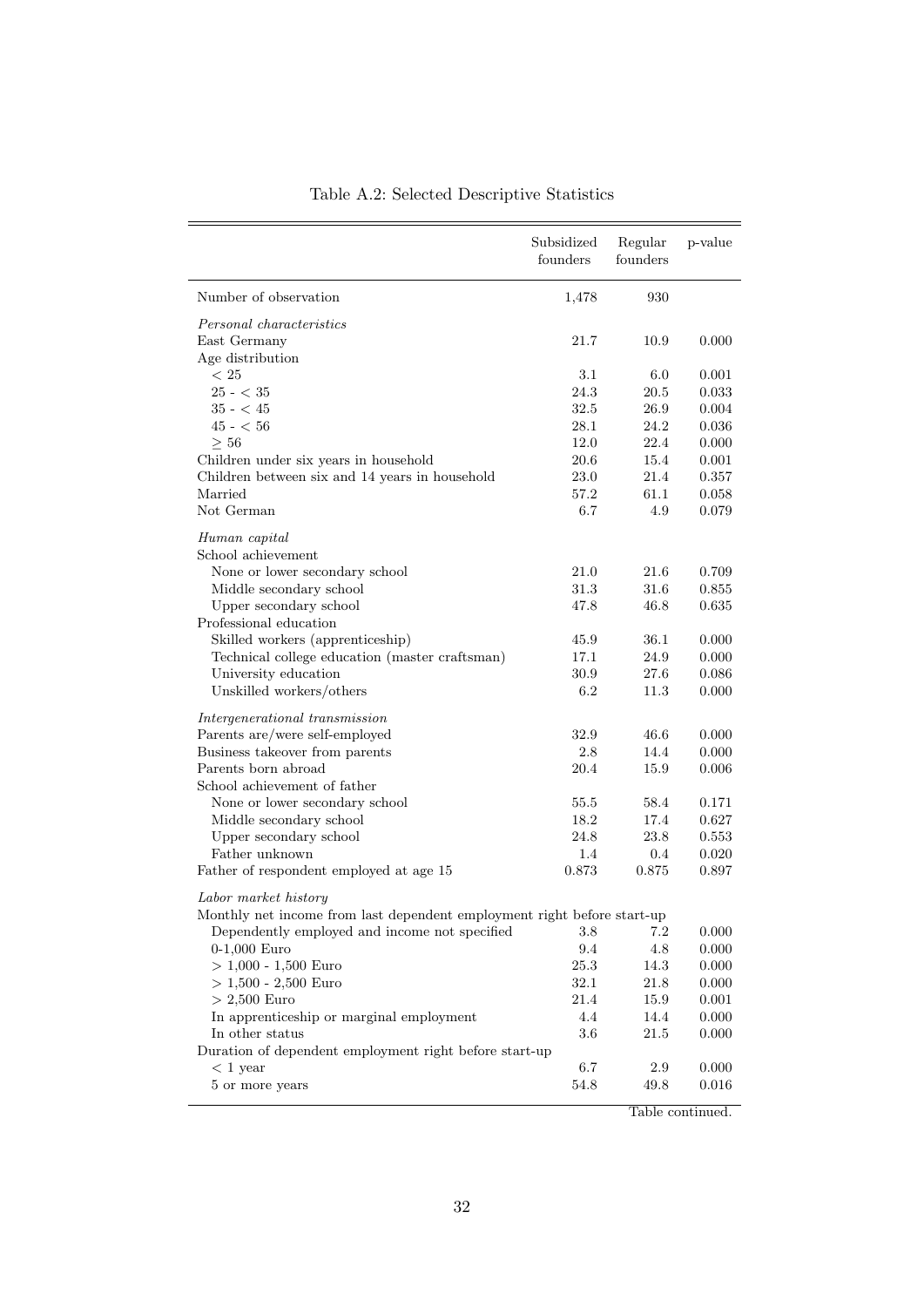| Table A.2 continued. |
|----------------------|
|----------------------|

|                                                                                      | Subsidized<br>founders | Regular<br>founders | p-value   |
|--------------------------------------------------------------------------------------|------------------------|---------------------|-----------|
| Unemployment experience before start-up (as share of working time, stand. by age-15) |                        |                     |           |
| Not specified                                                                        | 1.8                    | 0.6                 | 0.015     |
| $\overline{0}$                                                                       | $5.3\,$                | 53.5                | 0.000     |
| $>0$ - $\leq 2$                                                                      | 33.3                   | 23.5                | 0.000     |
| $>$ 2 - $\leq$ 5                                                                     | 30.3                   | 12.0                | 0.000     |
| $> 5 - \leq 15$                                                                      | 25.0                   | 8.0                 | 0.000     |
| >15                                                                                  | 4.3                    | 2.3                 | 0.009     |
| Employment experience before start-up (as share of working time, stand. by age-15)   |                        |                     |           |
| Not specified                                                                        | 0.9                    | 1.0                 | 0.960     |
| $\leq 50$                                                                            | 16.4                   | 14.6                | 0.233     |
| $>$ 50 - $\leq$ 70                                                                   | 21.4                   | 16.5                | 0.003     |
| $> 70 - \leq 90$                                                                     | 37.9                   | 34.7                | 0.118     |
| $> 90 - 5.99$                                                                        | 17.3                   | 21.9                | 0.005     |
| > 99                                                                                 | $6.0\,$                | 11.3                | 0.000     |
| Regional information                                                                 |                        |                     |           |
| Federal state (selected states)                                                      |                        |                     |           |
| Baden-Wuerttemberg                                                                   | 12.4                   | 15.3                | 0.049     |
| Bavaria                                                                              | 16.8                   | 24.4                | 0.000     |
| Saxony                                                                               | $5.5\,$                | 4.7                 | 0.381     |
| Local macroeconomic conditions                                                       |                        |                     |           |
| Vacancies related to stock of unemployed                                             | 15.0                   | 15.4                | 0.215     |
| Unemployment rate                                                                    | 8.6                    | 7.5                 | 0.000     |
| Real GDP per capita in 2008 (in thousand Euro)                                       | 35.7                   | 32.5                | 0.000     |
| <i>Business related characteristics</i>                                              |                        |                     |           |
| Sectoral distribution of business foundation                                         |                        |                     |           |
| Agriculture, forestry, fishing                                                       | 0.9                    | 2.3                 | 0.005     |
| Manufacturing, Crafts                                                                | 15.2                   | 22.2                | 0.000     |
| Construction                                                                         | 11.2                   | 9.9                 | 0.325     |
| Retail                                                                               | 14.0                   | 16.0                | 0.175     |
| Transport, logistics                                                                 | 4.9                    | 2.5                 | 0.003     |
| Financial service, insurance industry                                                | 5.8                    | 3.9                 | 0.034     |
| IT                                                                                   | 6.4                    | 7.8                 | 0.183     |
| Other services                                                                       | 22.6                   | 20.8                | 0.286     |
| Other sectors                                                                        | 19.1                   | 14.7                | 0.006     |
| Industry-specific experience before start-up                                         |                        |                     |           |
| Due to dependent employment                                                          | 71.7                   | 61.3                | 0.000     |
| Due to former self-employment                                                        | $19.4\,$               | $24.6\,$            | 0.002     |
| Due to secondary employment                                                          | 21.1                   | 17.0                | 0.013     |
| Due to hobby                                                                         | 25.0                   | $27.3\,$            | 0.214     |
| Due to honorary office                                                               | $6.1\,$                | 7.2                 | 0.281     |
| None                                                                                 | 11.0                   | 12.4                | $0.293\,$ |
| Capital invested at start-up                                                         |                        |                     |           |
| None                                                                                 | 17.9                   | 17.3                | 0.699     |
| $< 1,000$ Euro                                                                       | 4.4                    | $8.7\,$             | 0.000     |
| $1,000 - < 5,000$ Euro                                                               | $19.8\,$               | 12.4                | 0.000     |
| $5,000 - < 1,000$ Euro                                                               | 16.1                   | 8.5                 | $0.000\,$ |
| $10,000 - 50,000$ Euro                                                               | 31.7                   | 32.9                | 0.549     |
| $\geq 50,000$ Euro                                                                   | 7.8                    | 16.1                | 0.000     |
| Share of equity                                                                      | 45.9                   | 47.2                | 0.545     |

Note: Subsidized founders: Out of unemployment. Regular founders: Non-subsidized business founders out of non-unemployment. All numbers are percentages (unless stated otherwise) and measured at start-up. P-value is based on a t-test on equal means.

 $\overline{a}$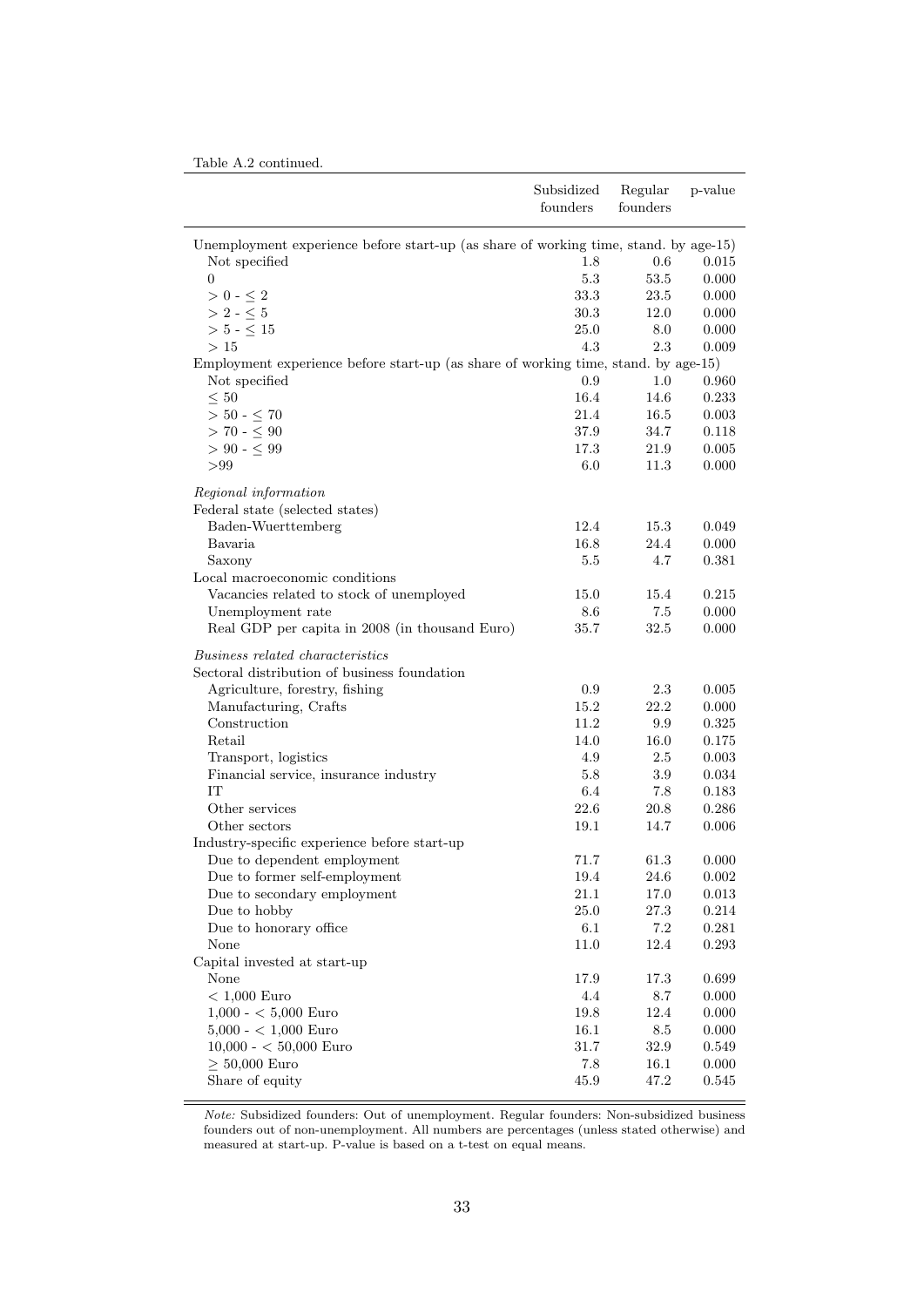#### A.2 Details on the Implementation of the Matching Procedure

This section contains details on the implementation of the propensity score matching in order to align the group of regular business founders towards the group of subsidized start-ups in terms of observable characteristics. First of all, we estimate the propensity score  $P(D = 1|X)$  to start a business out of unemployment and therefore receive the subsidy using probit-models. Table A.3 shows the results of the probit-estimation. We observe that particularly age, professional education, industry-specific experiences, labor market history, intergenerational transmission, regional characteristics and capital investment decisions at start-up significantly influence the probability of starting a business out of unemployment with subsidy receipt. In addition, Figure A.1 shows the distribution of the estimated propensity scores. Although the estimated propensity scores of subsidized business founders overlap the region of estimated scores for regular business founders to a large extent, there is only limited overlap in the tails of the distribution. To ensure that we only compare subsidized business founders to regular business founders with similar values of the propensity score, we exclude 29 subsidized business founders that have propensity score values above (below) the maximum (minimum) value of the regular business founders.

To finally align the group of regular business founders towards the group of subsidized start-ups, we apply a kernel matching. In fact, we apply an Epanechnikov Kernel with a bandwidth of 0.06. This offers the advantage of increasing efficiency by using the full set of regular business founders to construct the individual counterfactual outcome of previously unemployed business founders. Moreover, Kernel matching allows us to use bootstrapping in order to calculate standard errors and draw statistical inference. In this study, we use 200 replications to calculate standard errors (as suggested by Efron and R. J, 1993). Table A.4 shows different measures to assess the quality of the applied matching procedure, i.e. whether the matching successfully balances the distribution of observable characteristics between both groups.<sup>25</sup> Based on a simple t-test, it can be seen that the number of variables with significant differences in sample means between the subsidized and regular founders significantly declines after matching. As results from the t-test allow for an assessment in terms of bias reduction in the marginal distribution of observable characteristics, we additionally provide the mean standardized bias (MSB) as suggested by Rosenbaum and Rubin (1985). We observe that the MSB is 16% before matching, whereas our matching procedure significantly reduces the respective MSB down to 4%. This is below the suggested threshold of 3-5% by Caliendo and Kopeinig (2008) and therefore indicates a successful matching. In a final step, we also re-estimate the propensity score using the matched sample and compare it to the initial propensity score estimation. Given that the matching is able to balance the samples of subsidized and regular founders, we would expect a sizeable reduction in the Pseudo- $R^2$  between both regressions (Sianesi,

 $^{25}$ See Caliendo and Kopeinig (2008) for a detailed discussion on the assessment of the matching quality and for an explanation of applied measures.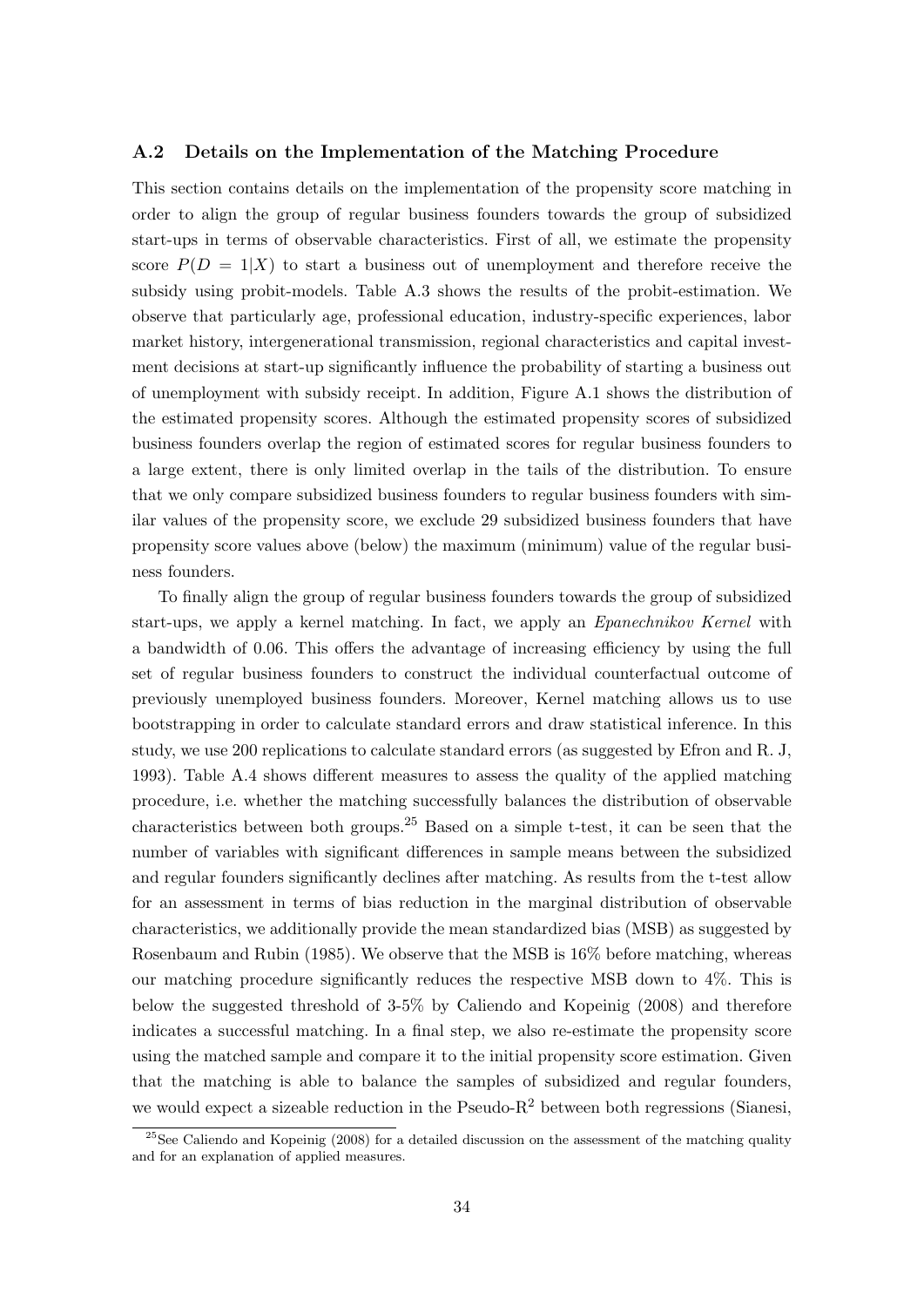2004). Indeed, this is confirmed by Table A.4, showing very low Pseudo- $R^2$  for the matched sample estimation. Finally, we conclude that the applied matching procedure significantly reduces differences in observable characteristics between subsidized and regular business founders.

Figure A.1: Propensity Score Distributions — Subsidized Business Founders vs. Regular Business Founders



Note: Depicted are distributions of estimated propensity scores for subsidized business founders out of unemployment and regular business founders (i.e. nonsubsidized business founders out of non-unemployment) based on probit estimations as shown in Table A.3.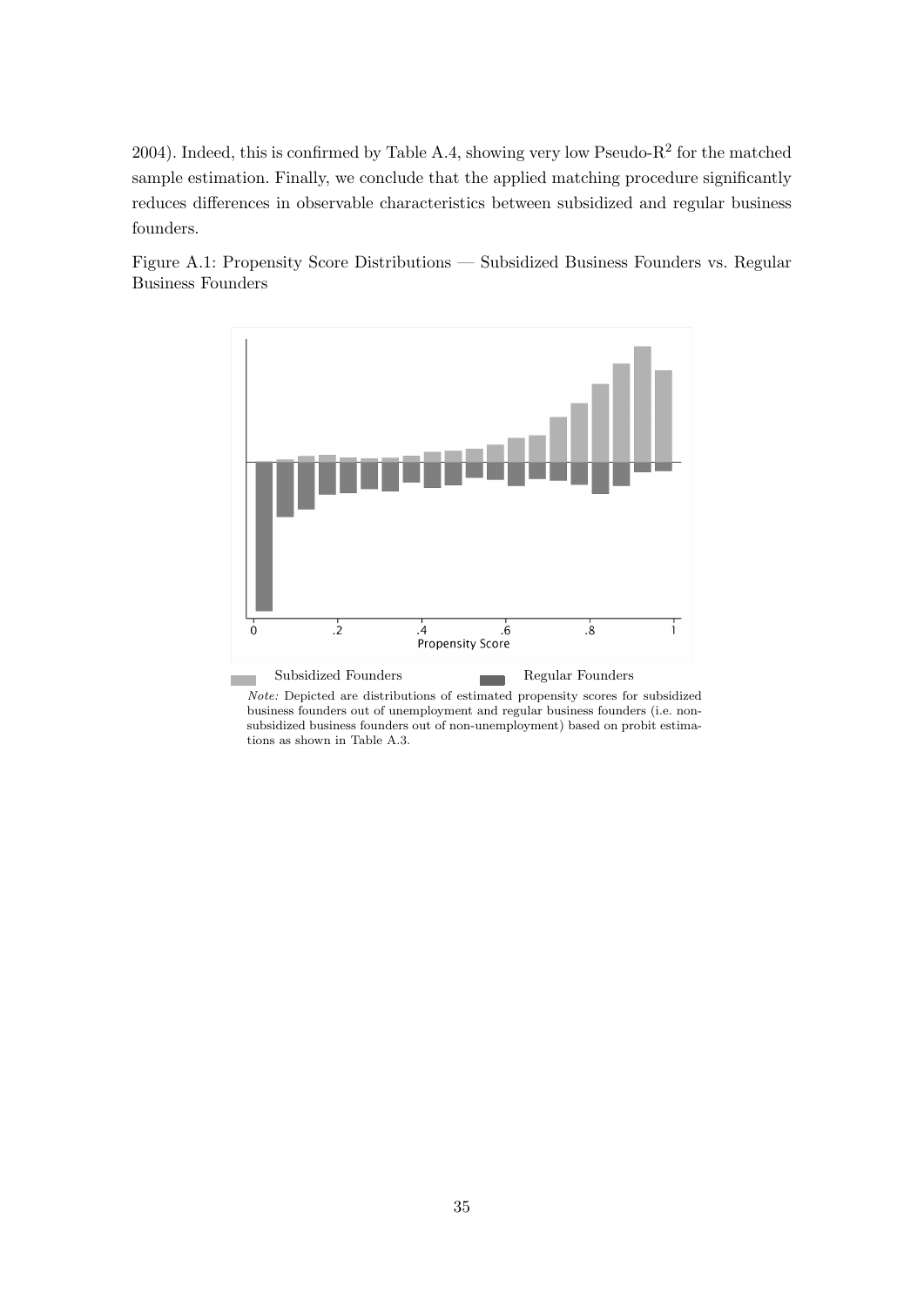| Dependent variable: Subsidized founders (1) vs. Regular Founders (0)            |                       |
|---------------------------------------------------------------------------------|-----------------------|
| Personal characteristics                                                        |                       |
| East Germany                                                                    | 0.238                 |
|                                                                                 | (0.174)               |
| Age distribution (Ref.: $<$ 25)                                                 |                       |
| $25 - < 35$                                                                     | $-.233$               |
|                                                                                 | (0.192)               |
| $35 - 45$                                                                       | $-.186$               |
|                                                                                 | (0.201)               |
| $45$ - $<\,56$                                                                  | $-.169$               |
|                                                                                 | (0.208)               |
| $\geq 56$                                                                       | $-.557**$             |
|                                                                                 | (0.221)               |
| Children under six years in household                                           | 0.105                 |
|                                                                                 | (0.094)               |
| Children between six and 14 years in household                                  | 0.002                 |
|                                                                                 | (0.087)               |
| Married                                                                         | $-.022$               |
|                                                                                 | (0.08)<br>$-.078$     |
| Not German                                                                      |                       |
|                                                                                 | (0.152)               |
| Human capital                                                                   |                       |
| School achievement (Ref.: None or lower secondary school)                       |                       |
| Middle secondary school                                                         | $-.072$               |
|                                                                                 | (0.097)               |
| Upper secondary school                                                          | 0.038                 |
|                                                                                 | (0.113)               |
| Professional education (Ref.: Unskilled workers/others)                         |                       |
| Skilled workers (apprenticeship)                                                | $0.435***$            |
|                                                                                 | (0.13)                |
| Technical college education (master craftsman)                                  | $0.26*$               |
|                                                                                 | (0.145)               |
| University education                                                            | $0.492***$            |
|                                                                                 | (0.143)               |
| Intergenerational transmission                                                  |                       |
| Parents born abroad                                                             | 0.064                 |
|                                                                                 | (0.095)               |
| Parents were/are self-employed                                                  | $-.182**$             |
|                                                                                 | (0.072)               |
| Highest Schooling Certificate of father (Ref.: No cert, Lower Secondary School) |                       |
| Middle Secondary School                                                         | 0.053                 |
|                                                                                 | (0.092)               |
| Tertiary Education Certificate                                                  | 0.105                 |
| Father unknown                                                                  | (0.089)<br>$0.899**$  |
|                                                                                 |                       |
| Business take-over from parents                                                 | (0.392)<br>$-.777***$ |
|                                                                                 | (0.15)                |
| Father of respondent employed at age 15                                         | $0.235***$            |
|                                                                                 | (0.099)               |
|                                                                                 | Table continued.      |

Table A.3: Propensity Score Estimation — Subsidized Business Founders vs. Regular Business Founders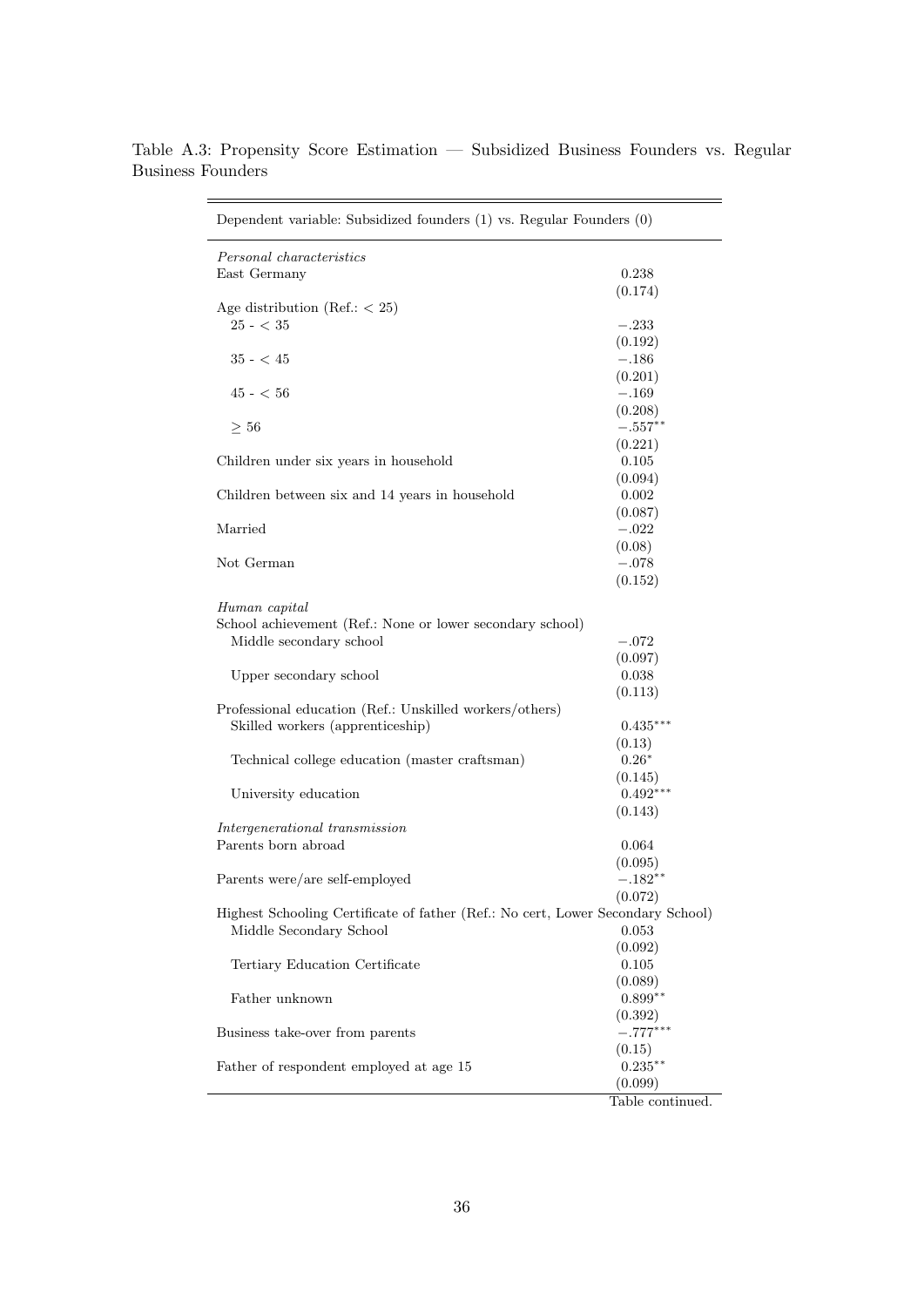Table A.3 continued.

|                                                                                                        | Table continued.      |
|--------------------------------------------------------------------------------------------------------|-----------------------|
|                                                                                                        | (0.003)               |
| Real GDP per capita in 2008 (in 1,000 Euro)                                                            | $0.01***$             |
|                                                                                                        | (0.021)               |
| Average Unemployment Rate                                                                              | 0.022                 |
|                                                                                                        | (0.006)               |
| Local macroeconomic conditions<br>Relation of open vacancies to amount of unemployed                   | $0.013***$            |
|                                                                                                        | (0.174)               |
| Saxony                                                                                                 | $-.345***$            |
|                                                                                                        | (0.108)               |
| Bavaria                                                                                                | $-.210*$              |
|                                                                                                        | (0.125)               |
| Baden-Wuerttemberg                                                                                     | $-.164$               |
| Regional information<br>Federal state (selected states)                                                |                       |
|                                                                                                        |                       |
|                                                                                                        | (0.166)               |
| $>\!\!99$                                                                                              | $-.295*$              |
|                                                                                                        | (0.143)               |
| $> 90 - 5.99$                                                                                          | $-.122$               |
| $> 70 - 5.90$                                                                                          | $-.128$<br>(0.12)     |
|                                                                                                        | (0.123)               |
| $> 50 - \leq 70$                                                                                       | $-.135$               |
|                                                                                                        | (0.359)               |
| Not Specified                                                                                          | $-.360$               |
| Employment experience before start-up as share of working time <sup><i>a</i>)</sup> (Ref.: $\leq 50$ ) |                       |
|                                                                                                        | (0.19)                |
| >15                                                                                                    | $1.607***$            |
|                                                                                                        | (0.116)               |
| $>$ 5 - $\leq$ 15                                                                                      | $1.897***$            |
|                                                                                                        | (0.103)               |
| $> 2 - \leq 5$                                                                                         | (0.093)<br>$1.772***$ |
| $> 0 - \leq 2$                                                                                         | $1.462***$            |
|                                                                                                        | (0.33)                |
| Not Specified                                                                                          | $2.006***$            |
| Unemployment experience before start-up as share of working time <sup><math>a)</math></sup> (Ref.: 0)  |                       |
|                                                                                                        | (0.092)               |
| 5 or more years                                                                                        | $-.210**$             |
|                                                                                                        | (0.161)               |
| $< 1$ year                                                                                             | $-.162$               |
| Duration of dependent employment right before start-up                                                 | (0.19)                |
| In other Status                                                                                        | $-.663***$            |
|                                                                                                        | (0.2)                 |
| In Apprenticeship or Marginal Employment                                                               | $-.611***$            |
|                                                                                                        | (0.16)                |
| $> 2,500$ Euro                                                                                         | $0.557***$            |
|                                                                                                        | (0.153)               |
| $> 1,500 - 25,00$ Euro                                                                                 | (0.16)<br>$0.54***$   |
| $> 1,000 - 1,500$ Euro                                                                                 | $0.545***$            |
|                                                                                                        | (0.191)               |
| $0-1,000$ Euro                                                                                         | $0.677***$            |
| (Ref.: Dependently employed and income not specified)                                                  |                       |
| Labor market history<br>Monthly net income from last dependent employment right before start-up        |                       |
|                                                                                                        |                       |

Dependent variable: Subsidized founders (1) vs. Regular Founders (0)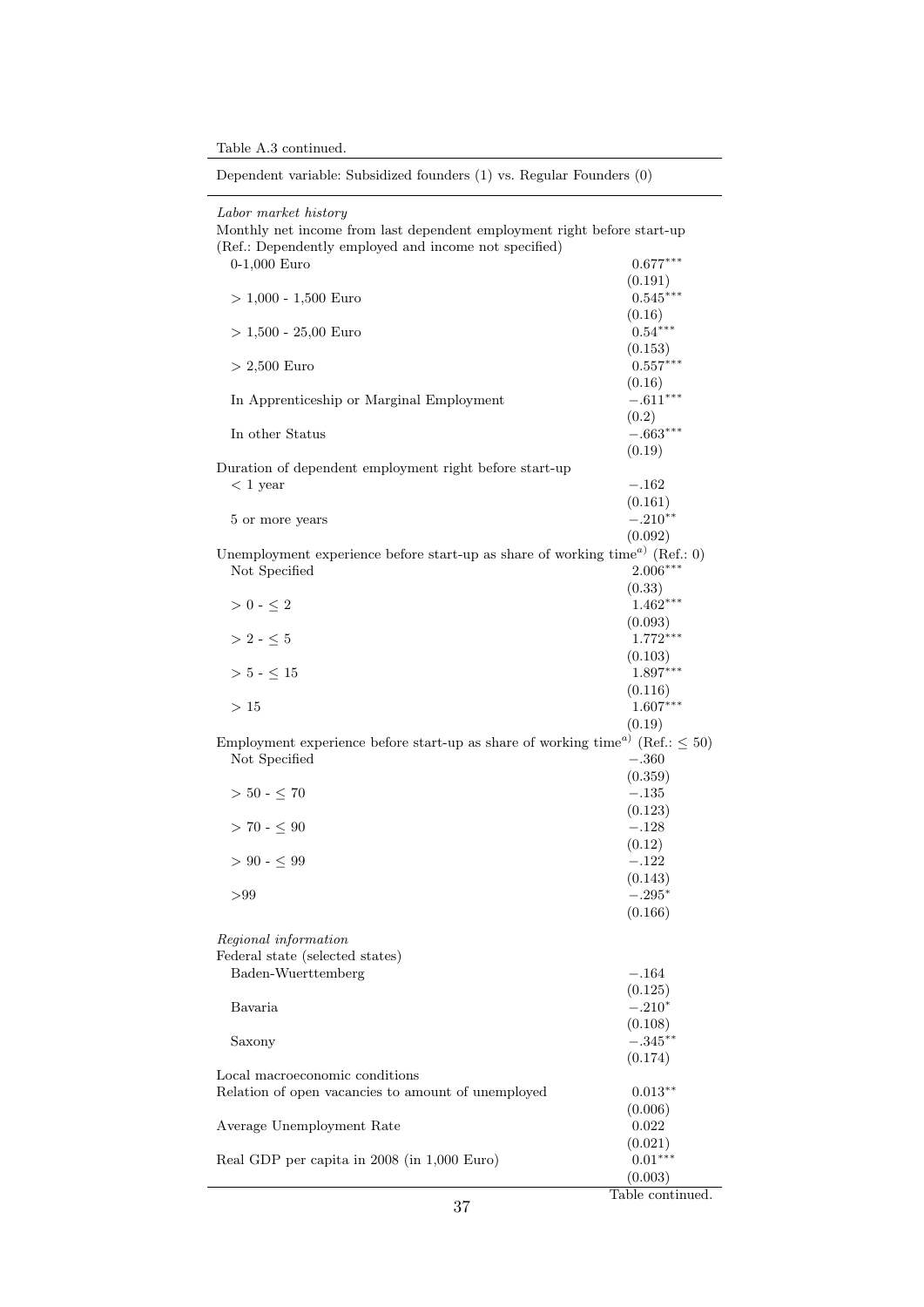| Table A.3 continued. |  |
|----------------------|--|
|----------------------|--|

| Dependent variable: Subsidized founders (1) vs. Regular Founders (0) |             |  |
|----------------------------------------------------------------------|-------------|--|
| Business related characteristics                                     |             |  |
| Sectoral distribution of business foundation (Ref.: Other sectors)   |             |  |
| Agriculture, forestry, fishing, animal breeding                      | $-.450$     |  |
|                                                                      | (0.326)     |  |
| Crafts, manufacturing, car repair, gardening                         | $-.305***$  |  |
|                                                                      | (0.117)     |  |
| Construction                                                         | $-.395***$  |  |
|                                                                      | (0.13)      |  |
| Retail                                                               | $-.282**$   |  |
|                                                                      | (0.119)     |  |
| Transport, information, logistics, courier service                   | 0.135       |  |
|                                                                      | (0.199)     |  |
| Financial service, insurance industry                                | $-.027$     |  |
|                                                                      | (0.167)     |  |
| IT, Data processing                                                  | $-.167$     |  |
|                                                                      | (0.155)     |  |
| Other services                                                       | $-.279**$   |  |
|                                                                      | (0.109)     |  |
| Industry-specific experience before start-up (Ref.: Not specified)   |             |  |
| Due to dependent employment                                          | 0.14        |  |
|                                                                      | (0.091)     |  |
| Due former Self-employment                                           | $-.149*$    |  |
|                                                                      | (0.086)     |  |
| Due to secondary Employment                                          | 0.126       |  |
|                                                                      | (0.089)     |  |
| Due to Hobby                                                         | $-.128$     |  |
|                                                                      | (0.082)     |  |
| Due to honorary office                                               | $-.097$     |  |
|                                                                      | (0.139)     |  |
| None                                                                 | $-.036$     |  |
|                                                                      | (0.134)     |  |
| Capital invested at start-up (Ref.: None)                            |             |  |
| $< 1,000$ Euro                                                       | $-.402**$   |  |
|                                                                      | (0.158)     |  |
| $1,000 - 5,000$ Euro                                                 | 0.195       |  |
|                                                                      | (0.121)     |  |
| $5,000 - < 10,000$ Euro                                              | $0.283**$   |  |
|                                                                      | (0.127)     |  |
| $10,000 - 50,000$ Euro                                               | 0.065       |  |
|                                                                      | (0.103)     |  |
| $\geq 50,000$ Euro                                                   | $-.235*$    |  |
|                                                                      | (0.128)     |  |
| Capital at Start consisted entirely of own Equity                    | $-.071$     |  |
|                                                                      | (0.076)     |  |
| Constant                                                             | $-1.814***$ |  |
|                                                                      | (0.387)     |  |
|                                                                      |             |  |
| Number of observations                                               | 2,408       |  |
| Pseudo $R^2$                                                         | 0.384       |  |
| Log-likelihood                                                       | $-989.202$  |  |
| Hit-Rate (share of correct predictions in $\%$ )                     | 81.8        |  |
|                                                                      |             |  |

Notes: Subsidized founders: Out of unemployment. Regular founders: Nonsubsidized business founders out of non-unemployment. Standard errors in parentheses; statistical significance at the 1/5/10 %-level is denoted by \*\*\*/\*\*/\*.

<sup>a</sup>) Standardized by (Age-15)